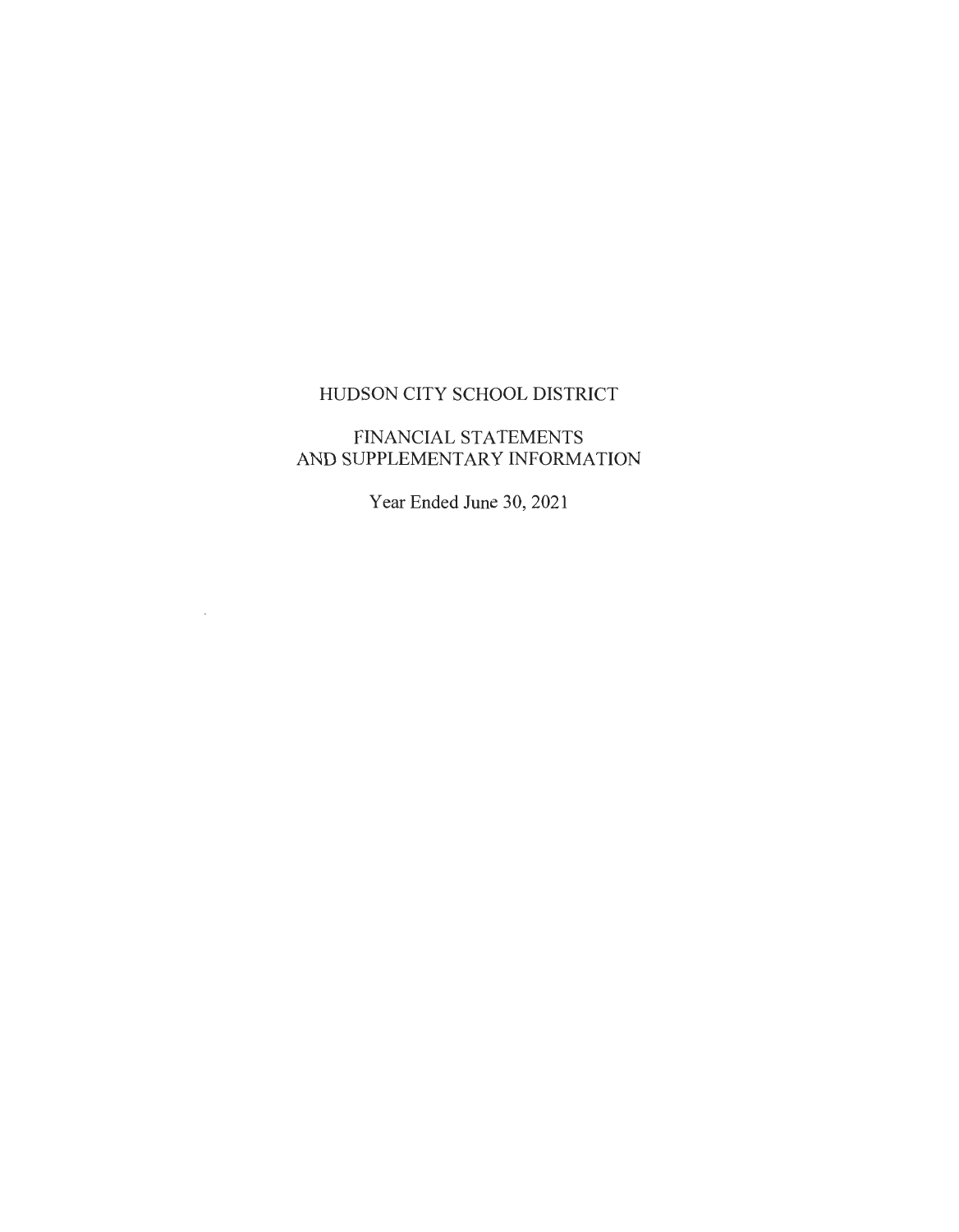# TABLE OF CONTENTS

|                                                                                                                                                                                                                                                                                        | Page                    |
|----------------------------------------------------------------------------------------------------------------------------------------------------------------------------------------------------------------------------------------------------------------------------------------|-------------------------|
| Introduction:                                                                                                                                                                                                                                                                          |                         |
| Independent Auditor's Report                                                                                                                                                                                                                                                           |                         |
| Management's Discussion and Analysis                                                                                                                                                                                                                                                   | $M1-M9$                 |
| <b>Basic Financial Statements:</b>                                                                                                                                                                                                                                                     |                         |
| <b>Statement of Net Position</b><br><b>Statement of Activities</b><br>Reconciliation of Governmental Funds Balance Sheet to the                                                                                                                                                        | 1<br>$\overline{2}$     |
| <b>Statement of Net Position</b><br>Reconciliation of Governmental Funds Revenues, Expenditures and                                                                                                                                                                                    | 3                       |
| Changes in Fund Balance to the Statement of Activities<br>Balance Sheet – Governmental Funds<br>Statement of Revenues, Expenditures and Changes in Fund                                                                                                                                | 4<br>5                  |
| Balance – Governmental Funds<br><b>Statement of Fiduciary Net Position</b>                                                                                                                                                                                                             | 6<br>7                  |
| Notes to Financial Statements                                                                                                                                                                                                                                                          | $9 - 47$                |
| Required Supplemental Information:                                                                                                                                                                                                                                                     |                         |
| Schedule of Revenues, Other Sources, Expenditures and Other Uses<br>Compared to Budget - General Fund<br>Schedule of Changes in the Total OPEB Liability<br>Schedule of District's Proportionate Share of the Net Pension Asset/Liability<br><b>Schedule of District Contributions</b> | 48-49<br>50<br>51<br>52 |
| Supplemental Information:                                                                                                                                                                                                                                                              |                         |
| Schedule of Change From Original Budget to Final Budget - General Fund<br>Schedule of Real Property Tax Law Limit - General Fund<br>Schedule of Project Expenditures - Capital Projects Fund<br>Schedule of Investment in Capital Assets, net of Related Debt                          | 53<br>53<br>54<br>55    |
| Report on Internal Control over Financial Reporting and on Compliance and<br>Other Matters based on an Audit of Financial Statements performed in accordance<br>with Government Auditing Standards                                                                                     | 56-57                   |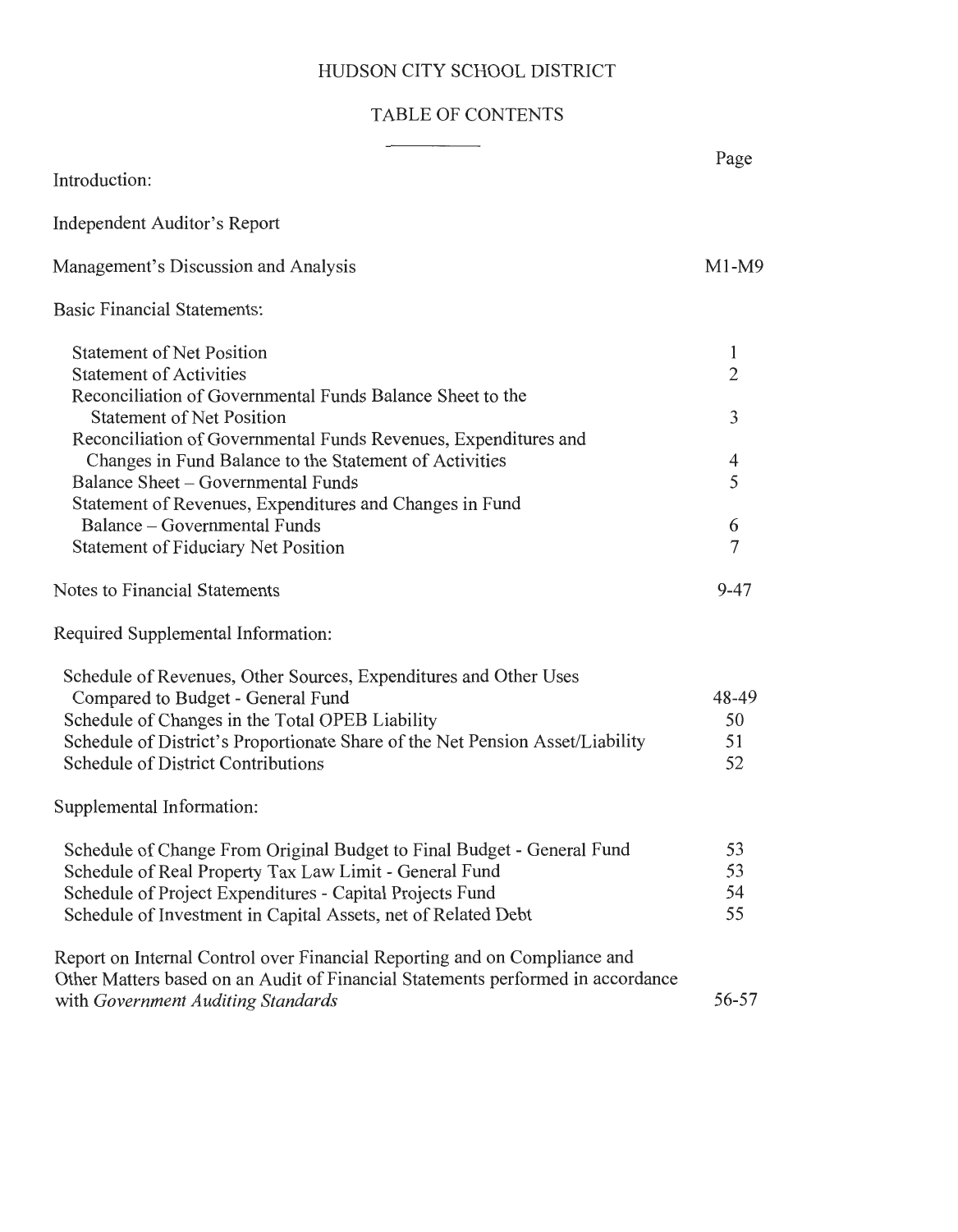# **RAYMOND G. PREUSSER, CPA, P.C.**

Certified Public Accountants P.O. Box 538 Claverack, New York 12513

> Telephone: (518) 851-6650 Fax: (518) 851-6675

#### INDEPENDENT AUDITOR'S REPORT

To the Board of Education of the Hudson City School District:

We have audited the accompanying financial statements of the governmental activities, each major fund, and the fiduciary funds of the Hudson City School District as of and for the year ended June 30, 2021, and the related notes to the financial statements, which collectively comprise the Hudson City School District's basic financial statements as listed in the table of contents.

#### **Management's Responsibility for the Financial Statements**

Management is responsible for the preparation and fair presentation of these financial statements in accordance with accounting principles generally accepted in the United States of America; this includes the design, implementation, and maintenance of internal control relevant to the preparation and fair presentation of financial statements that are free from material misstatement, whether due to fraud or error.

#### **Auditor's Responsibility**

Our responsibility is to express opinions on these financial statements based on our audit. We conducted our audit in accordance with auditing standards generally accepted in the United States of America and the standards applicable to financial audits contained in *Government Auditing Standards,* issued by the Comptroller General of the United States. Those standards require that we plan and perform the audit to obtain reasonable assurance about whether the financial statements are free from material misstatement.

An audit involves performing procedures to obtain audit evidence about the amounts and disclosures in the financial statements. The procedures selected depend on the auditor's judgment, including the assessment of the risks of material misstatement of the financial statements, whether due to fraud or error. In making those risk assessments, the auditor considers internal control relevant to the entity's preparation and fair presentation of the financial statements in order to design audit procedures that are appropriate in the circumstances, but not for the purpose of expressing an opinion on the effectiveness of the entity's internal control. Accordingly, we express no such opinion. An audit also includes evaluating the appropriateness of accounting policies used and the reasonableness of significant accounting estimates made by management, as well as evaluating the overall presentation of the financial statements.

We believe that the audit evidence we have obtained is sufficient and appropriate to provide a basis for our audit opinions.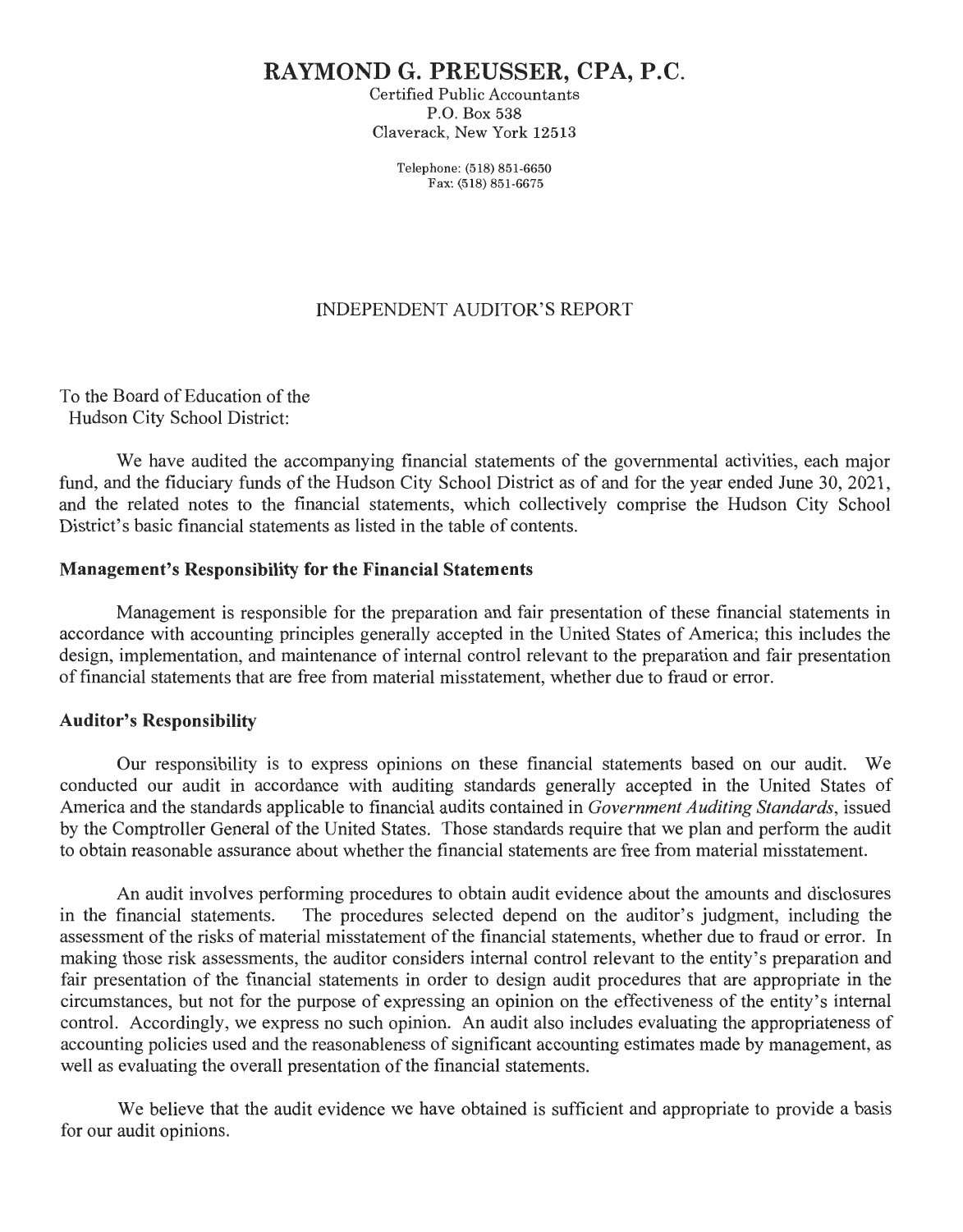#### **Opinions**

In our opinion, the financial statements referred to above present fairly, in all material respects, the respective financial position of the governmental activities, each major fund, and the fiduciary fund information of the Hudson City School District, as of June 30, 2021 , and the respective changes in financial position thereof for the year then ended in accordance with accounting principles generally accepted in the United States of America.

#### **Other Matters**

#### *Required Supplementary Information*

Accounting principles generally accepted in the United States of America require that the management's discussion and analysis, budgetary comparison information and the schedule of changes in the total OPEB liability, the District's proportionate share of the net pension asset/liability, and District contributions on pages Ml-M9 and 48-52 be presented to supplement the basic financial statements. Such information, although not a part of the basic financial statements, is required by the Government Accounting Standards Board, who considers it to be an essential part of financial reporting for placing the basic financial statements in an appropriate operational, economic, or historical context. We have applied certain limited procedures to the required supplementary information in accordance with auditing standards generally accepted in the United States of America, which consisted of inquiries of management about the methods of preparing the information and comparing the information for consistency with management's responses to our inquiries, the basic financial statements, and other knowledge we obtained during our audit of the basic financial statements. We do not express an opinion or provide any assurance on the information because the limited procedures do not provide us with sufficient evidence to express an opinion or provide any assurance.

#### *Other Information*

Our audit was conducted for the purpose of forming an opinion on the financial statements that collectively comprise the Hudson City School District's basic financial statements as a whole. The other supplementary information is presented for purposes of additional analysis and is not a required part of the financial statements, but is supplementary information required by the New York State Education Department. The other supplementary information has not been subjected to the auditing procedures applied in the audit of the basic financial statements and accordingly, we do not express an opinion or provide any assurance on it.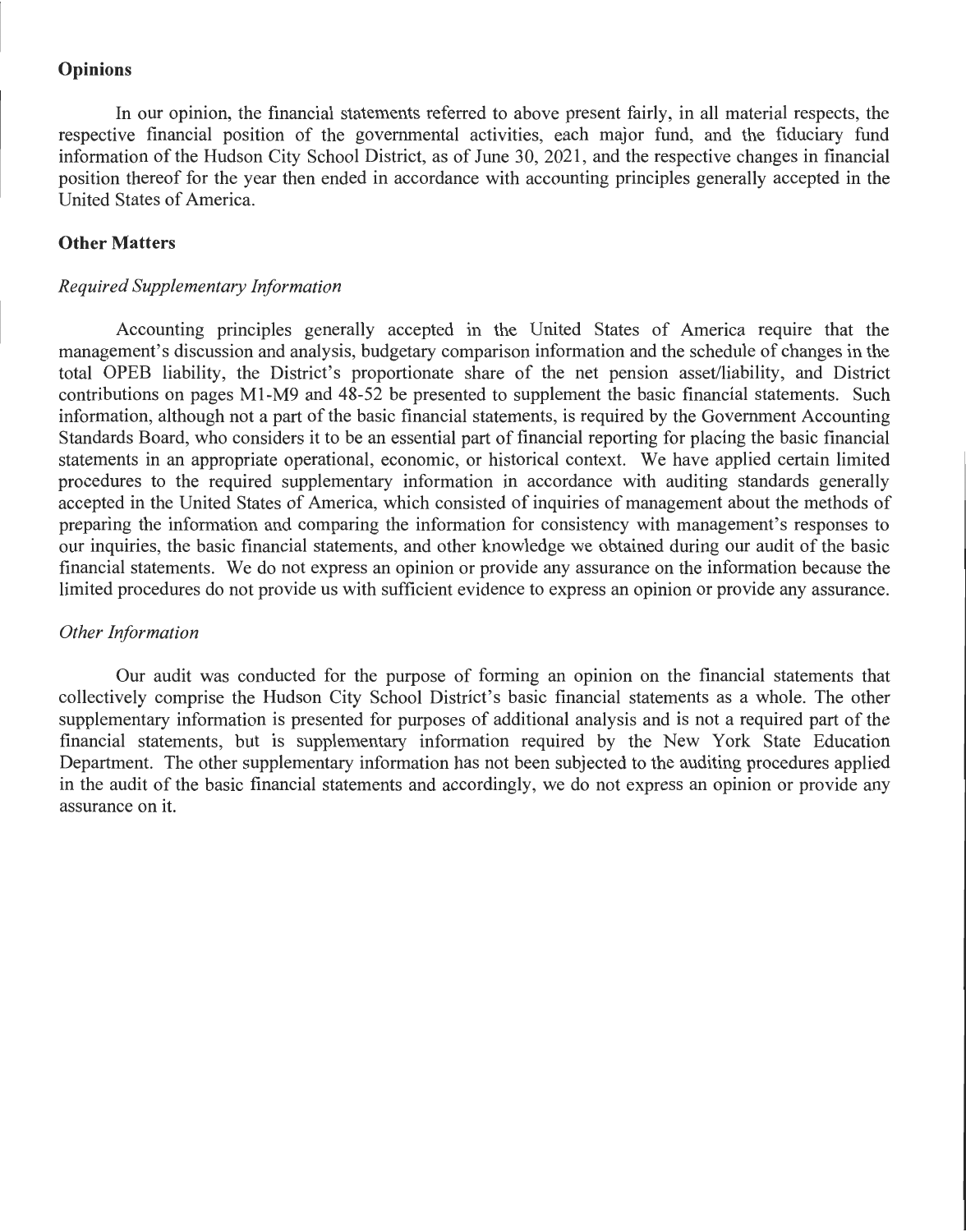#### **Other Reporting Required by** *Government Auditing Standards*

In accordance with *Government Auditing Standards,* we have also issued our report dated November 2, 2021 on our consideration of the Hudson City School District's internal control over financial reporting and on our tests of its compliance with certain provisions of laws, regulations, contracts and grant agreements and other matters. The purpose of that report is to describe the scope of our testing of internal control over financial reporting and compliance and the results of that testing and not to provide an opinion on the internal control over financial reporting or on compliance. That report is an integral part of an audit performed in accordance with *Government Auditing Standards* in considering Hudson City School District's internal control over financial reporting and compliance.

Raymond G. Preusser, CPA, PC

Claverack, New York November 2, 2021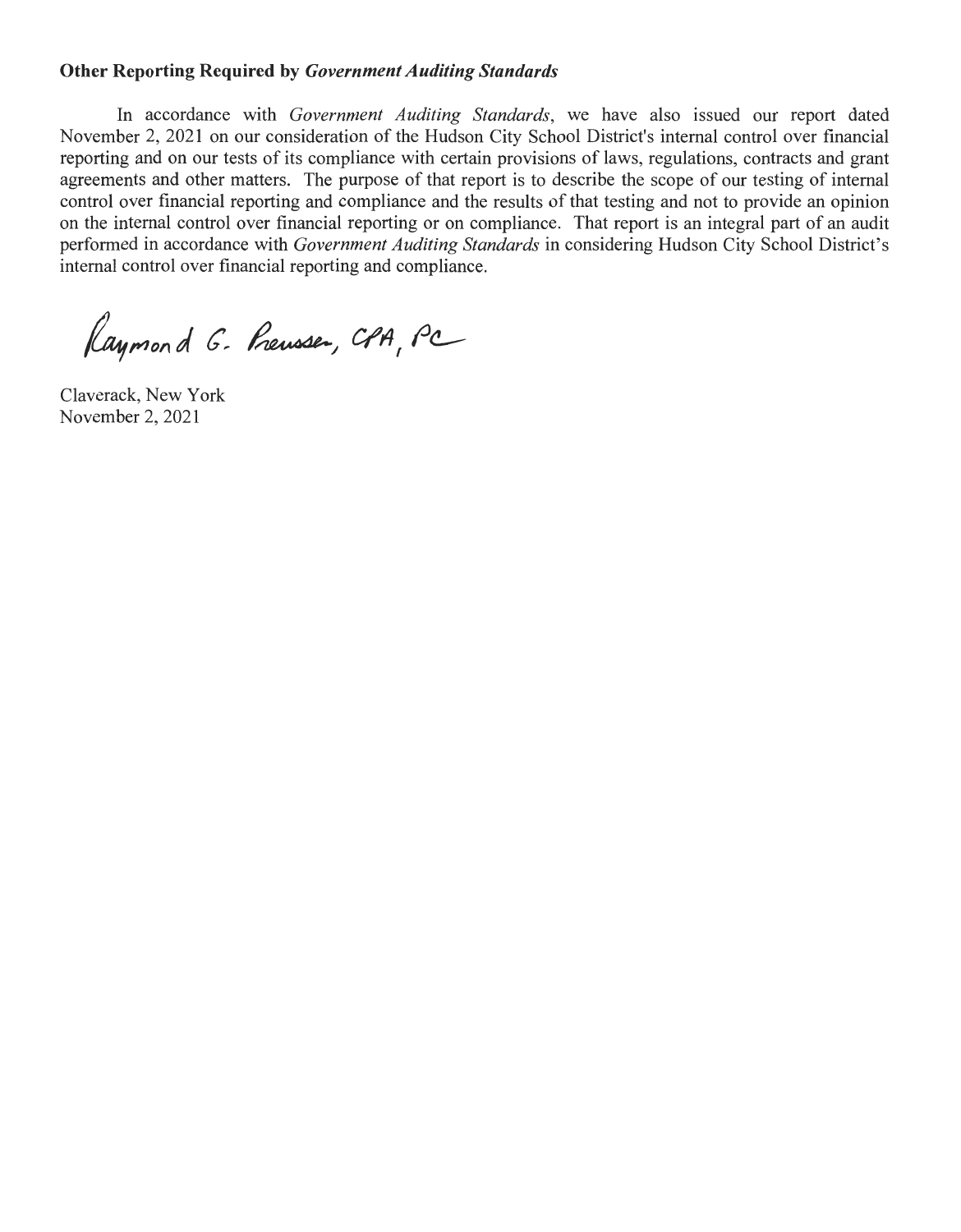## **HUDSON CITY SCHOOL DISTRICT Management's Discussion and Analysis (MD&A) June 30, 2021**

# **INTRODUCTION**

The Hudson City School District offers readers of the District's financial statements this narrative overview and analysis of the financial activities of the District for the fiscal year ended June 30, 2021. Please review it in conjunction with the District's financial statements and the accompanying notes to the financial statements.

## **FINANCIAL HIGHLIGHTS**

- $\triangleright$  Net position decreased from (\$79,933,804) restated from prior year to (\$83,281,164) from last year primarily due to the continued changes in the OPEB obligation.
- $\triangleright$  As of the close of this fiscal year, the District's governmental funds reported combined fund balances of \$11 ,878,516, an increase of \$1 ,987 ,004 in comparison with the prior year.

# **OVERVIEW OF THE FINANCIAL STATEMENTS**

This Management's Discussion and Analysis narrative (required supplemental information) is intended to serve as an introduction to the District's basic financial statements. The District's basic financial statements are comprised of three components:

- **1.** Districtwide Financial Statements
- 2. Fund Financial Statements
- 3. Notes to the Financial Statements

In addition to these statements, this report also includes required supplemental information and other supplemental information.

Our auditor has provided assurance in the independent auditor's report that the Basic Financial Statements are fairly stated. A different degree of assurance is being provided by the auditor regarding the supplemental information identified below. A user of this report should read the independent auditor's report carefully to ascertain the level of assurance being provided for each part in the financial statements.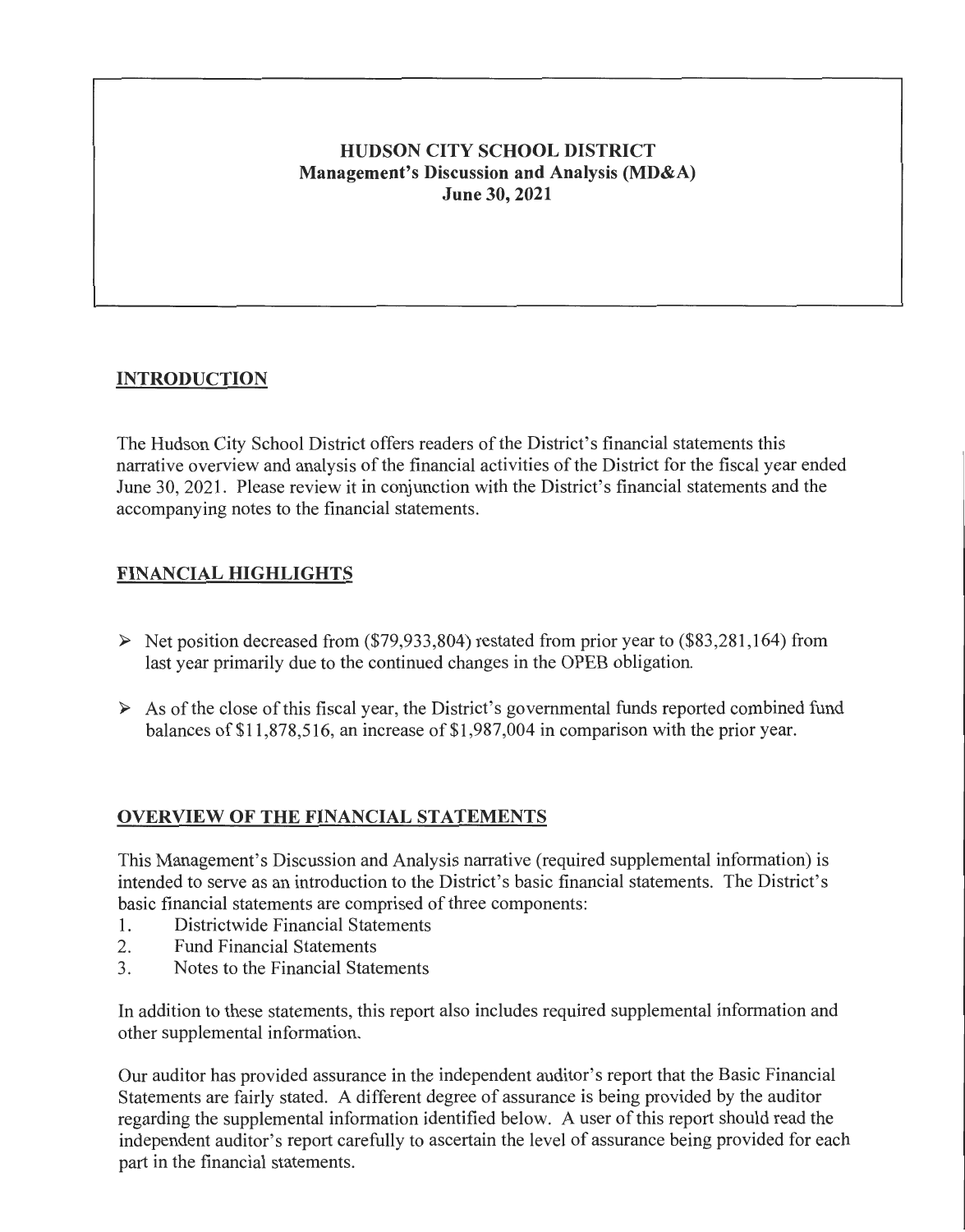#### **Financial Statements**

Required Supplemental Information (Part A) Management's Discussion & Analysis (MD&A)

#### **Basic Financial Statements**

Districtwide  $\leftrightarrow$  Fund

Financial Statements Financial Statements

#### Notes to the Basic Financial Statements

Required Supplemental Information(Part B)

General Fund Budget to Actual Schedule

Changes in the Total OPEB Liability

#### District's Proportionate Share of the Net Pension Asset/Liability

#### District Contributions

#### Other Supplemental Information

#### General Fund Budget & Fund Balance Information

#### Capital Project Funds Schedule of Project Expenditures

Schedule of Net Investment in Capital Assets

#### DISTRICTWIDE FINANCIAL STATEMENTS

The district-wide financial statements are designed to provide readers with a broad overview of the District's finances in a manner similar to a private-sector business.

The statement of net position presents information on all of the District's assets and liabilities, with the difference between the two reported as net position. Over time, increases and decreases in net position may serve as a useful indicator of whether the financial position of the District is improving or deteriorating.

The statement of activities presents information showing how the District's net position changed during the most recent fiscal year. All changes in net position are reported as soon as the underlying event giving rise to the change occurs, regardless of the timing of related cash flows. Thus, revenues and expenses are reported in this statement for some items that will only result in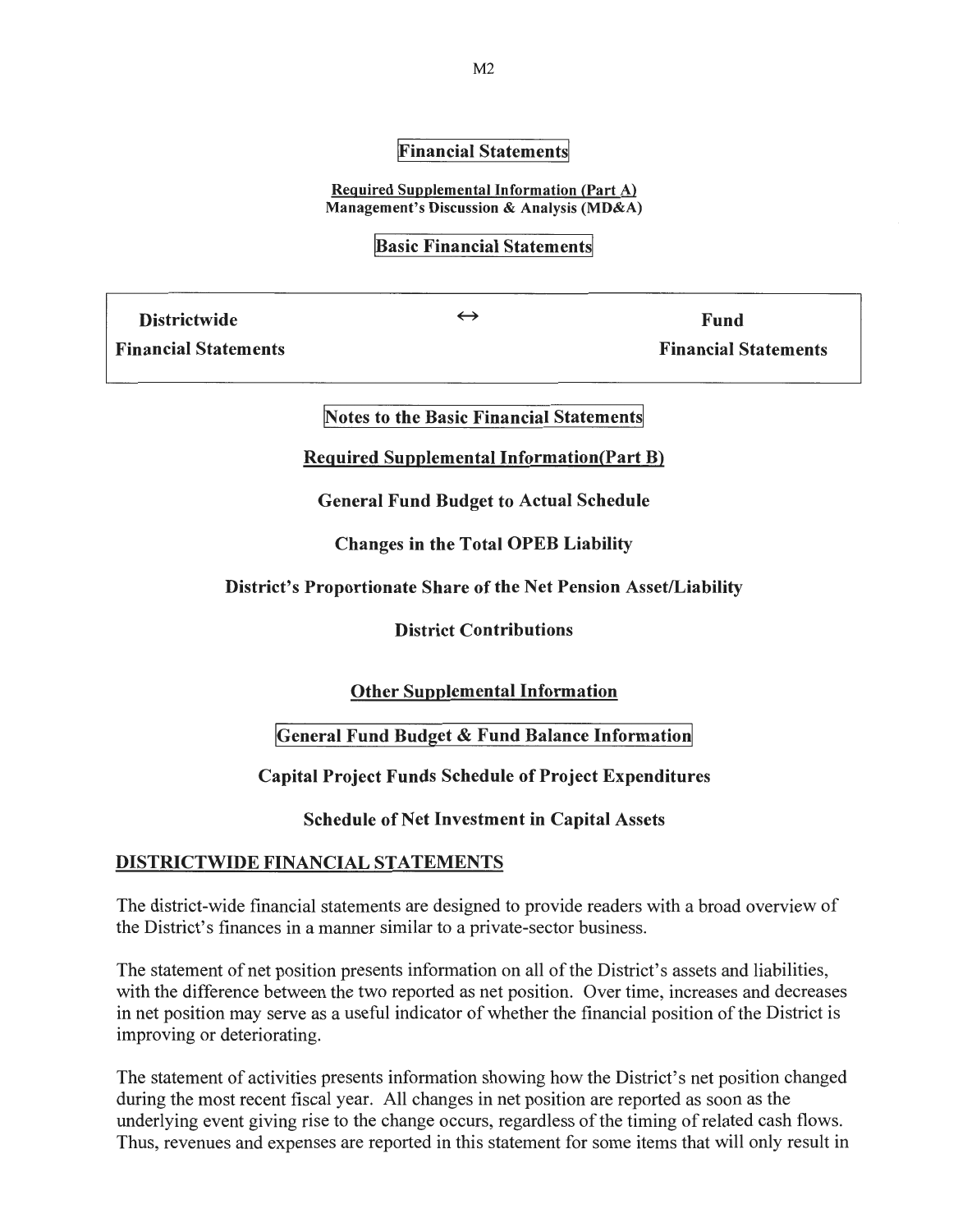cash flows in future fiscal periods (e.g. certain federal/state grants earned but not yet received, unused vacation/sick leave, and proceeds from Revenue Anticipation Notes and related interest).

All of the District's services are reported in the districtwide financial statements as *governmental activities,* including general support, instruction, pupil transportation, community services, and school lunch. Property taxes, state/federal aid, and investment earnings finance most of these activities. Additionally, all capital and debt financing activities are reported here.

#### DISTRICTWIDE FINANCIAL ANALYSIS

#### Hudson City School District's Net Position June 30, 2021 and 2020

|                                                   |                 | Governmental<br>Activities |                                    |  |  |  |
|---------------------------------------------------|-----------------|----------------------------|------------------------------------|--|--|--|
|                                                   | 2021            | Restated<br>2020           | Variance<br>Increase<br>(Decrease) |  |  |  |
| <b>Current Assets</b>                             | \$14,993,751    | \$12,552,401               | 2,441,350<br>S.                    |  |  |  |
| <b>Capital Assets</b>                             | 66,668,350      | 68,226,760                 | (1,558,410)                        |  |  |  |
| Net Pension Asset                                 |                 | 2,613,846                  | (2,613,846)                        |  |  |  |
| <b>Total Assets</b>                               | 81,662,101      | 83,393,007                 | (1,730,906)                        |  |  |  |
| Deferred Outflows of Resources                    | 29,319,005      | 30,037,583                 | (718, 578)                         |  |  |  |
| Total Assets and Outflows of Resources            | 110,981,106     | 113,430,590                | (2,449,484)                        |  |  |  |
| <b>Current Liabilities</b>                        | 2,342,050       | 1,983,735                  | 358,315                            |  |  |  |
| <b>Noncurrent Liabilities</b>                     | 39,013,922      | 42,554,996                 | (3,541,074)                        |  |  |  |
| <b>Total OPEB Obligation</b>                      | 136, 196, 243   | 131,354,901                | 4,841,342                          |  |  |  |
| Net Pension Liability                             | 2,820,003       | 4,040,265                  | (1,220,262)                        |  |  |  |
| <b>Total Liabilities</b>                          | 180, 372, 218   | 179,933,897                | 1,658,583                          |  |  |  |
| Deferred Inflows of Resources                     | 13,890,052      | 13,430,497                 | 459,555                            |  |  |  |
| Total Liabilities and Inflows of Resources        | 194,262,270     | 193,364,394                | 2,118,138                          |  |  |  |
| Net Position:                                     |                 |                            |                                    |  |  |  |
| Investment in capital assets, net of related debt | 28,418,350      | 27,234,159                 | 1,184,191                          |  |  |  |
| Restricted                                        | 8,007,326       | 4,923,021                  | 3,084,305                          |  |  |  |
| Unrestricted (deficit)                            | (119, 706, 840) | (112,090,984)              | (7,615,856)                        |  |  |  |
| <b>Total Net Position</b>                         | \$(83,281,164)  | \$(79,933,804)             | \$ (3,347,360)                     |  |  |  |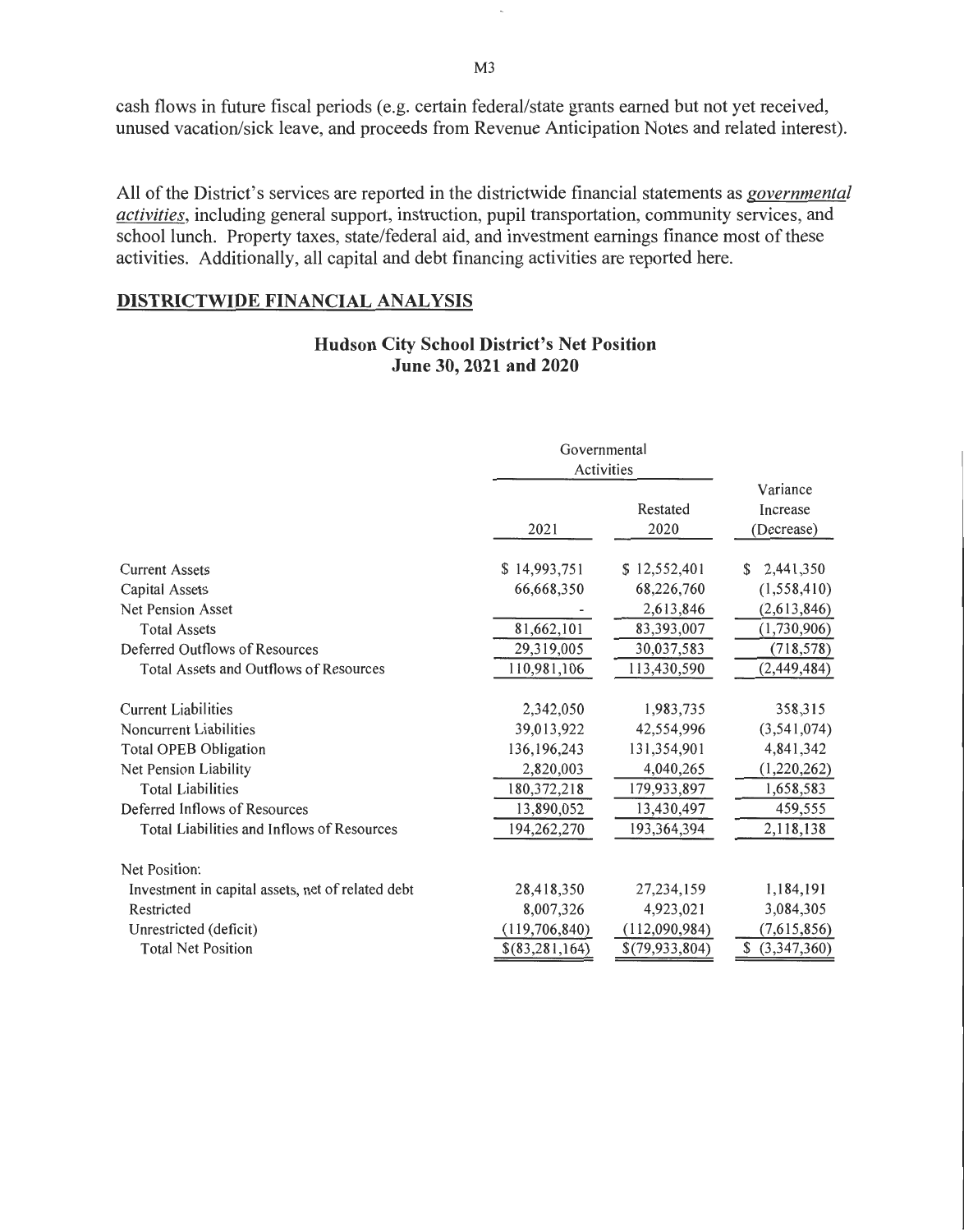# Hudson City School District's Changes in Net Position For the Years Ended June 30, 2021and2020

|                                            | Governmental    |                 |                          |
|--------------------------------------------|-----------------|-----------------|--------------------------|
|                                            | Activities      |                 |                          |
|                                            |                 |                 | Variance<br>Increase     |
|                                            | 2021            | 2020            | (Decrease)               |
| <b>Revenues:</b>                           |                 |                 |                          |
| Program Revenues:                          |                 |                 |                          |
| Charges for Services                       | \$<br>171,217   | \$<br>202,162   | \$<br>(30, 945)          |
| Operating Grants and Contributions         | 3,710,306       | 3,756,363       | (46, 057)                |
| <b>Total Program Revenues</b>              | \$<br>3,881,523 | \$<br>3,958,525 | $\mathbb{S}$<br>(77,002) |
|                                            |                 |                 |                          |
| General Revenues:                          |                 |                 |                          |
| <b>Real Property Taxes</b>                 | \$22,753,318    | \$22,205,521    | \$<br>547,797            |
| Other Tax Items                            | 1,627,475       | 1,678,245       | (50,770)                 |
| Nonproperty taxes                          | 641,607         | 640,015         | 1,592                    |
| Use of Money and Property                  | 133,642         | 319,412         | (185,770)                |
| Sale of Property and Compensation for Loss | 20,300          | 43,433          | (23, 133)                |
| Miscellaneous                              | 801,557         | 959,598         | (158, 041)               |
| <b>State Sources</b>                       | 23,701,867      | 24,082,860      | (380,993)                |
| <b>Federal Sources</b>                     | 738,399         | 143,665         | 594,734                  |
| <b>Total General Revenues</b>              | 50,418,165      | 50,072,749      | 345,416                  |
| <b>Expenses (Net of Program Revenues):</b> |                 |                 |                          |
| Instruction                                | 42,192,497      | 41,017,294      | 1,175,203                |
| <b>Support Services:</b>                   |                 |                 |                          |
| General Support                            | 6,167,411       | 6,573,072       | (405,661)                |
| <b>Pupil Transportation</b>                | 2,428,418       | 2,205,857       | 222,561                  |
| <b>Community Service</b>                   | 644             | 28,355          | (27,711)                 |
| Debt Service-Interest                      | 1,302,021       | 1,399,478       | (97, 457)                |
| Depreciation-Unallocated                   | 1,598,929       | 1,561,167       | 37,762                   |
| School Lunch                               | 75,605          | 77,381          | (1,776)                  |
| <b>Total Expenses</b>                      | 53,765,525      | 52,862,604      | 902,921                  |
|                                            |                 |                 |                          |
| Change in Net Position                     | \$ (3,347,360)  | \$ (2,789,855)  | (557, 505)<br>\$         |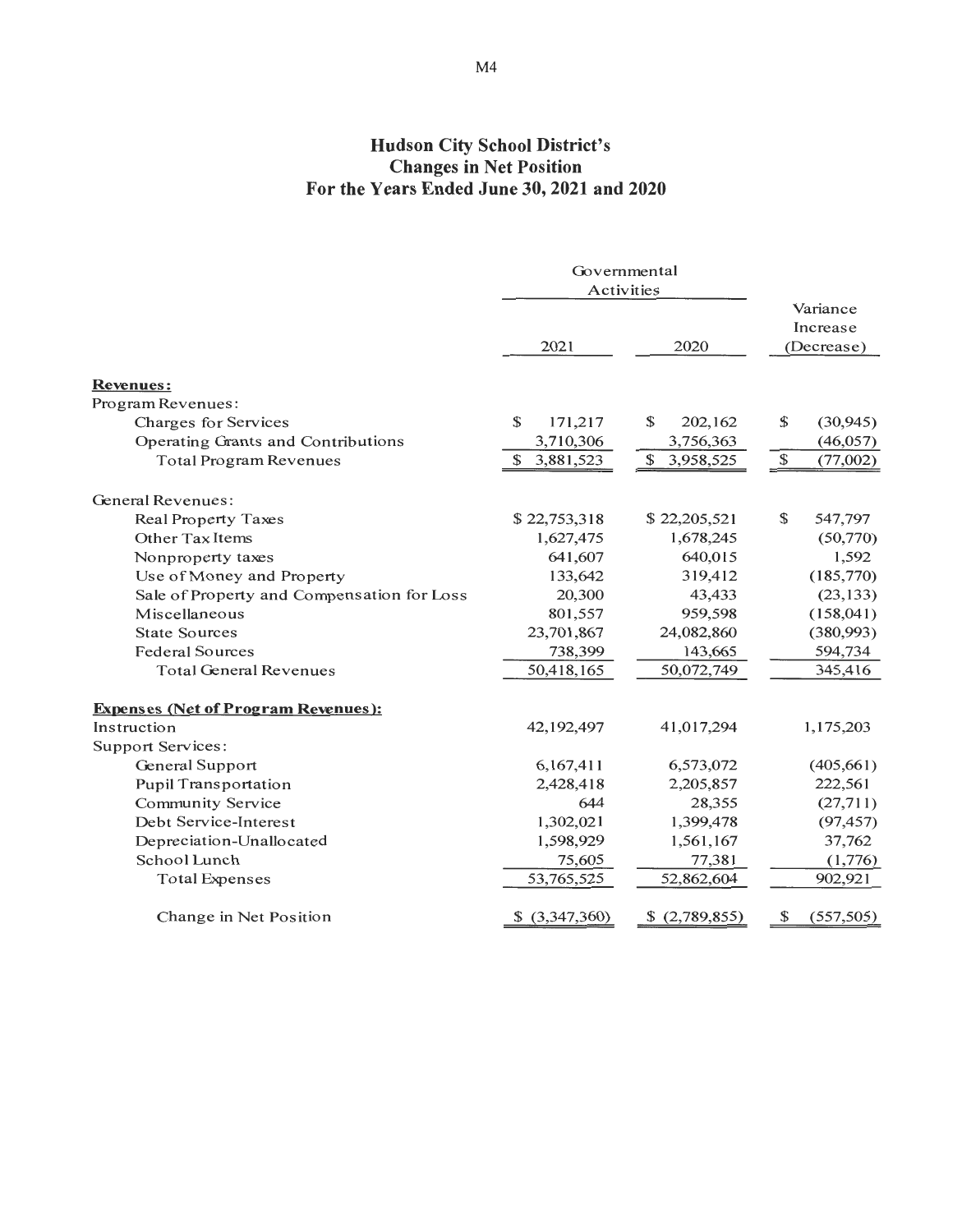The following charts provide the percentage of breakdown of all revenues by source and all expenses by function for the entire District:



Districtwide Revenues by Source For the Year Ended June 30, 2021

Districtwide Expenses by Function For the Year Ended June 30, 2021

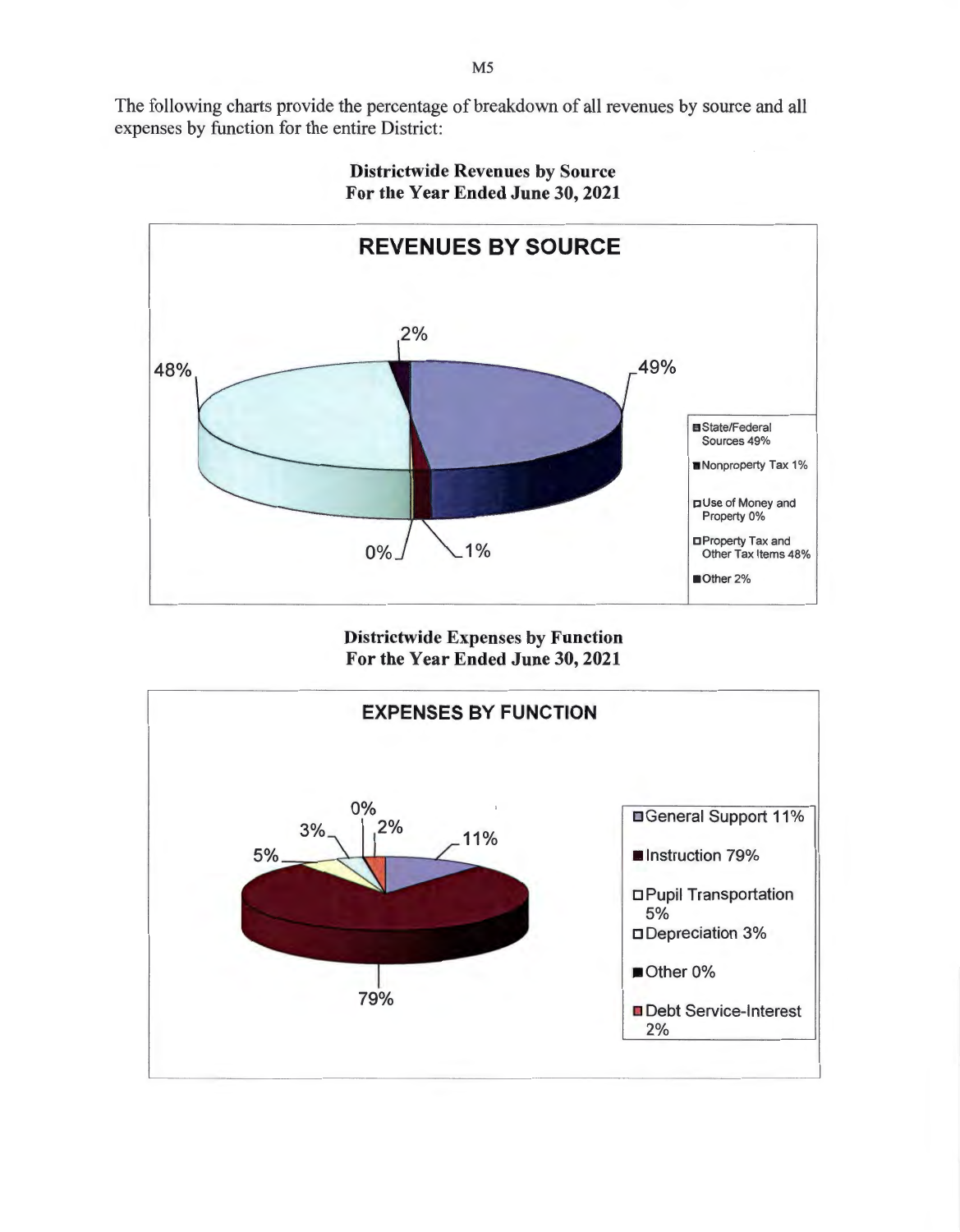## FUND FINANCIAL STATEMENTS

The fund financial statements provide more detailed information about the District's funds, focusing on its most significant or "major" funds.

A fund is a grouping of related accounts, and is used to maintain control over resources that have been segregated for specific activities or objectives. The District, like other state and local governments, uses fund accounting to ensure and demonstrate compliance with finance related legal requirements. The District establishes other funds to control and manage money for particular purposes (such as repaying its long-term debts) or to show that it is properly using certain revenues (such as federal grants). All of the funds of the District can be divided into two categories; governmental funds, and fiduciary funds.

- <sup>~</sup>*Governmental funds:* All of the District's services are reported in governmental funds. Governmental fund reporting focuses on showing how money flows into and out of funds, and the balances left at year-end that are available for spending. They are reported using the modified accrual method of accounting, which measures cash and all other financial assets that can readily be converted into cash. The governmental fund statements provide a detailed short-term view of the District's operations and the services it provides. Governmental fund information helps the reader determine whether there are more or fewer financial resources available to be spent in the near future to finance the District's programs. Because this information does not encompass the additional long-term focus of the district-wide statements, additional information at the bottom of the governmental funds statements explains the relationship (or differences) between them.
- <sup>~</sup>*Fiduciary funds:* The District is the trustee, or *fiduciary,* for assets that belong to others, such as the scholarship fund and the student activities funds. The District is responsible for ensuring that the assets reported in these funds are used only for their intended purposes and by those to whom the assets belong. The District excludes these activities from the districtwide financial statements because it cannot use these assets to finance its operations.

## FUND FINANCIAL ANALYSIS (DISTRICT'S FUNDS)

The District's governmental funds (as presented on the balance sheet) reported a combined Fund Balance of \$11 ,878,516, which is above last year's total of \$9 ,891 ,512. The schedule below indicates the fund balance and the total change in fund balance by fund type as of June 30, 2021 and 2020.

|              | <b>Fund Balance</b><br>2021 | <b>Fund Balance</b><br>2020 | Variance<br>Increase<br>(Decrease) |
|--------------|-----------------------------|-----------------------------|------------------------------------|
| General      | \$10,636,645                | 8,566,216<br>S.             | 2,070,429<br>S.                    |
| School Lunch | 226,592                     | 302,011                     | (75, 419)                          |
| Federal      |                             |                             |                                    |
| Capital      | 157,418                     | 894,817                     | (737, 399)                         |
| Debt Service | 857,861                     | 128,468                     | 729,393                            |
| Totals       | 11,878,516                  | 9,891,512                   | 1,987,004                          |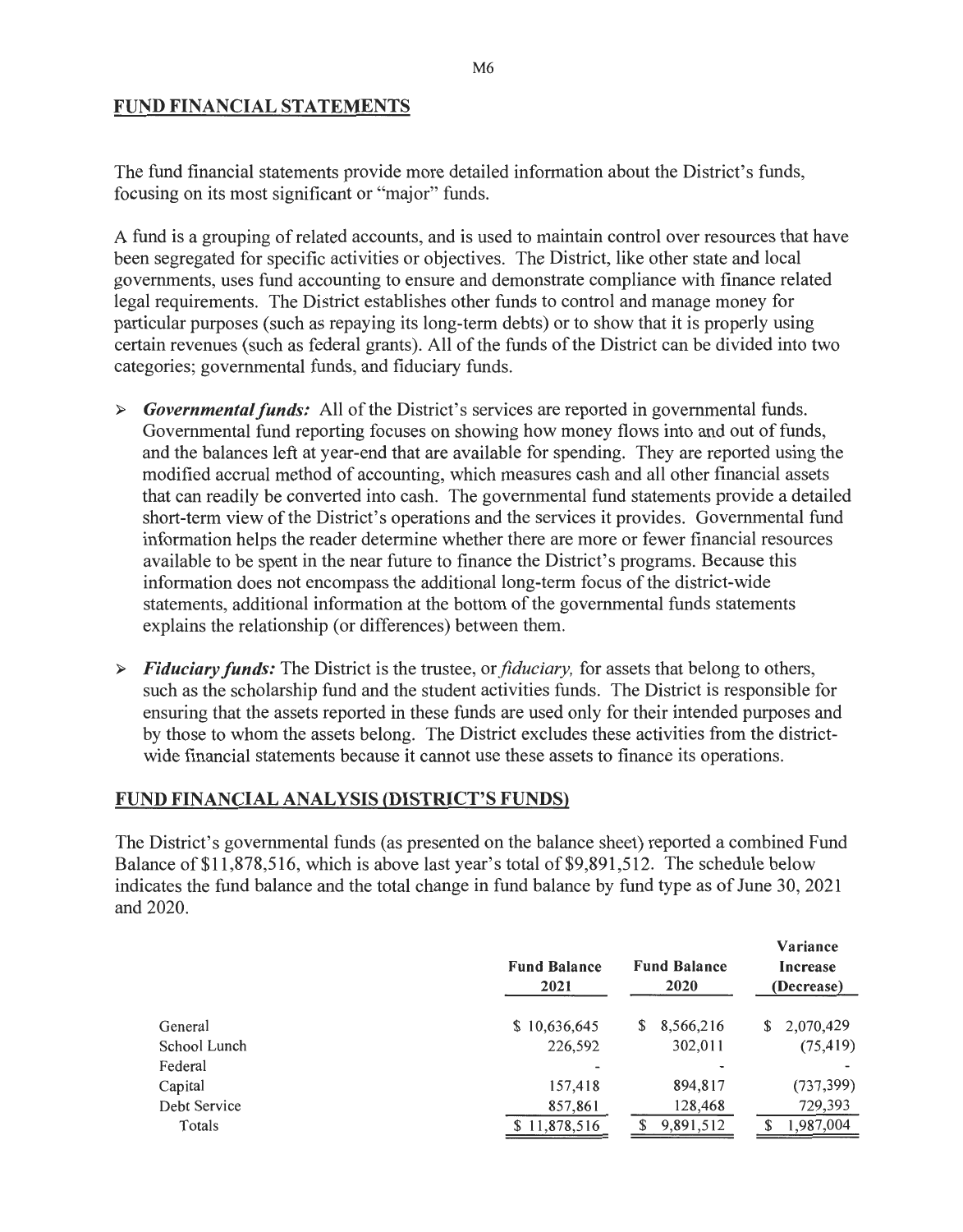#### *General Fund*

The tables that follow assist in illustrating the financial activities and balance of the general fund.

| Revenues:                     | 2021       | 2020             |               |  |  |  |
|-------------------------------|------------|------------------|---------------|--|--|--|
| Taxes and Other Tax Items     | 24,290,926 | 23,767,071<br>S. | \$<br>523,855 |  |  |  |
| Nonproperty Taxes             | 641,607    | 640,015          | 1,592         |  |  |  |
| Use of Money and Property     | 132,443    | 312,187          | (179, 744)    |  |  |  |
| State/Federal Sources         | 24,440,266 | 24,226,525       | 213,741       |  |  |  |
| Other                         | 943,823    | 1,074,303        | (130, 480)    |  |  |  |
| <b>Operating Transfers In</b> | 21,139     | 21,885           | (746)         |  |  |  |
| Totals                        | 50,470,204 | 50,041,986       | 428,218       |  |  |  |

| Expenses:                   | 2021            | 2020             | Variance<br><b>Increase</b><br>(Decrease) |
|-----------------------------|-----------------|------------------|-------------------------------------------|
| General Support             | 4,312,672<br>\$ | S<br>4,681,212   | \$<br>(368, 540)                          |
| Instruction                 | 24,303,507      | 24,099,912       | 203,595                                   |
| <b>Pupil Transportation</b> | 2,375,829       | 2,159,576        | 216,253                                   |
| Community Service           | 644             | 28,355           | (27,711)                                  |
| <b>Employee Benefits</b>    | 12,149,377      | 12, 106, 393     | 42,984                                    |
| Debt Service                | 5,190,160       | 5,215,577        | (25, 417)                                 |
| Other                       | 67,586          | 899,236          | (831,650)                                 |
| Totals                      | \$48,399,775    | 49,190,261<br>\$ | (790, 486)                                |

#### GENERAL FUND BUDGET INFORMATION

The District's budget is prepared in accordance with New York State law and is based on the modified accrual basis of accounting, utilizing cash receipts, disbursements, and encumbrances. The most significant budgeted fund is the General Fund.

The difference between the general fund's original budget and the final amended budget was \$1,145,880. This amount represents the increase for prior year encumbrances of \$279,515 and board approved use of reserves of \$866,365.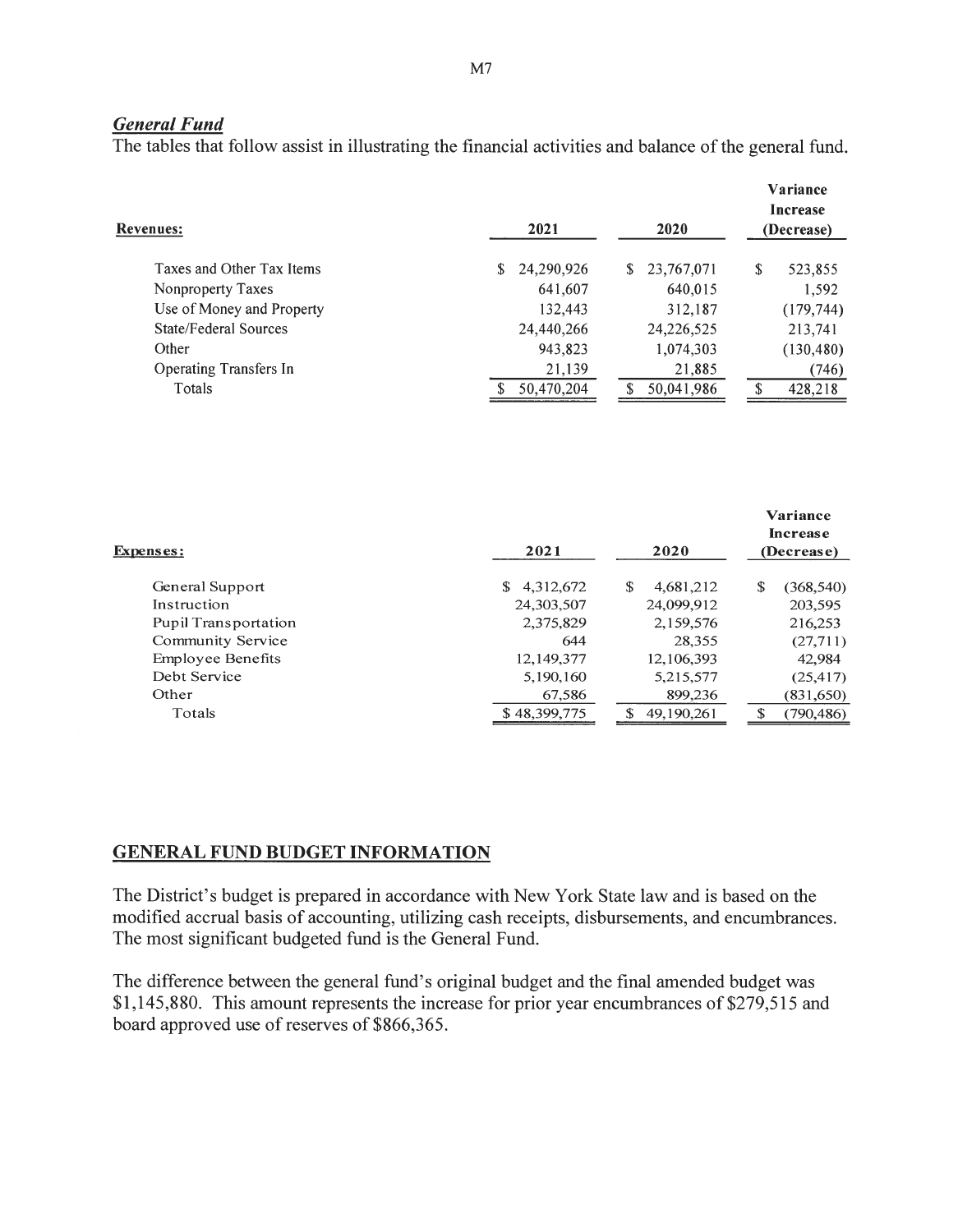#### **CAPITAL ASSETS**

The District's capital assets (net of accumulated depreciation) as of June 30, 2021 are as follows:

| <b>Asset Description</b>                                                                                     | Amount                                                     |
|--------------------------------------------------------------------------------------------------------------|------------------------------------------------------------|
| Land<br><b>Construction in Progress</b><br>Buildings and Improvements<br>Machinery and Equipment<br>Vehicles | \$<br>46,962<br>112,905<br>65,650,767<br>822,449<br>35,267 |
| Total                                                                                                        | \$66,668,350                                               |

The total decrease in the District's capital assets (net of accumulated depreciation) for the current fiscal year was \$1 ,558,410. The most significant change to the capital assets is attributable to the capital costs less the depreciation expense.

## **DEBT**

The District had debt outstanding including serial bonds in the amounts of \$38,250,000 as of June 30, 2021 , a decrease over the previous year of \$3,480,000. The debt outstanding for the year ended June 30, 2021 is summarized as follows:

| <b>Debt Description</b> | <b>Outstanding Balance</b> |
|-------------------------|----------------------------|
| <b>Bonds</b>            | \$38,250,000               |
| Totals                  | \$38,250,000               |

The District has refunding bonds outstanding, the proceeds of which are in escrow to fund other previously existing debt. The refunding was done to lower the interest payments that are paid in the future.

Under current state statutes, the District's general obligation bonded debt issues are subject to a legal limitation based on a percentage of the total full value of real property. At June 30, 2021, the District's general obligation debt was less than its total debt limit. The District has a bond rating of A+.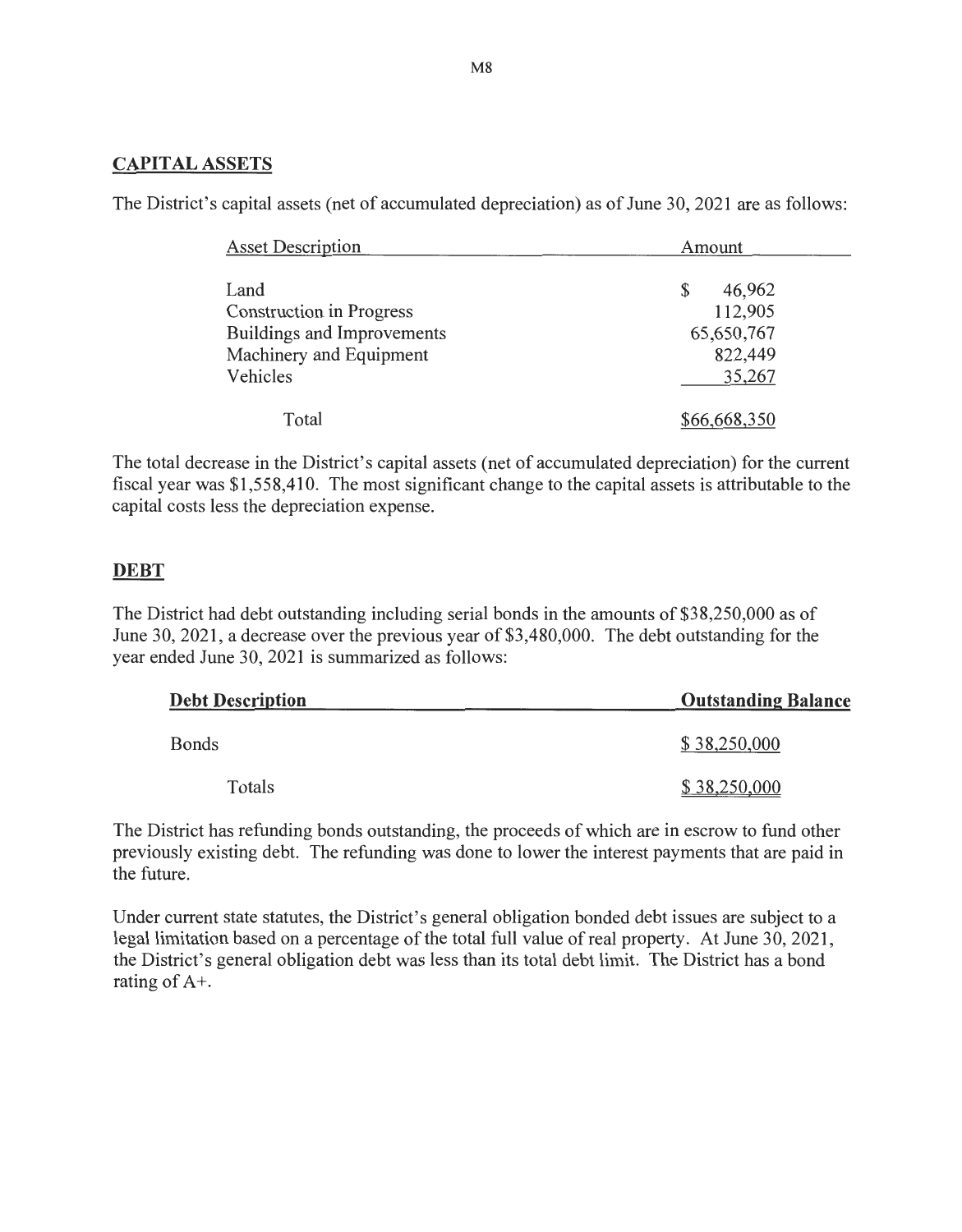#### FACTORS BEARING ON THE DISTRICT'S FUTURE

At the time these financial statements were prepared and audited, the District was aware of existing circumstances that could significantly affect its financial health in the future. The District was awarded over 4 million dollars in federal funding through the CRRSA and ARP. The District is currently looking for input from the community on how to best to uses these funds in the years to come.

The property tax cap law provides a calculation for a tax levy limit, which caps the amount of revenues the District can raise through the levy of taxes. In addition to the financial restrictions of the tax cap calculation, the legislation poses a serious public relations challenge to the District. Due to the public perception of the law as being a "2% property tax cap", many members of the public interpret this as a law which caps their individual tax bills at 2%. Consequently, it has become the responsibility of the District to consistently combat the misconceptions of the law. The District's 2020-2021 property tax increase of 1.99% was less than the tax cap of 2.43%.

The District will continue to review existing educational program offerings, and review all services offered to determine if there are operational efficiencies that can be implemented. Areas such as special education and transportation have been focal points in the past in terms of cost cutting, and the District recognizes the burden that is placed in these areas because of some of the unfunded mandates originating from the State level. The District is in the process of updating the long range financial plan to ensure that it can maintain the funding levels necessary to support the District's mission and operations, while appropriately managing fund balance. To this end, the District plans to reduce liabilities whenever possible, and continue to fund existing reserves.

The District has adequate reserves to help us weather a financial crisis. We had some additional funds from the 20-21 school year due to lower-than-expected expenses. Transportation was low because we only transported students 4 days a week. Instructional salaries were lower than expected because we had a few staff retirements and we didn't need to replace them. The noninstructional staff worked fewer hours than expected because we were only in person 4 days a week. Telephone and electric costs were also lower because of us only using the building 4 days a week.

In conclusion, the Hudson City School District has committed itself to financial planning and fiscal accountability. The District will continue the essential long-range financial plan and will continue to strive to add to its fund balance to prepare for and to meet the challenges of the future.

## CONTACTING THE DISTRICT'S FINANCIAL MANAGEMENT

It is the intent of this report to provide the District's citizens, taxpayers, customers, investors, and creditors with a general overview of the District's finances and to demonstrate the District's accountability for the funds it receives. Questions concerning any of the information provided in this report or requests for additional financial information should be addressed to the following:

> Jonathan (Jesse) Boehme, School Business Administrator Hudson City School District 215 Harry Howard Avenue Hudson, New York 12534 (518) 828-4360, x2100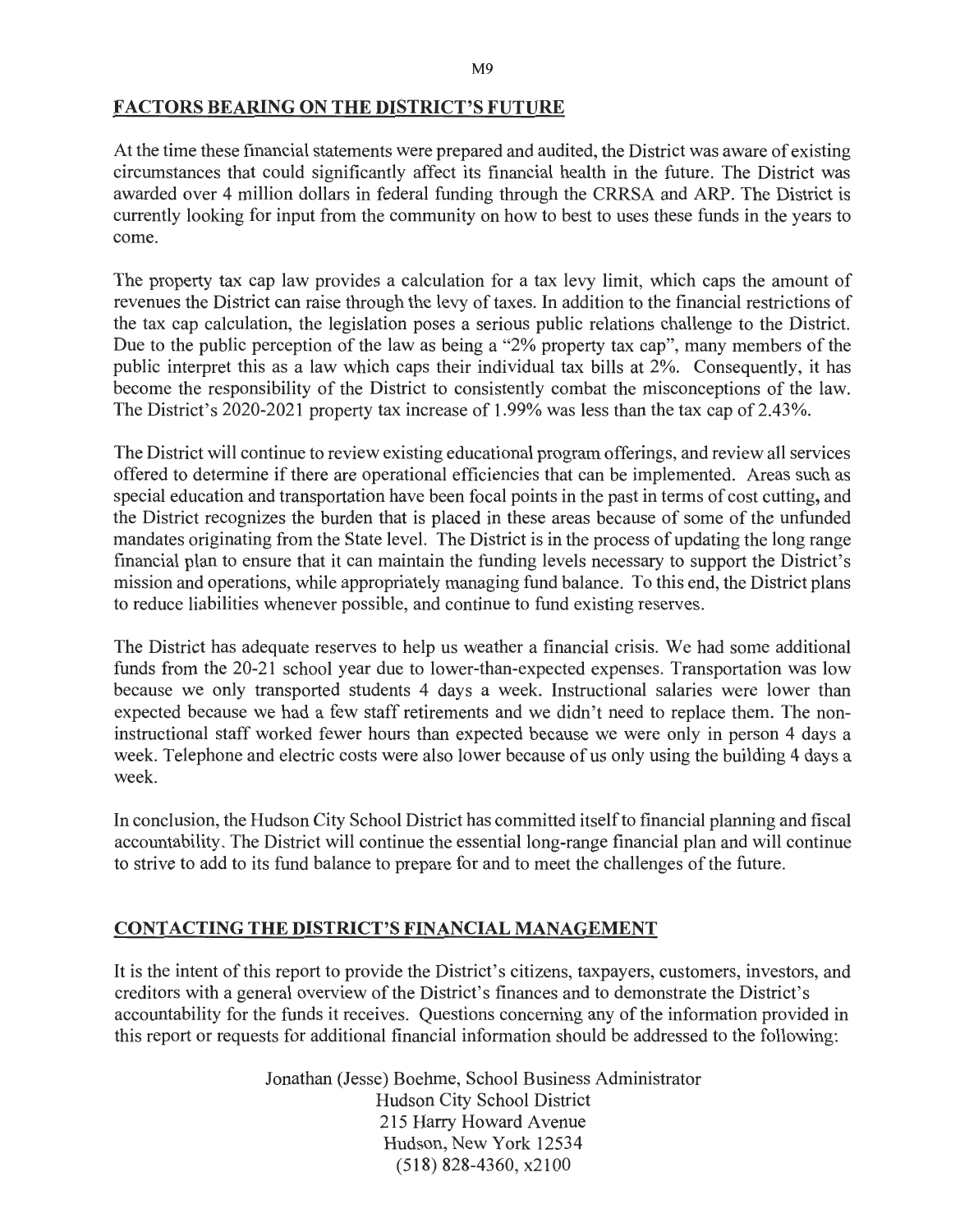## HUDSON CITY SCHOOL DISTRICT STATEMENT OF NET POSITION June 30, 2021

---------

| <b>ASSETS</b>                               |                  |               |                |
|---------------------------------------------|------------------|---------------|----------------|
| Unrestricted cash                           | \$<br>2,692,506  |               |                |
| Restricted cash                             | 7,278,064        |               |                |
| Taxes receivable                            | 1,556,778        |               |                |
| Other receivables, net                      | 16,608           |               |                |
| State and federal aid receivable            | 2,697,081        |               |                |
| Due from other governments                  | 735,703          |               |                |
| Inventories                                 | 17,011           |               |                |
| Capital assets, net                         | 66,668,350       |               |                |
| <b>Total Assets</b>                         |                  | $\mathbb{S}$  | 81,662,101     |
| <b>DEFERRED OUTFLOWS OF RESOURCES</b>       |                  |               |                |
| Pensions                                    | \$<br>13,112,657 |               |                |
| OPEB-GASB 75                                | 16,206,348       |               |                |
| <b>Total Deferred Outflows of Resources</b> |                  | \$            | 29,319,005     |
| <b>LIABILITIES</b>                          |                  |               |                |
| <b>Current Liabilities:</b>                 |                  |               |                |
| Accounts payable                            | \$<br>220,501    |               |                |
| Accrued liabilities                         | 147,834          |               |                |
| Due to teachers' retirement system          | 1,786,817        |               |                |
| Due to employees' retirement system         | 186,855          |               |                |
| Due to other governments                    | 43               |               |                |
| <b>Long-Term Liabilities:</b>               |                  |               |                |
| Due and payable within one year             |                  |               |                |
| Bonds payable                               | 3,605,000        |               |                |
| Due and payable after one year              |                  |               |                |
| Bonds payable                               | 34,645,000       |               |                |
| Compensated absences payable                | 763,922          |               |                |
| Other postemployment benefits payable       | 136, 196, 243    |               |                |
| Net pension liability - proportionate share | 2,820,003        |               |                |
|                                             |                  |               |                |
| <b>Total Liabilities</b>                    |                  | S             | 180, 372, 218  |
| <b>DEFERRED INFLOWS OF RESOURCES</b>        |                  |               |                |
| Pensions                                    | 6,339,668        |               |                |
| Advanced refunding premium                  | 3,135,075        |               |                |
| OPEB-GASB 75                                | 4,415,309        |               |                |
| Total Deferred Inflows of Resources         |                  | <sup>\$</sup> | 13,890,052     |
| <b>NET POSITION</b>                         |                  |               |                |
| Net Investment in Capital Assets            | 28,418,350       |               |                |
| Restricted                                  | 8,007,326        |               |                |
| Unrestricted (deficit)                      | (119, 706, 840)  |               |                |
| <b>Total Net Position</b>                   |                  |               | (83, 281, 164) |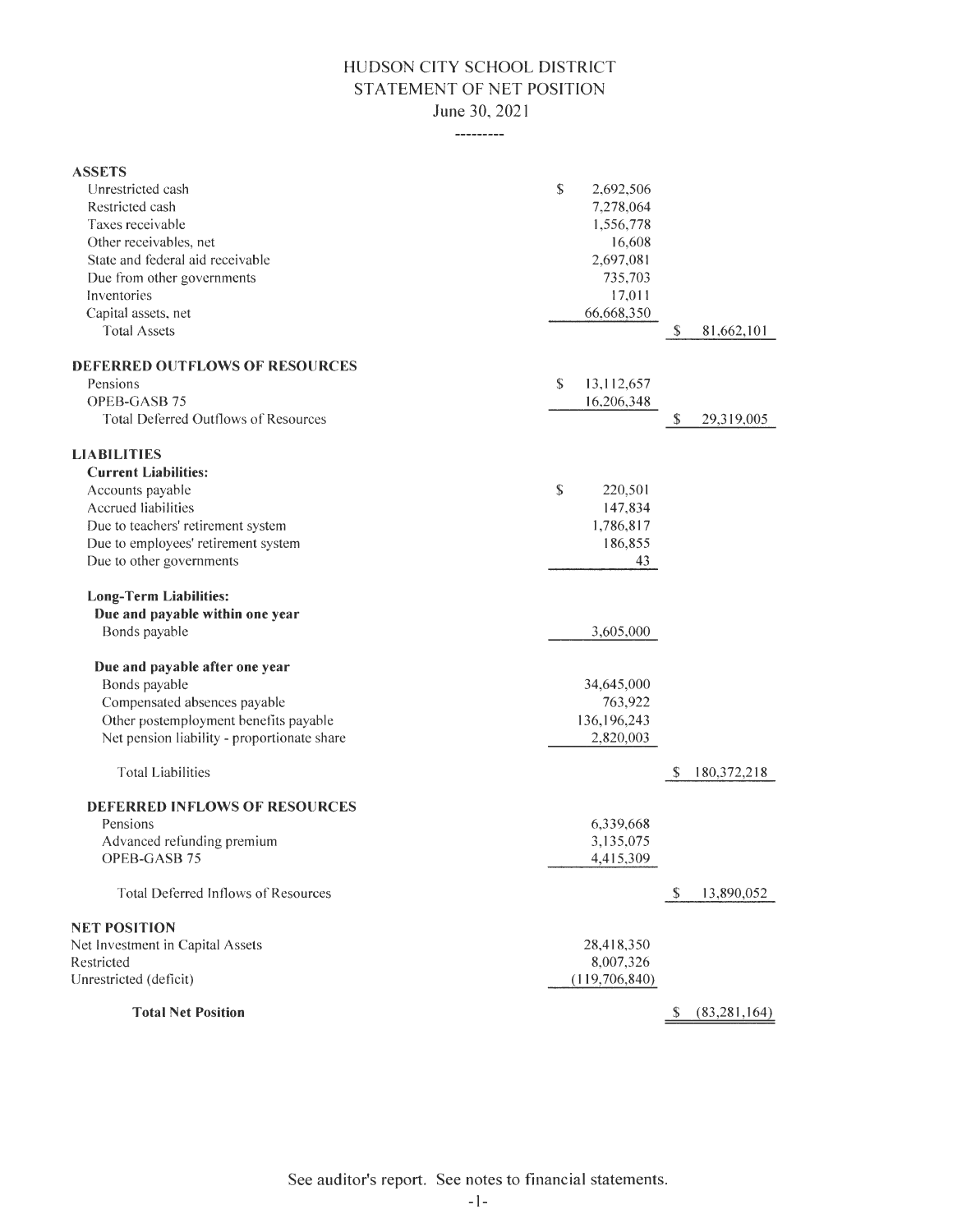# HUDSON CITY SCHOOL DISTRICT STATEMENT OF ACTIVITIES AND CHANGES IN NET POSITION For Year Ended June 30, 2021

-----------

|                                                  |   |            |                        |                |                         | Program Revenues |                     |           |                            | Net (Expense)<br>Revenue and |
|--------------------------------------------------|---|------------|------------------------|----------------|-------------------------|------------------|---------------------|-----------|----------------------------|------------------------------|
|                                                  |   | Expenses   | Expenses<br>Allocation |                | Charges for<br>Services |                  | Operating<br>Grants |           | Changes in<br>Net Position |                              |
| <b>FUNCTIONS/PROGRAMS</b>                        |   |            |                        |                |                         |                  |                     |           |                            |                              |
|                                                  | S | 4,312,672  | S                      | 1,854,739      | $\mathbb{S}$            |                  | \$                  |           | \$                         | (6,167,411)                  |
| General support<br>Instruction                   |   | 27,247,995 |                        | 18,057,083     |                         | 121,966          |                     | 2,990,615 |                            | (42, 192, 497)               |
| Pupil transportation                             |   | 2,386,638  |                        | 52,589         |                         |                  |                     | 10,809    |                            | (2,428,418)                  |
| Community services                               |   | 644        |                        |                |                         |                  |                     |           |                            | (644)                        |
| Employee benefits                                |   | 20,160,304 |                        | (20, 160, 304) |                         |                  |                     |           |                            |                              |
| Debt service-interest                            |   | 1,302,021  |                        |                |                         |                  |                     |           |                            | (1,302,021)                  |
| Depreciation                                     |   | 1,598,929  |                        |                |                         |                  |                     |           |                            | (1, 598, 929)                |
| School lunch program                             |   | 637,845    |                        | 195,893        |                         | 49,251           |                     | 708,882   |                            | (75, 605)                    |
|                                                  |   |            |                        |                |                         |                  |                     |           |                            |                              |
| <b>Total Functions and Programs</b>              |   | 57,647,048 | S                      |                |                         | 171,217          | \$                  | 3,710,306 |                            | (53,765,525)                 |
|                                                  |   |            |                        |                |                         |                  |                     |           |                            |                              |
| <b>GENERAL REVENUES</b>                          |   |            |                        |                |                         |                  |                     |           |                            |                              |
| Real property taxes                              |   |            |                        |                |                         |                  |                     |           |                            | 22,753,318                   |
| Other tax items                                  |   |            |                        |                |                         |                  |                     |           |                            | 1,627,475                    |
| Nonproperty taxes                                |   |            |                        |                |                         |                  |                     |           |                            | 641,607                      |
| Use of money and property                        |   |            |                        |                |                         |                  |                     |           |                            | 133,642                      |
| Sale of property and compensation for loss       |   |            |                        |                |                         |                  |                     |           |                            | 20,300                       |
| Miscellaneous                                    |   |            |                        |                |                         |                  |                     |           |                            | 801,557                      |
| State sources                                    |   |            |                        |                |                         |                  |                     |           |                            | 23,701,867                   |
| Federal sources                                  |   |            |                        |                |                         |                  |                     |           |                            | 738,399                      |
| <b>Total General Revenues</b>                    |   |            |                        |                |                         |                  |                     |           |                            | 50,418,165                   |
| <b>Change in Net Position</b>                    |   |            |                        |                |                         |                  |                     |           |                            | (3,347,360)                  |
| Total Net Position - Beginning of year, restated |   |            |                        |                |                         |                  |                     |           |                            | (79, 933, 804)               |
| <b>Total Net Position - End of year</b>          |   |            |                        |                |                         |                  |                     |           |                            | (83, 281, 164)               |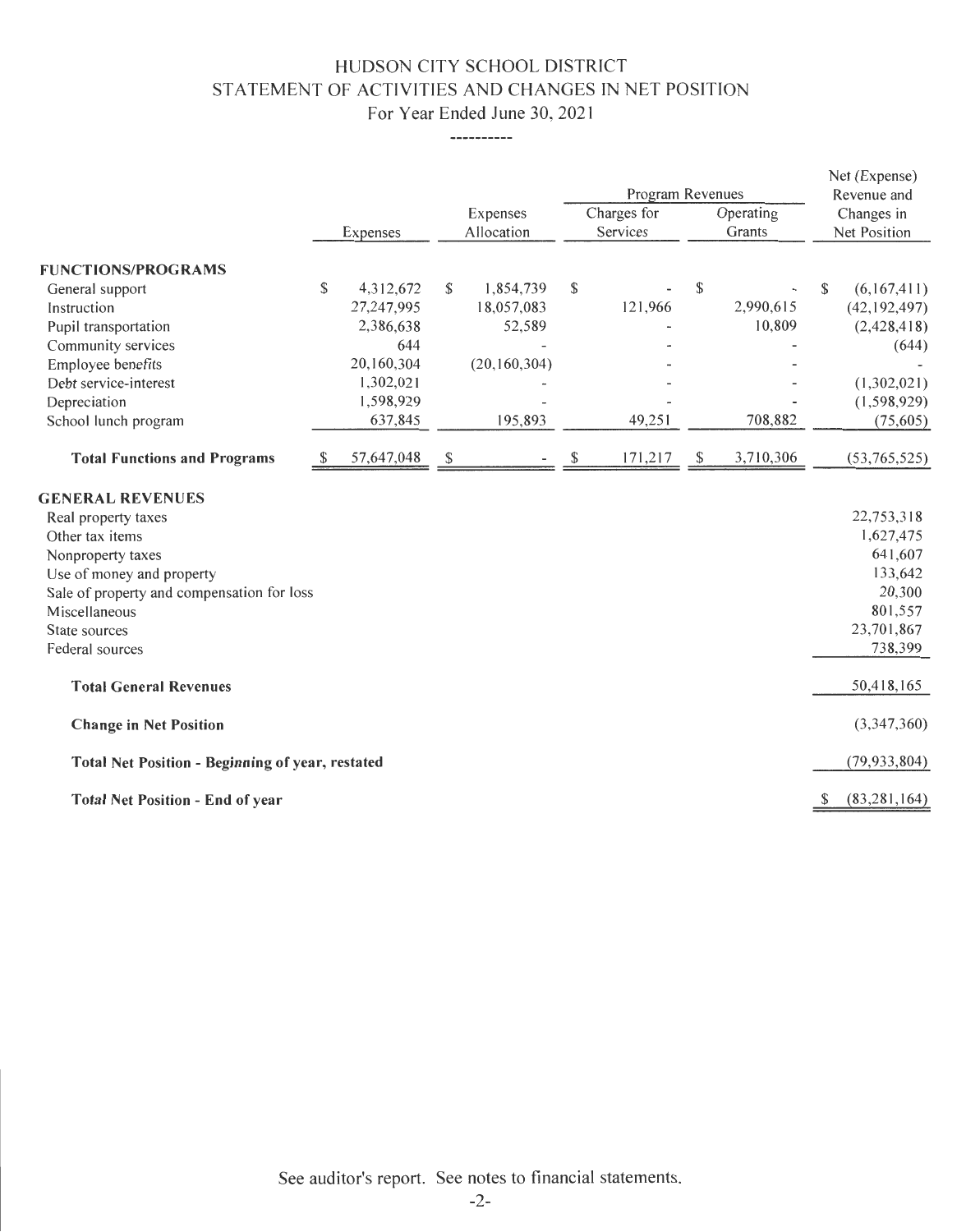# HUDSON CITY SCHOOL DISTRICT RECONCILIATION OF GOVERNMENTAL FUNDS BALANCE SHEET TO THE STATEMENT OF NET POSITION

June 30, 2021 ---------

|                                                                                                                                                                                                                                                                                                                             |              | Total<br>Long-term<br>Governmental<br>Assets.<br>Liabilities<br>Funds                        |          | Reclassifications<br>and<br>Eliminations                        |              |             | Statement of<br>Net Position<br>Totals |                                                                                                         |
|-----------------------------------------------------------------------------------------------------------------------------------------------------------------------------------------------------------------------------------------------------------------------------------------------------------------------------|--------------|----------------------------------------------------------------------------------------------|----------|-----------------------------------------------------------------|--------------|-------------|----------------------------------------|---------------------------------------------------------------------------------------------------------|
| <b>ASSETS</b><br>Unrestricted cash<br>Restricted cash<br>Taxes receivable<br>Other receivables, net<br>Due from other funds<br>Due from other governments<br>State and federal aid receivable<br>Inventories<br>Capital assets, (net)                                                                                       | \$           | 2,692,506<br>7,278,064<br>1,556,778<br>16,608<br>1,901,393<br>735,703<br>2,697,081<br>17,011 | \$       | 66,668,350                                                      | \$           | (1,901,393) | \$                                     | 2,692,506<br>7,278,064<br>1,556,778<br>16,608<br>735,703<br>2,697,081<br>17,011<br>66,668,350           |
| <b>Total Assets</b>                                                                                                                                                                                                                                                                                                         | \$           | 16,895,144                                                                                   | S        | 66,668,350                                                      | \$           | (1,901,393) | <sup>\$</sup>                          | 81,662,101                                                                                              |
| DEFERRED OUTFLOWS OF RESOURCES<br>Pensions<br>OPEB-GASB 75<br>Total Deferred Outflows of Resources                                                                                                                                                                                                                          | \$<br>-S     |                                                                                              | \$<br>\$ | 13,112,657<br>16,206,348<br>29,319,005                          | \$<br>\$     |             | \$                                     | 13,112,657<br>16,206,348<br>29,319,005                                                                  |
| <b>LIABILITIES</b><br>Accounts payable<br>Accrued liabilities<br>Bonds payable<br>Due to other funds<br>Due to other governments<br>Due to teachers' retirement system<br>Due to employees' retirement system<br>Other postemployment benefits payable<br>Compensated absences<br>Net pension liability-proportionate share | \$           | 220,501<br>82,740<br>1,901,393<br>43<br>1,786,817<br>186,855                                 | \$       | 65,094<br>38,250,000<br>136, 196, 243<br>763,922<br>2,820,003   | \$           | (1,901,393) | \$                                     | 220,501<br>147,834<br>38,250,000<br>43<br>1,786,817<br>186,855<br>136, 196, 243<br>763,922<br>2,820,003 |
| <b>Total Liabilities</b>                                                                                                                                                                                                                                                                                                    | $\mathbb{S}$ | 4,178,349                                                                                    | S        | 178,095,262                                                     | $\mathbb{S}$ | (1,901,393) | \$                                     | 180, 372, 218                                                                                           |
| <b>DEFERRED INFLOWS OF RESOURCES</b><br>Pensions<br>Deferred taxes- (City)<br>Advanced refunding premium<br>OPEB-GASB 75                                                                                                                                                                                                    | \$           | 838,279                                                                                      | \$       | 6,339,668<br>$\overline{\phantom{a}}$<br>3,135,075<br>4,415,309 | \$           | (838, 279)  | \$                                     | 6,339,668<br>3,135,075<br>4,415,309                                                                     |
| <b>Total Deferred Inflows of Resources</b>                                                                                                                                                                                                                                                                                  |              | 838,279                                                                                      |          | 13,890,052                                                      |              | (838, 279)  |                                        | 13,890,052                                                                                              |
| <b>FUND BALANCE\NET POSITION</b><br><b>Total Fund Balance\Net Position</b>                                                                                                                                                                                                                                                  |              | 11,878,516                                                                                   |          | (95,997,959)                                                    |              | 838,279     |                                        | (83, 281, 164)                                                                                          |
| <b>Total Liabilities, Deferred</b><br><b>Inflows of Resources, and</b><br><b>Fund Balance/Net Position</b>                                                                                                                                                                                                                  | \$           | 16,895,144                                                                                   | \$.      | 95,987,355                                                      | S            | (1,901,393) | <sup>\$</sup>                          | 110,981,106                                                                                             |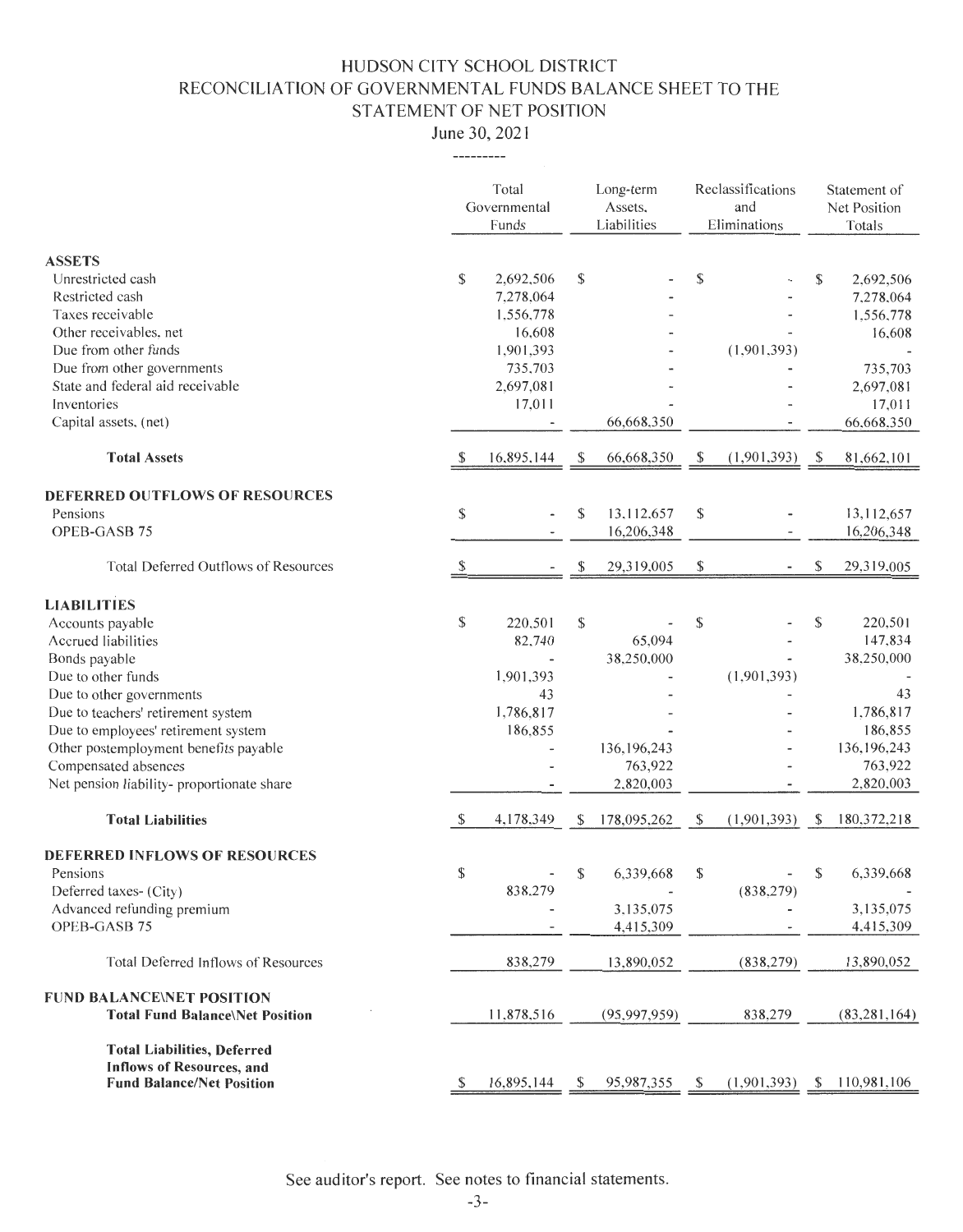## HUDSON CITY SCHOOL DISTRICT RECONCILIATION OF GOVERNMENTAL FUNDS REVENUES, EXPENDITURES, AND CHANGES IN FUND BALANCE TO THE STATEMENT OF ACTIVITIES

For Year Ended June 30, 202 I

---------

|                                   | Total<br>Governmental<br>Funds | Long-term<br>Revenue.<br>Expenses | Capital<br>Related<br>ltems  | Long-term<br>Debt<br>Transactions | Statement of<br><b>Activities</b><br>Totals |  |
|-----------------------------------|--------------------------------|-----------------------------------|------------------------------|-----------------------------------|---------------------------------------------|--|
| <b>REVENUES</b>                   |                                |                                   |                              |                                   |                                             |  |
| Real property taxes               | 22,663,451<br>S.               | 89,867<br>\$                      | $\mathbf S$                  | $\mathbf S$                       | $\mathbf S$<br>22,753,318                   |  |
| Other tax items                   | 1,627,475                      |                                   |                              |                                   | 1.627,475                                   |  |
| Nonproperty taxes                 | 641.607                        |                                   |                              |                                   | 641,607                                     |  |
| Charges for services              | 121.966                        |                                   |                              |                                   | 121,966                                     |  |
| Use of money and property         | 133,642                        |                                   |                              |                                   | 133,642                                     |  |
| Sale of property and              |                                |                                   |                              |                                   |                                             |  |
| compensation for loss             | 20,300                         |                                   |                              |                                   | 20,300                                      |  |
| Miscellaneous                     | 801,557                        |                                   |                              |                                   | 801.557                                     |  |
| State sources                     | 24.499.513                     |                                   |                              |                                   | 24.499.513                                  |  |
| Federal sources                   | 3,651,059                      |                                   |                              |                                   | 3,651,059                                   |  |
| Sales - school lunch              | 49,251                         |                                   |                              | ٠                                 | 49,251                                      |  |
| <b>Total Revenues</b>             | 54,209,821                     | 89,867                            |                              |                                   | 54,299,688                                  |  |
| <b>EXPENDITURES</b>               |                                |                                   |                              |                                   |                                             |  |
| General support                   | 4,312,672                      |                                   |                              |                                   | 4,312,672                                   |  |
| Instruction                       | 27,340,569                     | (61, 074)                         | (31,500)                     |                                   | 27.247.995                                  |  |
| Pupil transportation              | 2,386,638                      |                                   |                              |                                   | 2,386,638                                   |  |
| Community service                 | 644                            |                                   |                              |                                   | 644                                         |  |
| Employee benefits                 | 12,345,270                     | 7,815,034                         |                              |                                   | 20,160,304                                  |  |
| Debt service-Principal            | 3,480,000                      |                                   |                              | (3,480,000)                       |                                             |  |
| -Interest                         | 1,710,160                      | (408, 139)                        |                              |                                   | 1,302,021                                   |  |
| Cost of sales                     | 637.845                        |                                   |                              |                                   | 637,845                                     |  |
| Capital outlay                    | 9.019                          |                                   | (9.019)                      |                                   |                                             |  |
| Depreciation                      |                                |                                   | 1,598,929                    |                                   | 1,598,929                                   |  |
| <b>Total Expenditures</b>         | 52,222,817                     | 7.345,821                         | 1,558,410                    | (3,480,000)                       | 57,647,048                                  |  |
| <b>Excess (Deficiency)</b>        |                                |                                   |                              |                                   |                                             |  |
| of Revenues Over Expenditures     | 1,987,004                      | (7, 255, 954)                     | (1,558,410)                  | 3,480,000                         | (3,347,360)                                 |  |
| <b>OTHER SOURCES AND USES</b>     |                                |                                   |                              |                                   |                                             |  |
| Operating transfers in            | 817,105                        | (817, 105)                        |                              |                                   |                                             |  |
| Operating transfers (out)         | (817, 105)                     | 817,105                           |                              |                                   |                                             |  |
| <b>Total Other Sources (Uses)</b> |                                |                                   |                              |                                   |                                             |  |
| Net Change for the Year (Deficit) | 1,987,004<br>S                 | (7, 255, 954)<br>\$               | (1,558,410)<br><sup>\$</sup> | 3,480,000<br>S                    | $\mathbb{S}$<br>(3,347,360)                 |  |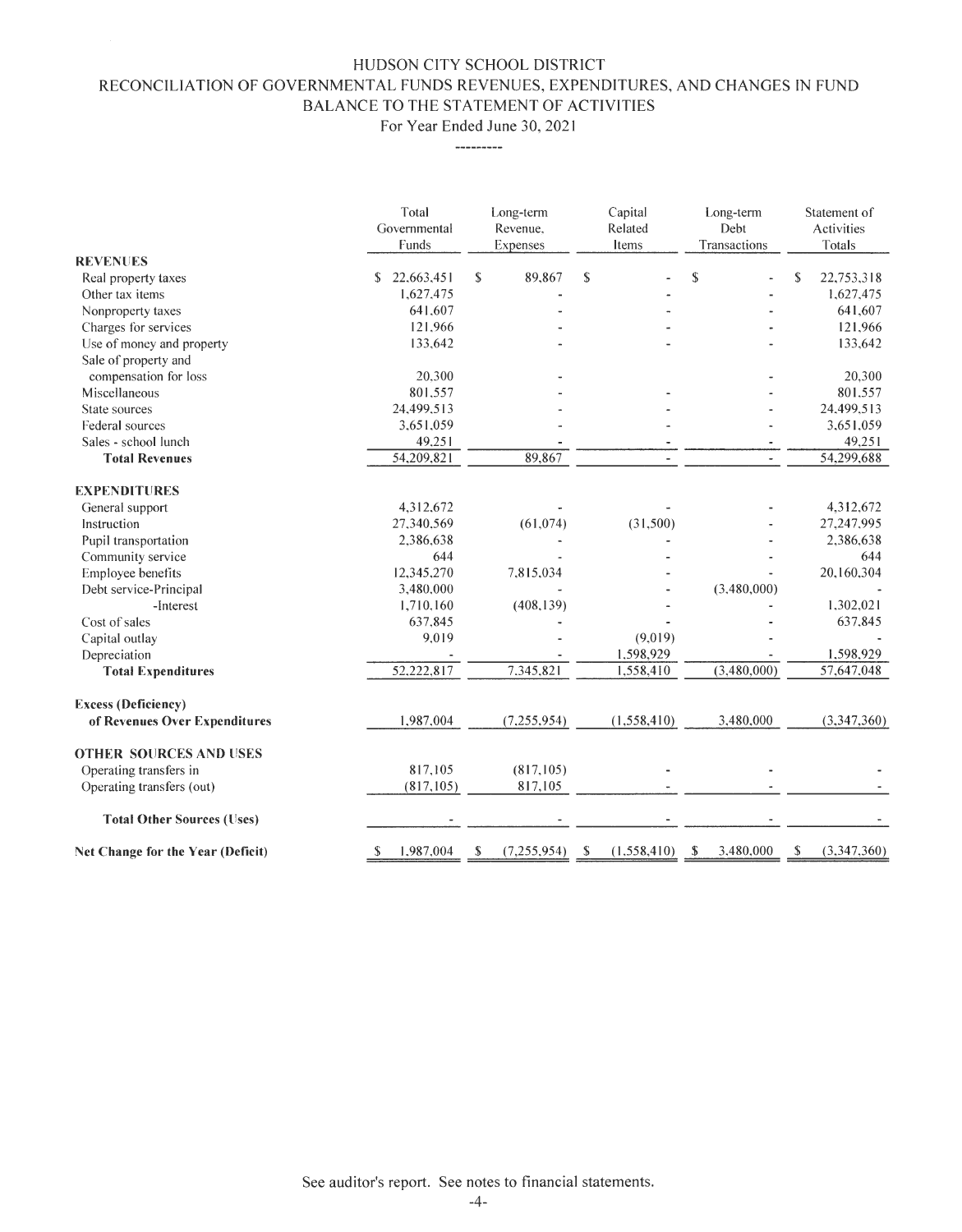#### HUDSON CITY SCHOOL DISTRICT BALANCE SHEET- GOVERNMENTAL FUNDS June 30, 2021

---------

|                                               |    |            |                           |           |               |         |    |         |               |          |             | Total        |
|-----------------------------------------------|----|------------|---------------------------|-----------|---------------|---------|----|---------|---------------|----------|-------------|--------------|
|                                               |    |            |                           | Special   |               | School  |    | Debt    |               | Capital  |             | Governmental |
|                                               |    | General    |                           | Aid       |               | Lunch   |    | Service |               | Projects |             | Funds        |
| <b>ASSETS</b>                                 |    |            |                           |           |               |         |    |         |               |          |             |              |
| Unrestricted cash                             | S  | 1,564,601  | \$                        | 91.949    | \$            | 149,276 | \$ |         | $\mathbf S$   | 886,680  | $\mathbf S$ | 2.692.506    |
| Restricted cash                               |    | 7,149,465  |                           |           |               |         |    | 128,599 |               |          |             | 7,278,064    |
| Taxes receivable                              |    | 1,556,778  |                           |           |               |         |    |         |               |          |             | 1,556,778    |
| Other receivables, net                        |    | 16,608     |                           |           |               |         |    |         |               |          |             | 16,608       |
| State and federal aid receivable              |    | 1,322,628  |                           | 1,260,761 |               | 113,692 |    |         |               |          |             | 2,697,081    |
| Due from other funds                          |    | 1,168,146  |                           |           |               | 3,985   |    | 729,262 |               |          |             | 1,901,393    |
| Due from other governments                    |    | 735,703    |                           |           |               |         |    |         |               |          |             | 735,703      |
| Inventories                                   |    |            |                           |           |               | 17,011  |    |         |               |          |             | 17,011       |
| <b>Total Assets</b>                           |    | 13,513,929 | $\boldsymbol{\mathsf{S}}$ | 1,352,710 | $\mathbb{S}$  | 283,964 | S  | 857,861 | $\mathsf{\$}$ | 886,680  | \$          | 16,895,144   |
|                                               |    |            |                           |           |               |         |    |         |               |          |             |              |
| <b>LIABILITIES</b>                            |    |            |                           |           |               |         |    |         |               |          |             |              |
| Accounts payable                              | \$ | 15,872     | \$                        | 204.629   | $\mathsf{\$}$ |         | S  |         | $\mathsf S$   |          | \$.         | 220,501      |
| <b>Accrued liabilities</b>                    |    | 49,461     |                           | 30,850    |               | 2,429   |    |         |               |          |             | 82,740       |
| Due to teachers' retirement system            |    | 1,786.817  |                           |           |               |         |    |         |               |          |             | 1,786,817    |
| Due to employees' retirement system           |    | 186,855    |                           |           |               |         |    |         |               |          |             | 186,855      |
| Due to other governments                      |    |            |                           |           |               | 43      |    |         |               |          |             | 43           |
| Due to other funds                            |    |            |                           | 1,117,231 |               | 54,900  |    |         |               | 729,262  |             | 1,901,393    |
| <b>Total Liabilities</b>                      |    | 2,039,005  |                           | 1,352,710 |               | 57,372  |    |         |               | 729,262  |             | 4,178,349    |
| <b>DEFERRED INFLOWS OF RESOURCES</b>          |    |            |                           |           |               |         |    |         |               |          |             |              |
| Deferred taxes- (City)                        |    | 838,279    |                           |           |               |         |    |         |               |          |             | 838,279      |
| <b>Total Deferred Inflows of Resources</b>    |    | 838,279    |                           |           |               |         |    |         |               |          |             | 838,279      |
| <b>FUND BALANCES</b>                          |    |            |                           |           |               |         |    |         |               |          |             |              |
| Non-spendable                                 |    |            |                           |           |               | 17,011  |    |         |               |          |             | 17,011       |
| Restricted                                    |    | 7,149,465  |                           |           |               |         |    | 857,861 |               |          |             | 8.007.326    |
| Assigned                                      |    | 1,397,404  |                           |           |               | 209,581 |    |         |               | 157,418  |             | 1,764,403    |
| Unassigned (Deficit)                          |    | 2.089,776  |                           |           |               |         |    |         |               |          |             | 2,089,776    |
|                                               |    |            |                           |           |               |         |    |         |               |          |             |              |
| <b>Total Fund Balances</b>                    |    | 10,636,645 |                           |           |               | 226,592 |    | 857,861 |               | 157,418  |             | 11,878,516   |
| <b>Total Liabilities, Deferred Inflows of</b> |    |            |                           |           |               |         |    |         |               |          |             |              |
| <b>Resources and Fund Balances</b>            | \$ | 13,513,929 | S                         | 1,352,710 | S             | 283,964 | S  | 857,861 | S             | 886,680  | \$          | 16,895,144   |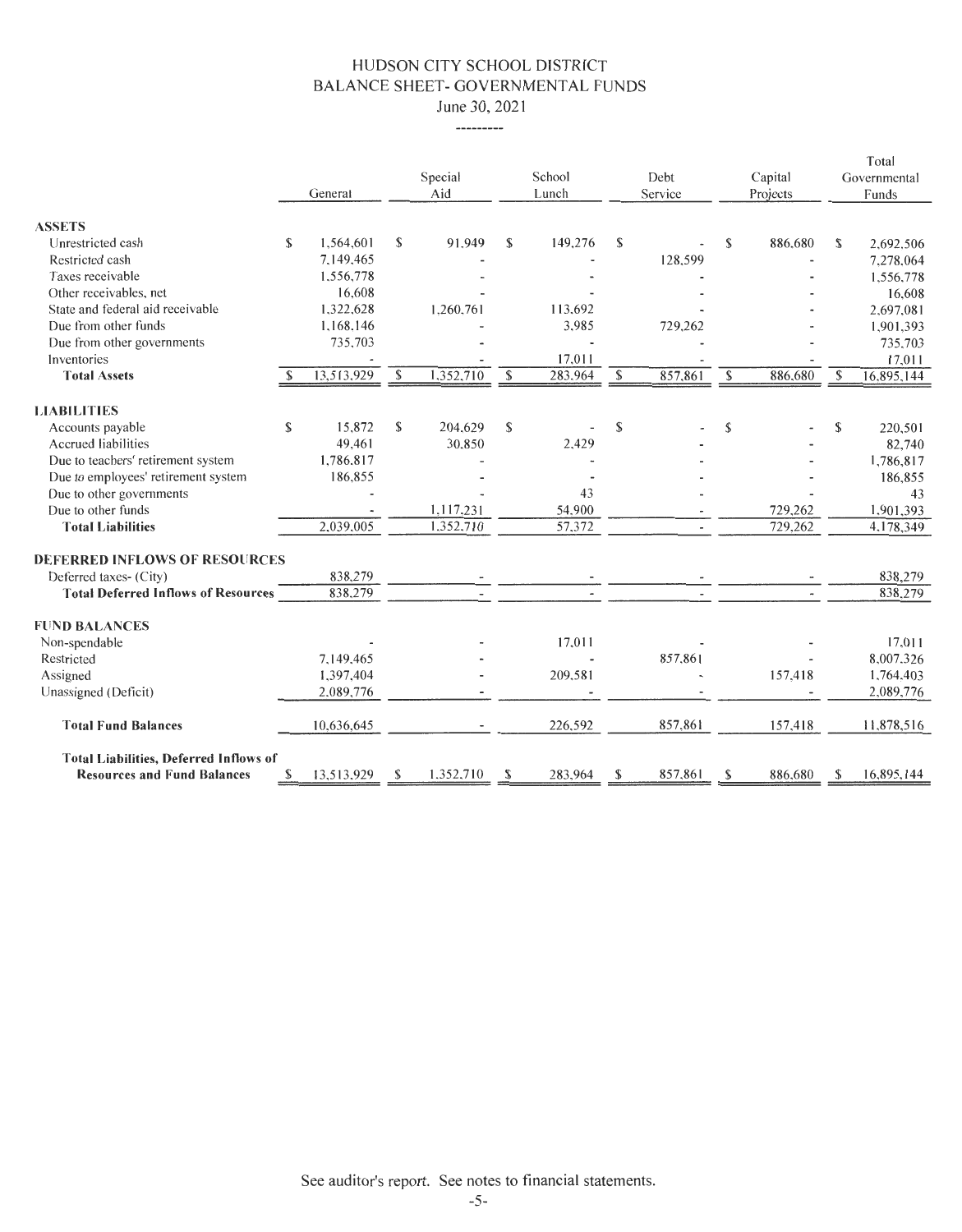# STATEMENT OF REVENUES, EXPENDITURES AND CHANGES IN FUND BALANCE- GOVERNMENTAL

FUNDS

For Year Ended June 30, 2021 ----------

|                                                                  |                  |           |               |               |               | Total            |
|------------------------------------------------------------------|------------------|-----------|---------------|---------------|---------------|------------------|
|                                                                  |                  | Special   | School        | Debt          | Capital       | Governmental     |
|                                                                  | General          | Aid       | Lunch         | Service       | Projects      | Funds            |
| <b>REVENUES</b>                                                  |                  |           |               |               |               |                  |
| Real property taxes                                              | \$<br>22,663,451 | \$        | \$            | \$            | \$            | \$<br>22,663,451 |
| Other tax items                                                  | 1,627,475        |           |               |               |               | 1,627,475        |
| Nonproperty taxes                                                | 641,607          |           |               |               |               | 641,607          |
| Charges for services                                             | 121,966          |           |               |               |               | 121,966          |
| Use of money and property                                        | 132,443          |           | 186           | 1.013         |               | 133,642          |
| Sale of property and                                             |                  |           |               |               |               |                  |
| compensation for loss                                            | 20,300           |           |               |               |               | 20,300           |
| Miscellaneous                                                    | 801.557          |           |               |               |               | 801.557          |
| State sources                                                    | 23,701,867       | 769,696   | 27,950        |               |               | 24,499,513       |
| Federal sources                                                  | 738,399          | 2,231,728 | 680,932       |               |               | 3,651,059        |
| <b>Sales</b>                                                     |                  |           | 49,251        |               |               | 49,251           |
| <b>Total Revenues</b>                                            | 50,449.065       | 3.001,424 | 758,319       | 1,013         |               | 54,209,821       |
| <b>EXPENDITURES</b>                                              |                  |           |               |               |               |                  |
| General support                                                  | 4,312,672        |           |               |               |               | 4.312.672        |
| Instruction                                                      | 24,303.507       | 3.037.062 |               |               |               | 27,340,569       |
| Pupil transportation                                             | 2,375,829        | 10,809    |               |               |               | 2,386,638        |
| Community services                                               | 644              |           |               |               |               | 644              |
| Employee benefits                                                | 12,149,377       |           | 195,893       |               |               | 12,345,270       |
| Debt service                                                     |                  |           |               |               |               |                  |
|                                                                  | 3,480,000        |           |               |               |               |                  |
| Principal                                                        |                  |           |               |               |               | 3,480,000        |
| Interest                                                         | 1.710,160        |           |               |               | 9,019         | 1,710,160        |
| Capital outlay                                                   |                  |           |               |               |               | 9,019            |
| Cost of sales                                                    |                  |           | 637,845       |               |               | 637,845          |
| <b>Total Expenditures</b>                                        | 48,332,189       | 3.047.871 | 833.738       |               | 9.019         | 52,222,817       |
| <b>Excess (Deficiency) of Revenues</b>                           |                  |           |               |               |               |                  |
| <b>Over Expenditures</b>                                         | 2,116,876        | (46, 447) | (75, 419)     | 1,013         | (9,019)       | 1,987,004        |
| <b>OTHER SOURCES AND USES</b>                                    |                  |           |               |               |               |                  |
| Operating transfers in                                           | 21,139           | 67,586    | L.            | 728,380       |               | 817,105          |
| Operating transfers (out)                                        | (67, 586)        | (21.139)  |               |               | (728, 380)    | (817, 105)       |
| <b>Total Other Sources (Uses)</b>                                | (46, 447)        | 46,447    |               | 728,380       | (728, 380)    |                  |
| <b>Excess (Deficiency) of Revenues</b><br>and Other Sources Over |                  |           |               |               |               |                  |
| <b>Expenditures and Other (Uses)</b>                             | 2,070,429        |           | (75, 419)     | 729,393       | (737, 399)    | 1,987,004        |
| Fund Balance- Beginning of year                                  | 8.566,216        |           | 302,011       | 128,468       | 894,817       | 9,891,512        |
| <b>Fund Balance-End of year</b>                                  | 10,636,645<br>S. | S         | 226,592<br>\$ | 857,861<br>\$ | \$<br>157,418 | 11,878,516<br>\$ |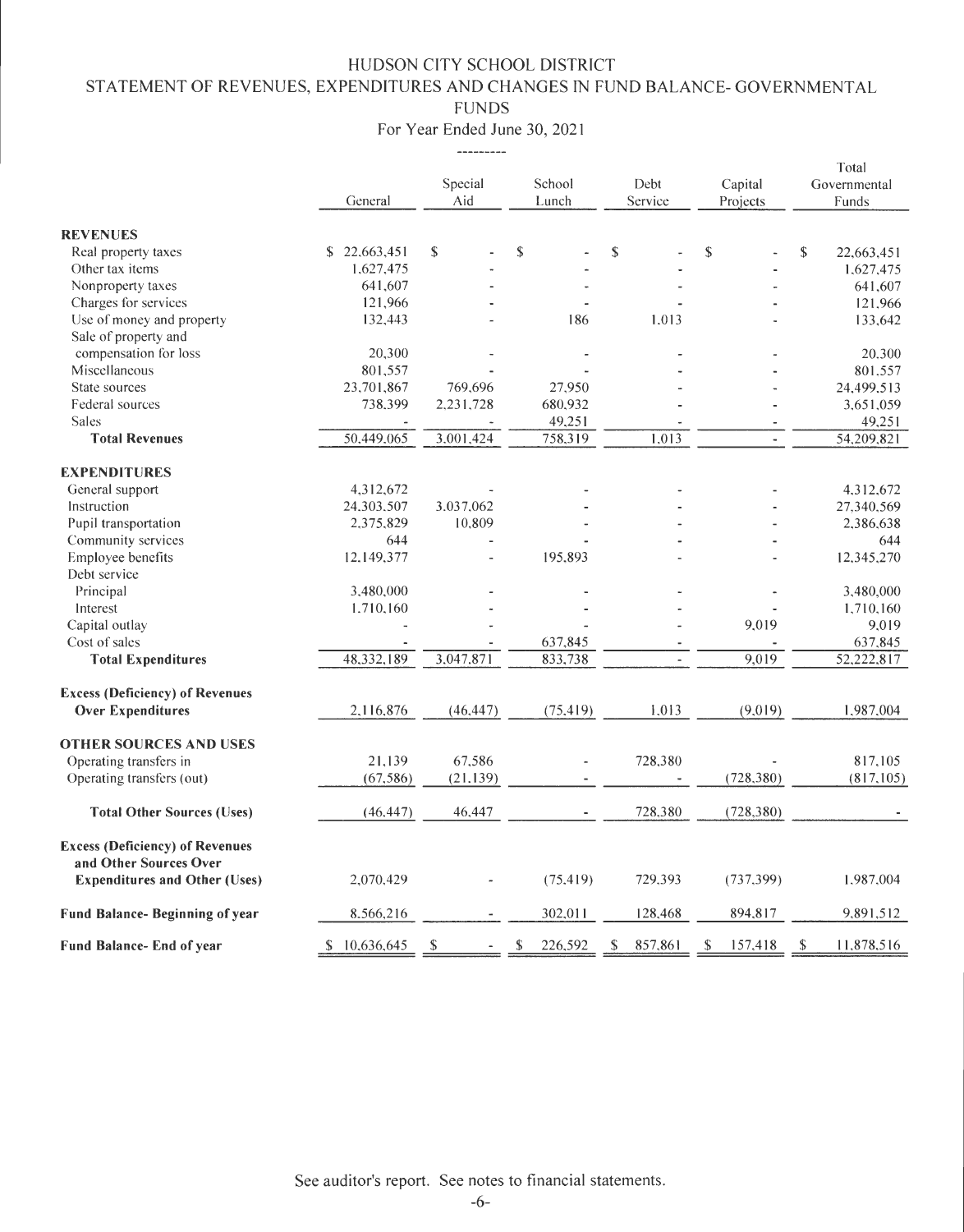# HUDSON CITY SCHOOL DISTRICT STATEMENT OF FIDUCIARY NET POSITION June 30, 2021

--------

|                                                       |    | Custodial<br>Funds |  |
|-------------------------------------------------------|----|--------------------|--|
| <b>ASSETS</b>                                         |    |                    |  |
| Cash                                                  | \$ | 102,222            |  |
| <b>Total Assets</b>                                   | S  | 102,222            |  |
|                                                       |    |                    |  |
| <b>LIABILITIES</b>                                    |    |                    |  |
| Extraclassroom activity balances<br>Other liabilities | \$ |                    |  |
| <b>Total Liabilities</b>                              |    |                    |  |
| <b>NET POSITION</b>                                   |    |                    |  |
| Individuals, Organizations and                        |    |                    |  |
| Other governments                                     |    | 102,222            |  |
| <b>Total Net Position</b>                             | \$ | 102,222            |  |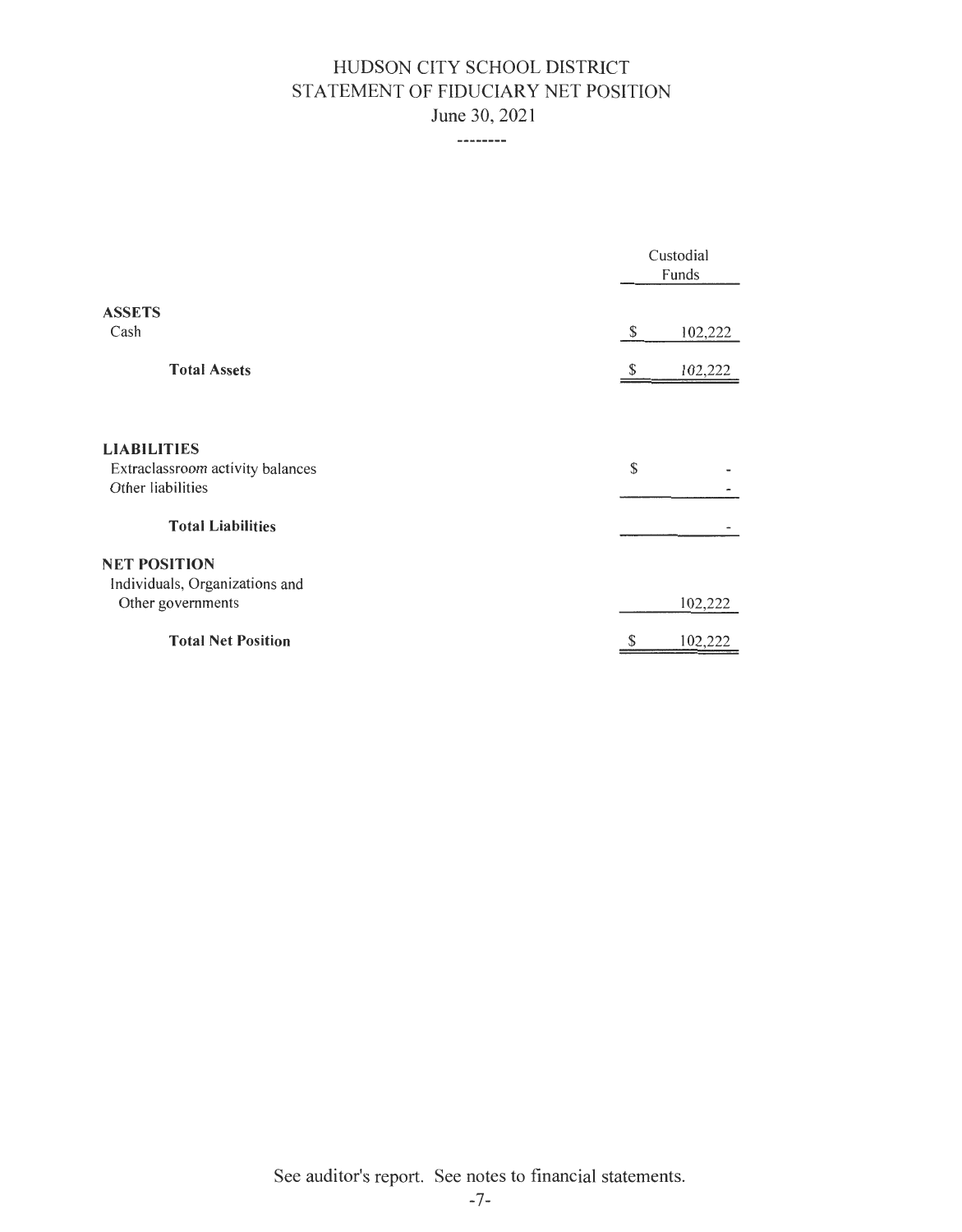# HUDSON CITY SCHOOL DISTRICT STATEMENT OF CHANGES IN FIDUCIARY NET POSITION For Year Ended June 30, 2021

--------

|                                                             | Custodial<br>Funds |
|-------------------------------------------------------------|--------------------|
| <b>ADDITIONS</b><br>Unclassified                            | \$<br>43,377       |
| <b>Total Additions</b>                                      | 43,377             |
| <b>DEDUCTIONS</b><br>Other custodial activities             | 62,599             |
| <b>Total Deductions</b>                                     | 62,599             |
| Net Increase (Decrease) in<br><b>Fiduciary Net Position</b> | (19,222)           |
| Net Position - Beginning of year                            | 121,444            |
| Net Position - End of year                                  | \$<br>102,222      |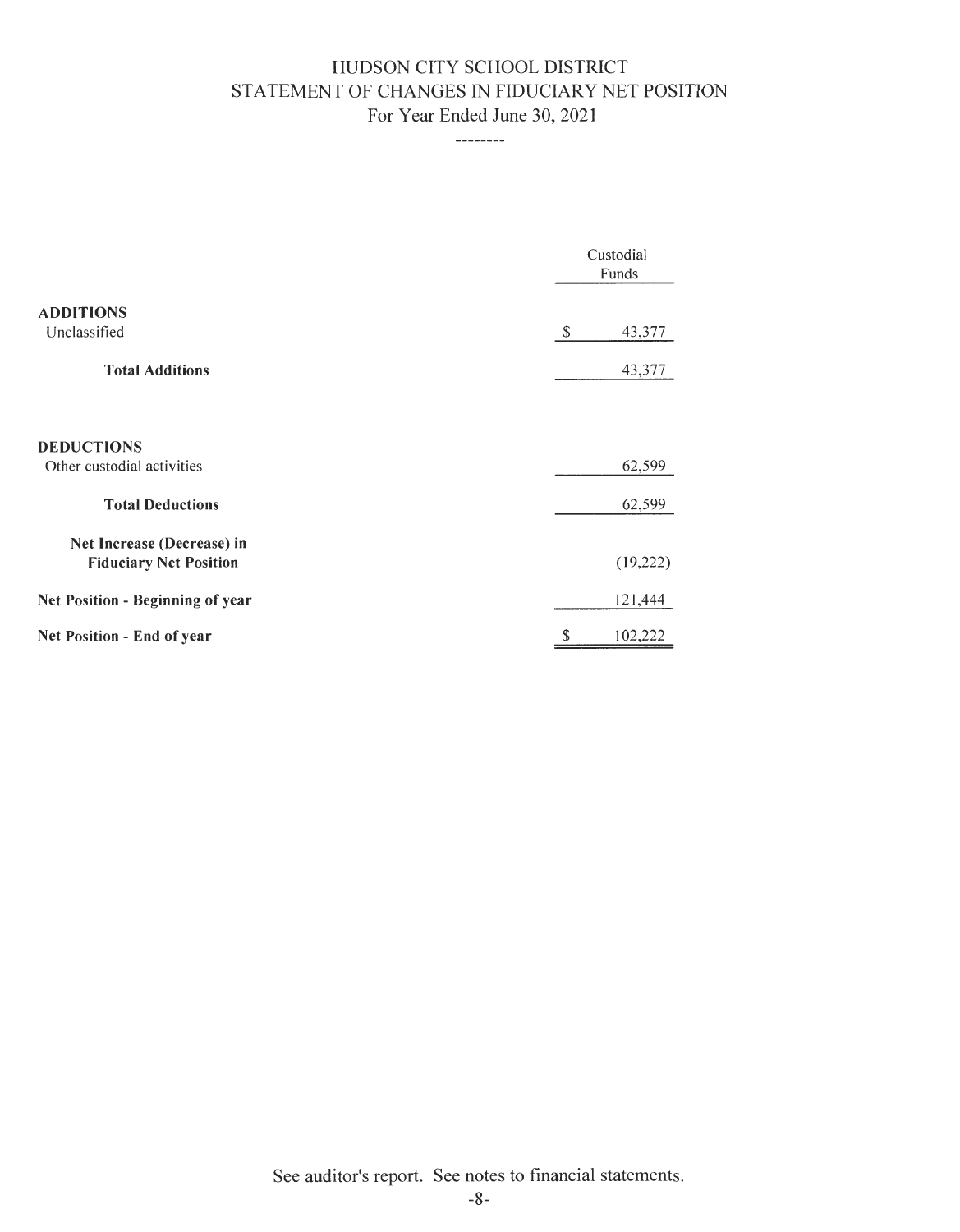#### NOTES TO FINANCIAL STATEMENTS

. . . . . . . . .

## I. **Summary of Significant Accounting Policies**

The financial statements of the Hudson City School District have been prepared in conformity with generally accepted accounting principles (GAAP). Those principles are as prescribed by the Governmental Accounting Standards Board (GASB) which is the accepted standard-setting body for establishing governmental accounting and financial reporting principles. Significant accounting principles and policies utilized by the District are described below:

#### **A. Reporting Entity**

The Hudson City School District is governed by the laws of New York State. The District is an independent entity governed by an elected Board of Education consisting of 7 members. The President of the Board serves as the chief fiscal officer and the Superintendent is the chief executive officer. The Board is responsible for and controls all activities related to public school education within the District. Board members have authority to make decisions, power to appoint management, and primary accountability for all fiscal matters.

The reporting entity of the District is based upon criteria set forth by GASB Statement 14, The Financial Reporting Entity, as amended by GASB Statement 39, Component Units. The financial reporting entity consists of the primary government, organizations for which the primary government is financially accountable and other organizations for which the nature and significance of their relationship with the primary government are such that exclusion would cause the reporting entity's financial statements to be misleading or incomplete.

The accompanying financial statements present the activities of the District. The District is not a component unit of another reporting entity. The decision to include a potential component unit in the School District's reporting entity is based on several criteria including legal standing, fiscal dependency, and financial accountability. Based on the application of these criteria, the following is a brief review of certain entities included in the School District's reporting entity:

#### The Extraclassroom Activity Funds

The Extraclassroom Activity Funds of the Hudson City School District represent funds of the students of the School District. The Board of Education exercises general oversight of these funds. The Extraclassroom Activity Funds are independent of the School District with respect to its financial transactions and the designation of student management. Separate audited financial statements (cash basis) of the Extraclassroom Activity Funds are included in these financial statements. The District accounts for assets held as an agent for various student organizations in a custodial fund.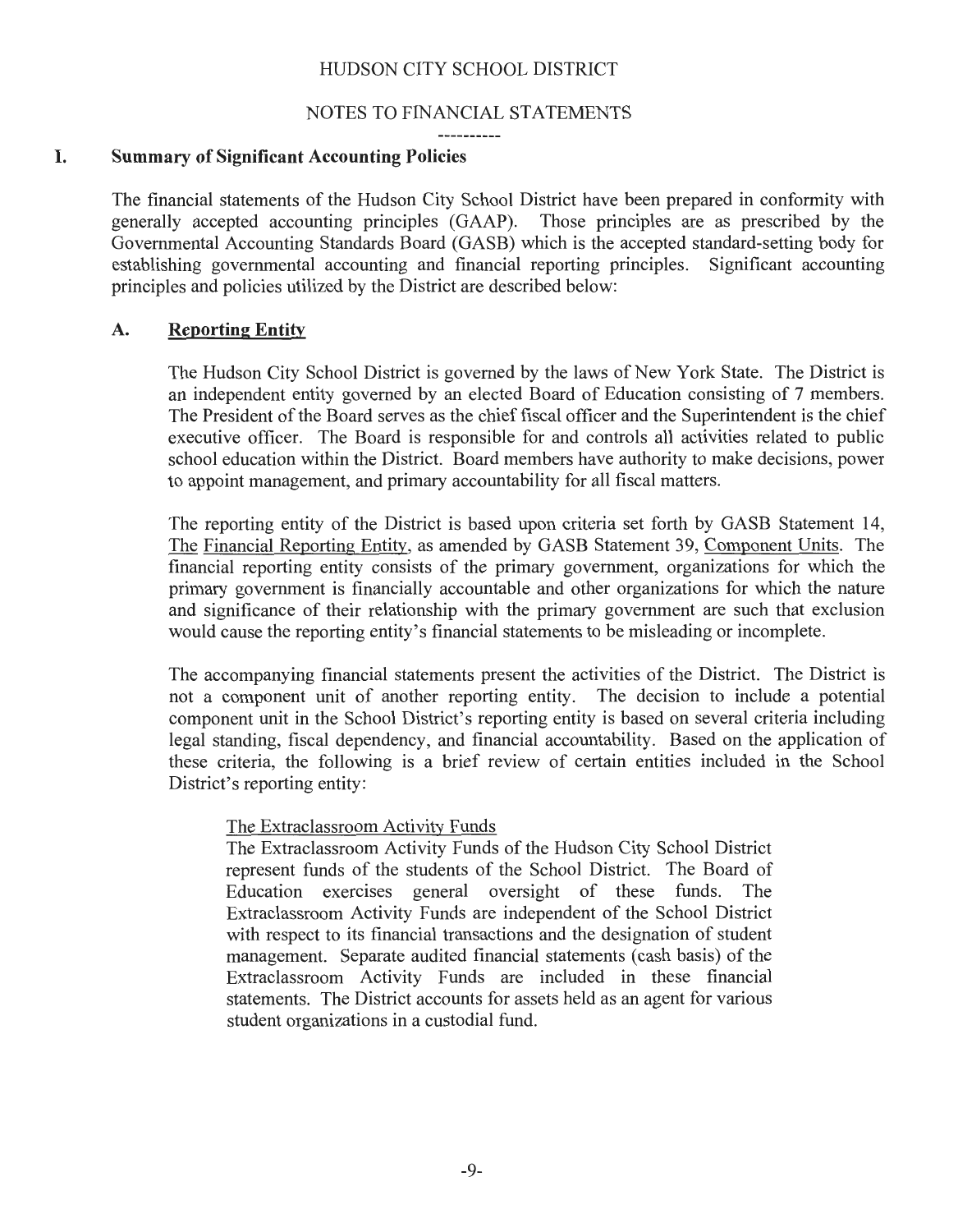#### NOTES TO FINANCIAL STATEMENTS (CONTINUED)  $- - - - - - - - -$

## **I. Summary of Significant Accounting Policies (Continued)**

#### **B. Joint Venture**

The Hudson City School District is one of 22 component school districts in the Rensselaer-Columbia-Greene Board of Cooperative Educational Services (BOCES). A BOCES is a voluntary, cooperative association of school districts in a geographic area that share planning, services, and programs which provide educational and support activities.

BOCES are organized under Section 1950 of the Education Law. A BOCES Board is considered a corporate body. All BOCES property is held by the BOCES Board as a corporation (Section 1950(6)). In addition, BOCES Boards are considered municipal corporations to permit them to contract with other municipalities on a cooperative basis under Section 119-n(a) of the General Municipal Law.

A BOCES' budget is comprised of separate budgets for administrative, program, and capital costs. Each component school district's share of administrative and capital cost is determined by resident public school district enrollment as defined in Education Law, Section  $1950(4)(b)(7)$ . In addition, component districts pay tuition or a service fee for programs in which its students participate.

There is no authority or process by which a school district can terminate its status as a BOCES component. In addition, component school districts pay tuition or a service fee for programs in which their students participate. Members of a BOCES Board are nominated and elected by their component member boards in accordance with provisions of Section 1950 of the Education Law.

During the year ended June 30, 2021 , the Hudson City School District was billed \$4,052,212 for BOCES administrative and program costs. The District's share of BOCES Aid amounted to \$964,043. Financial statements for the BOCES Aid are available from the BOCES administrative office.

#### **C. Basis of Presentation**

#### **1. Districtwide Statements**

The Districtwide Statement of Net Position and the Statement of Activities present financial information about the District's governmental activities. These statements include the financial activities of the overall government in its entirety, except those that are fiduciary. Eliminations have been made to minimize the double counting of internal transactions. Governmental activities generally are financed through taxes,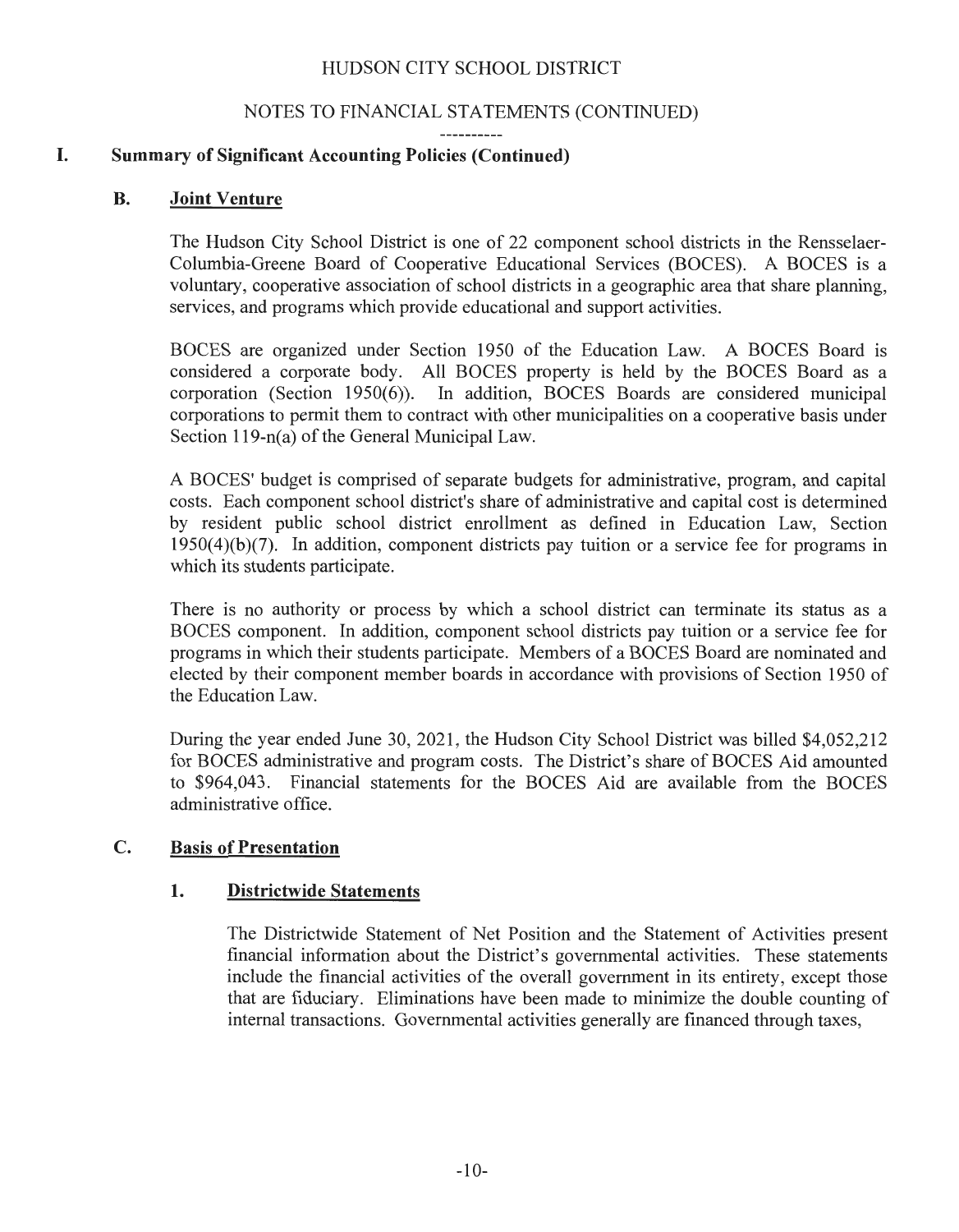## NOTES TO FINANCIAL STATEMENTS (CONTINUED)

## **I. Summary of Significant Accounting Policies (Continued)**

## **C. Basis of Presentation (Continued)**

#### **1. Districtwide Statements (Continued)**

State Aid, intergovernmental revenues, and other exchange and nonexchange transactions. Operating grants include operating-specific and discretionary (either operating or capital) grants, while the capital grants column reflects capital-specific grants.

The Statement of Net Position presents the financial position of the District at fiscal year-end. The Statement of Activities presents a comparison between program expenses and revenues for each function of the District's governmental activities. Direct expenses are those that are specifically associated with and are clearly identifiable to a particular function. Program revenues include charges paid by the recipients of goods or services offered by the programs, and grants and contributions that are restricted to meeting the operational or capital requirements of a particular program. Revenues that are not classified as program revenues, including all taxes, are presented as general revenues. Indirect expenses, principally employee benefits, are allocated to functional areas in proportion to the payroll expended for those areas.

## **2. Fund Financial Statements**

The fund financial statements provide information about the District's funds, including fiduciary funds. Separate statements for each fund category (governmental and fiduciary) are presented. The emphasis of fund financial statements is on major governmental funds, each displayed in a separate column.

The District reports the following funds:

## a. **Major Governmental Funds**

- **(1) General Fund**  This is the District's primary operating fund. It accounts for all financial transactions that are not required to be accounted for in another fund.
- **(2) Special Aid Fund**  These funds account for the proceeds of specific revenue sources, such as federal and state grants, that are legally restricted to expenditures for specified purposes and other activities whose funds are restricted as to use. These legal restrictions may be imposed either by governments that provide the funds, or by outside parties.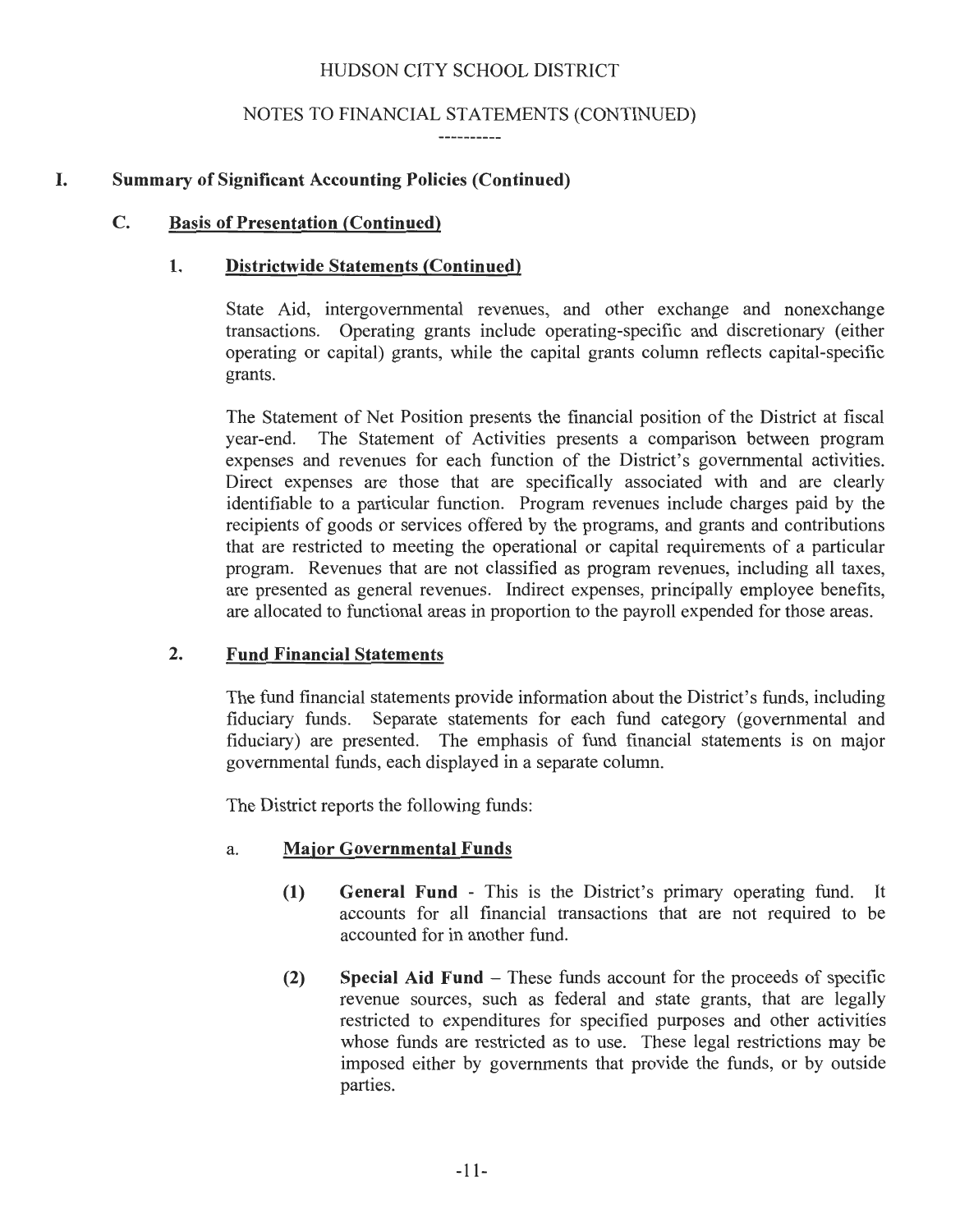## NOTES TO FINANCIAL STATEMENTS (CONTINUED)

-----------

## **I. Summary of Significant Accounting Policies (Continued)**

#### **C. Basis of Presentation (Continued)**

## **2. Fund Financial Statements (Continued)**

## a. **Major Governmental Funds (Continued)**

- **(3) School Lunch Fund**  Used to account for transactions of the District's lunch and breakfast programs.
- **(4) Debt Service Fund**  This fund accounts for the accumulation of resources and the payment of principal and interest on long-term obligations for governmental activities.
- **(5) Capital Projects Fund**  This fund is used to account for the financial resources used for acquisition, construction, or major repair of capital facilities.

#### **b. Fiduciary Funds**

Fiduciary activities are those in which the District acts as trustee or agent for resources that belong to others. These activities are not included in the districtwide financial statements, because their resources do not belong to the District, and are not available to be used. There are two classes of fiduciary funds:

- **(1) Private Purpose Trust Funds**  These funds are used to account for trust arrangements in which principal and income benefits annual third party awards and scholarships for students. Established criteria govern the use of the funds and members of the District or representatives of the donors may serve on committees to determine who benefits.
- **(2) Custodial Funds**  These funds are strictly custodial in nature and do not involve the measurement of results of operations. Assets are held by the District as agent for various student groups or extraclassroom activity funds.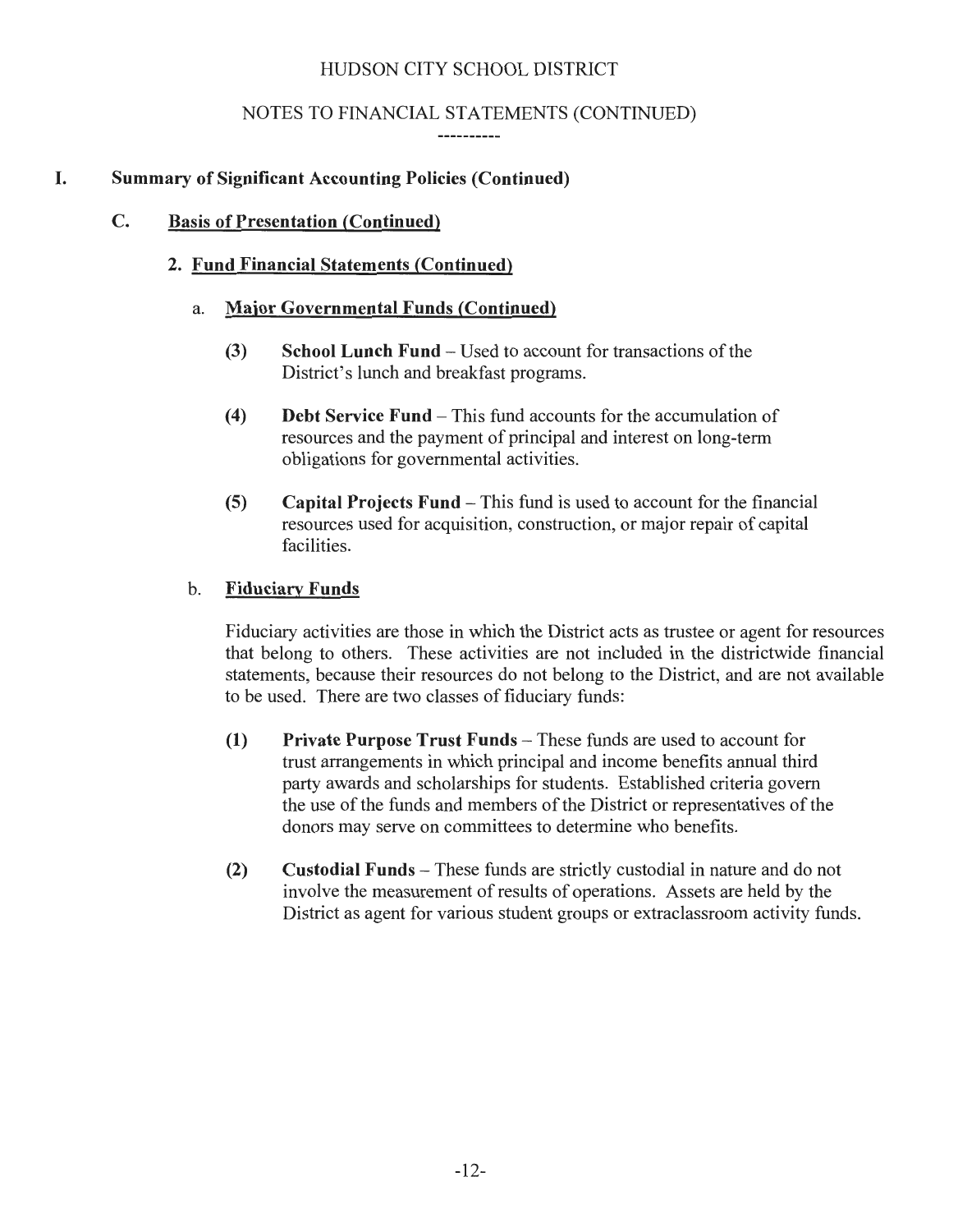## NOTES TO FINANCIAL STATEMENTS (CONTINUED)

## **I. Summary of Significant Accounting Policies (Continued)**

#### **D. Measurement Focus and Basis of Accounting**

Accounting and financial reporting treatment is determined by the applicable measurement focus and basis of accounting. Measurement focus indicates the type of resources being measured such as current financial resources or economic resources. The basis of accounting indicates the timing of transactions or events for recognition in the financial statements.

The districtwide and fiduciary fund financial statements are reported using the economic resources measurement focus and the accrual basis of accounting. Revenues are recorded when earned and expenses are recorded at the time liabilities are incurred, regardless of when the related cash transaction takes place. Nonexchange transactions, in which the District gives or receives value without directly receiving or giving equal value in exchange, include property taxes, grants and donations. On an accrual basis, revenue from property taxes is recognized in the fiscal year for which the taxes are levied. Revenues from grants and donations are recognized in the fiscal year in which all eligibility requirements have been satisfied.

The fund statements are reported using the current financial resources measurement focus and the modified accrual basis of accounting. Under this method, revenues are recognized when measurable and available. The District considers all revenues reported in the governmental funds to be available if the revenues are collected within 60 days after the end of the fiscal year.

Expenditures are recorded when the related fund liability is incurred, except for principal and interest on general long-term debt, claims and judgments, and compensated absences, which are recognized as expenditures to the extent they have matured. General capital asset acquisitions are reported as expenditures in governmental funds. Proceeds of general longterm debt and acquisitions under capital leases are reported as other financing sources.

## **E. Cash and Investments**

The District's cash and cash equivalents consist of cash on hand, demand deposits, and shortterm investments with original maturities of three months or less from date of acquisition. New York State law governs the District's investment policies. Resources must be deposited in FDIC-insured commercial banks or trust companies located within the State. Permissible investments include obligations of the United States Treasury, United States Agencies, repurchase agreements and obligations of New York State or its localities. Collateral is required for demand and time deposits and certificates of deposit not covered by FDIC insurance. Obligations that may be pledged as collateral are obligations of the United States and its agencies and obligations of the State and its municipalities and districts. Certain cash balances are restricted by various legal and contractual obligations, such as legal reserves and debt agreements.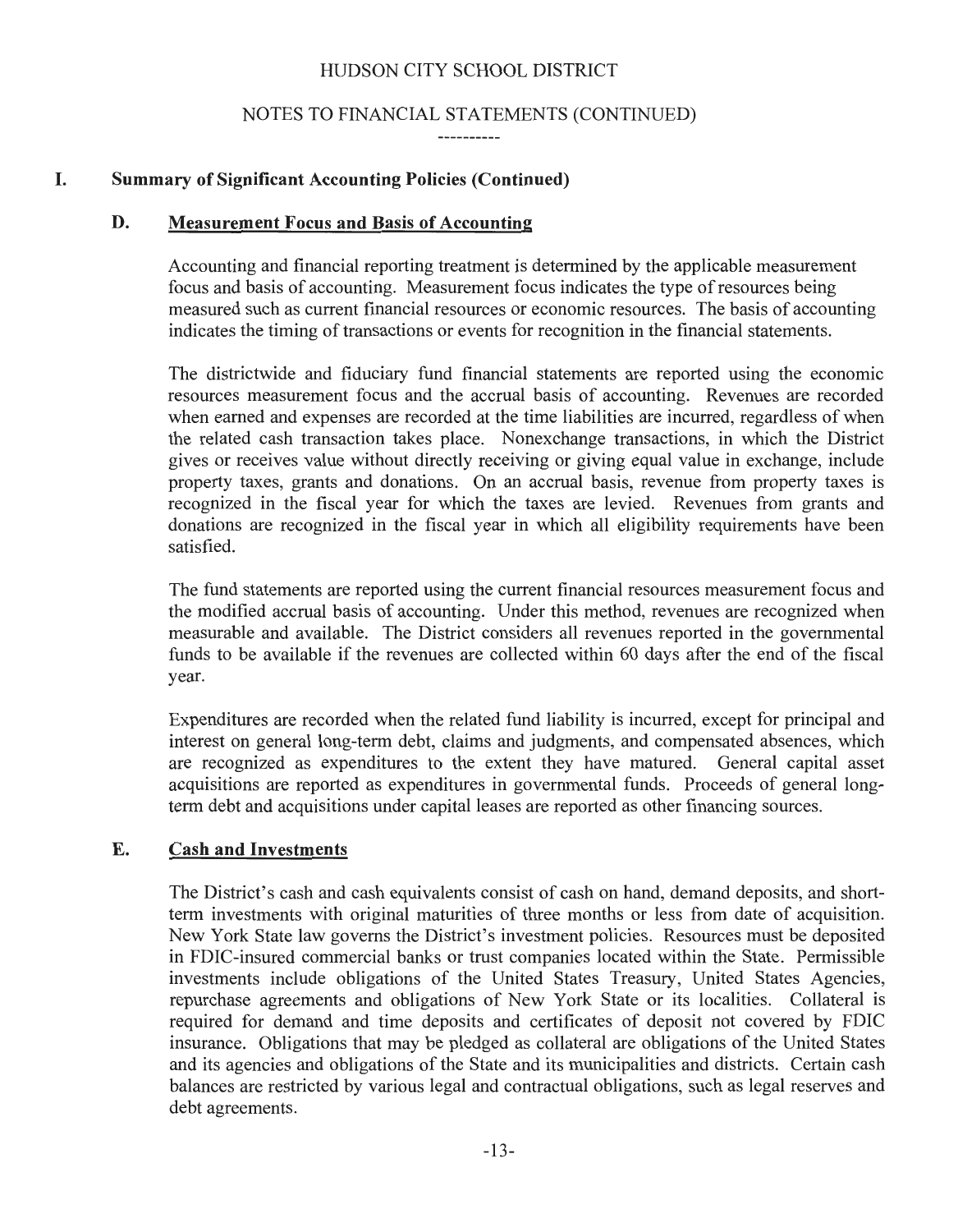#### NOTES TO FINANCIAL STATEMENTS (CONTINUED) ----------

I. Summary of Significant Accounting Policies (Continued)

#### F. Property Taxes

Real property taxes are levied annually by the Board of Education no later than September 1 and become a lien on July 1. Taxes are collected during the period July 15 to October 31 .

The City and Counties in which the District is located enforce uncollected real property taxes. An amount representing all uncollected real property taxes must be transmitted by the City to the District within two years from the return of unpaid taxes to the city. Real property taxes receivable expected to be collected within 60 days of year-end, less similar amounts collected during this period in the preceding year are recognized as revenue. Otherwise, a deferred inflow of resources offset real property taxes receivable.

#### G. Restricted Resources

When an expense is incurred for purposes for which both restricted and unrestricted net assets are available, the District's policy concerning which to apply first varies with the intended use, and with the associated legal requirements, many of which are described elsewhere in these Notes to Financial Statements.

## H. Interfund Transactions

The operations of the District include transactions between funds. These transactions may be temporary in nature, such as with interfund borrowings. The District typically loans resources between funds for the purpose of providing cash flow. These interfund receivables and payables are expected to be repaid within one year. Permanent transfers of funds include the transfer of expenditures and revenues to provide financing or other services.

In the districtwide statements, the amounts reported on the Statement of Net Position for interfund receivables and payables represent amounts due between different fund types (governmental activities and fiduciary funds). Eliminations have been made for all interfund receivables and payables between funds, with the exception of those due from or to the fiduciary funds.

The governmental funds report all interfund transactions as originally recorded. Interfund receivables and payables may be netted on the accompanying governmental funds balance sheet when it is the District's practice to settle these amounts at a net balance based upon the right of legal offset.

Refer to Note IV for a detailed disclosure by individual fund for interfund receivables, payables, expenditures and revenues activity.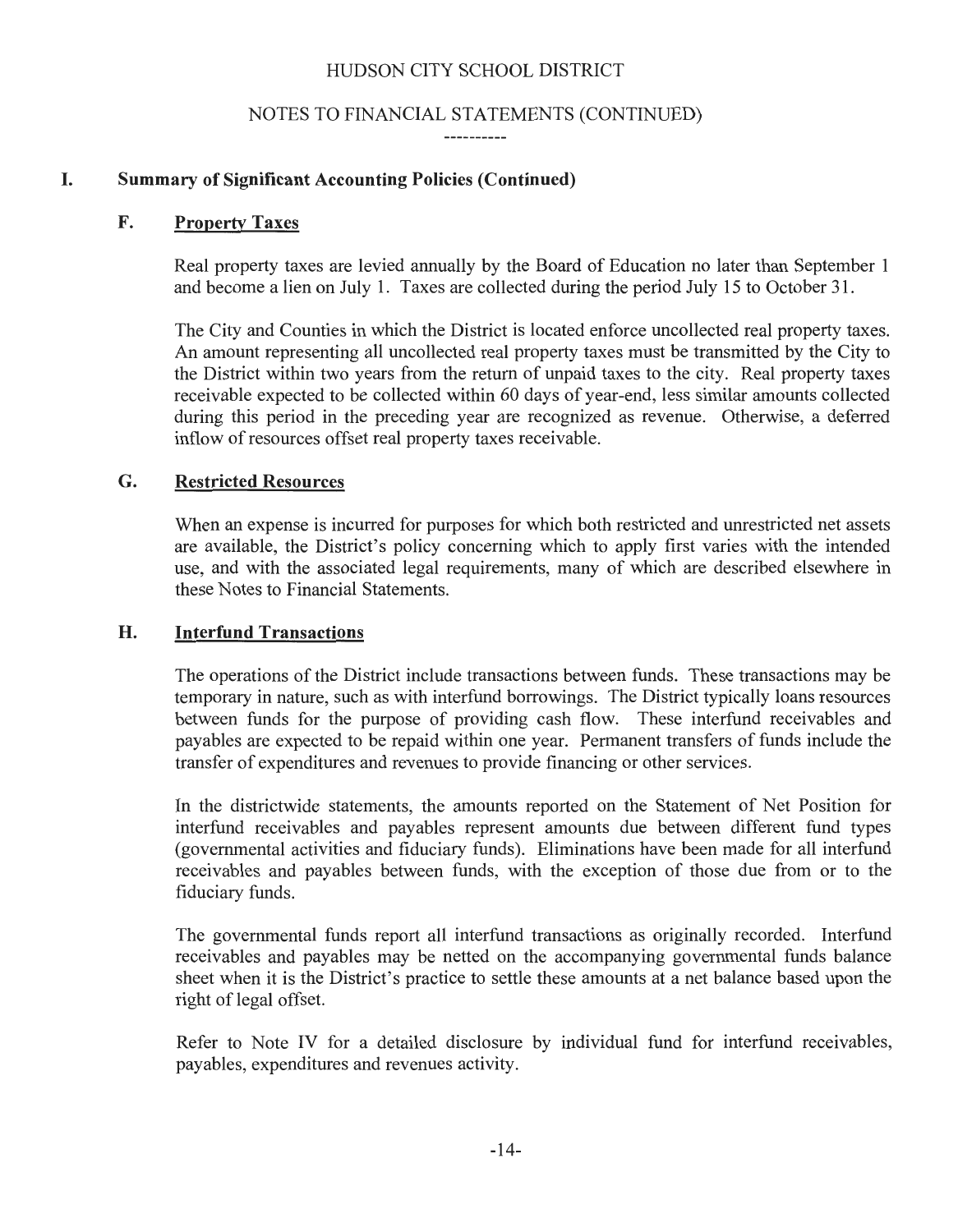#### NOTES TO FINANCIAL STATEMENTS (CONTINUED)

-----------

## I. Summary of Significant Accounting Policies (Continued)

#### I. Estimates

The preparation of financial statements in conformity with generally accepted accounting principles in the United States of America requires management to make estimates and assumptions that affect the reported amount of assets and liabilities and disclosure of contingent assets and liabilities at the date of the financial statements and the reported revenues and expenses during the reporting period. Actual results could differ from those estimates. Estimates and assumptions are made in a variety of areas, including computation of encumbrances, compensated absences, potential contingent liabilities and useful lives of long-lived assets.

#### J. Receivables

Accounts receivable are shown gross, with uncollectible amounts recognized under the direct write-off method. No allowance for uncollectible accounts has been provided since it is believed that such allowance would not be material.

#### K. Inventories and Prepaid Items

Inventories of food in the School Lunch Fund are recorded at cost on a first-in, first-out basis, or in the case of surplus food, at stated value that approximates market. Purchases of inventoriable items in other funds are recorded as expenditures at the time of purchase and are considered immaterial in amount.

Prepaid items represent payments made by the District for which benefits extend beyond yearend. These payments to vendors reflect costs applicable to future accounting periods and are recorded as prepaid items in both the districtwide and fund financial statements. These items are reported as assets on the Statement of Net Position or balance sheet using the consumption method. Under the consumption method, a current asset for the prepaid amounts is recorded at the time of purchase and an expense/expenditure is reported in the year the goods or services are consumed.

A portion of fund balance has been classified as nonspendable to indicate that inventory does not constitute an available spendable resource.

#### L. Other Assets/Restricted Assets

Certain proceeds from serial bonds and bond anticipation notes, as well as resources set aside for their repayment are classified as restricted assets in the districtwide financial statements and their use is limited by applicable bond covenants.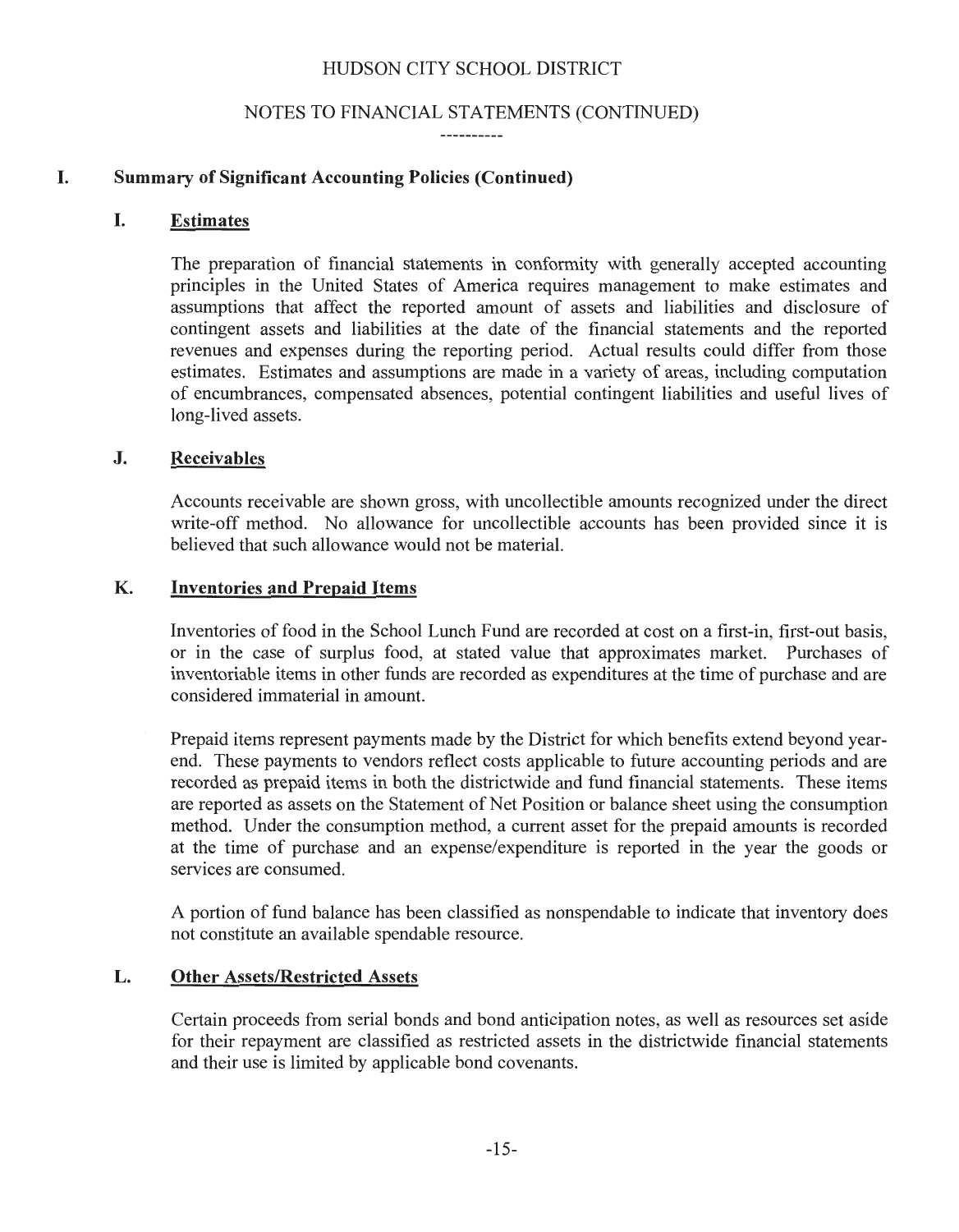#### NOTES TO FINANCIAL STATEMENTS (CONTINUED)

----------

#### I. Summary of Significant Accounting Policies (Continued)

#### L. Other Assets/Restricted Assets (Continued)

In the districtwide financial statements, bond discounts and premiums, and any prepaid bond insurance costs are deferred and amortized over the life of the debt issue. Bond issuance costs are recognized as an expense in the period incurred.

#### M. Capital Assets

Capital assets are reflected in the districtwide financial statements. Capital assets are reported at historical cost or estimated historical costs, based on appraisals conducted by independent third-party professionals. Donated assets are reported at fair market value as of the date received. Additions, improvements and other capital outlays that significantly extend the useful life of an asset are capitalized. Other costs incurred for repairs and maintenance are expensed as incurred.

Capital assets, except land, are depreciated on a straight-line basis over their estimated useful lives. Capitalization thresholds and estimated useful lives of capital assets reported in the districtwide statements are as follows:

|                            | Capitalization | Estimated   |
|----------------------------|----------------|-------------|
|                            | Threshold      | Useful Life |
| Site Improvements          | 500            | 20          |
| Buildings and Improvements | 500            | $15 - 50$   |
| Furniture and Equipment    | 500            | $5 - 15$    |
| Vehicles                   | 500            |             |

#### N. Compensated Absences

Compensated absences consist of unpaid accumulated annual sick leave, vacation, and sabbatical time.

Sick leave eligibility and accumulation is specified in negotiated labor contracts, and in individual employment contracts. Upon retirement, resignation or death, employees may contractually receive a payment based on unused accumulated sick leave.

District employees are granted vacation in varying amounts, based primarily on length of service and service position. Some earned benefits may be forfeited if not taken within varying time periods.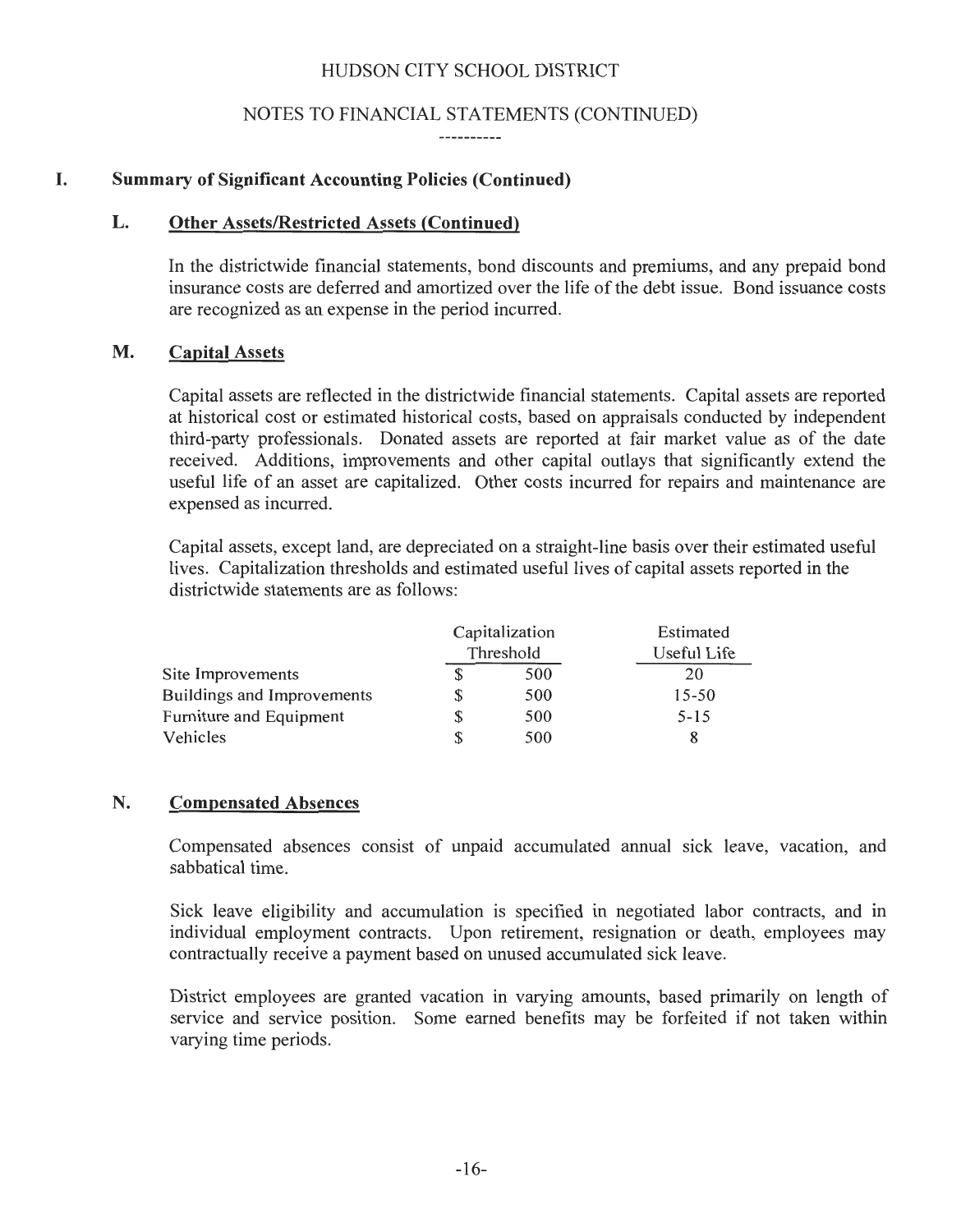## NOTES TO FINANCIAL STATEMENTS (CONTINUED)

# I. Summary of Significant Accounting Policies (Continued)

#### N. Compensated Absences (Continued)

Consistent with GASB Statement 16, Accounting for Compensated Absences, the liability has been calculated using the vested method and an accrual for that liability is included in the Districtwide Financial Statements. The compensated absences liability is calculated based on the pay rates in effect at year end. In the fund statements only the amount of matured liabilities is accrued within the General Fund based upon expendable and available resources. These amounts are expensed on a pay-as-you-go basis.

#### 0. Accrued Liabilities and Long-Term Obligations

Payables, accrued liabilities and long-term obligations are reported in the districtwide financial statements. In the governmental funds, payables and accrued liabilities are paid in a timely manner and in full from current financial resources.

Claims and judgments and compensated absences that will be paid from governmental funds are reported as a liability in the funds financial statements only to the extent that they are due for payment in the current year. Bonds and other long-term obligations that will be paid from governmental funds are recognized as a liability in the fund financial statements when due.

Long-term obligations represent the District's future obligations or future economic outflows. The liabilities are reported as due in one year or due within more than one year in the Statement of Net Position.

## P. Deferred Outflows of Resources

Deferred outflows of resources, in the Statement of Net Position, represents a consumption of net position that applies to a future reporting period and so will not be recognized as an outflow of resources (expense/expenditure) until that time. The District has three items that qualify for reporting in this category. The first item represents the effect of the net change in the District's proportion of the collective net pension asset or liability and the difference during the measurement period between the District's contributions and its proportionate share of total contributions to the pension systems not included in pension expense. The second item is the District's contributions to the pension systems (TRS and ERS Systems) and OPEB subsequent to the measurement date. The third item relates to OPEB reporting in the districtwide Statement of Net Position. This represents the effect of the net change in the actual and expected experience.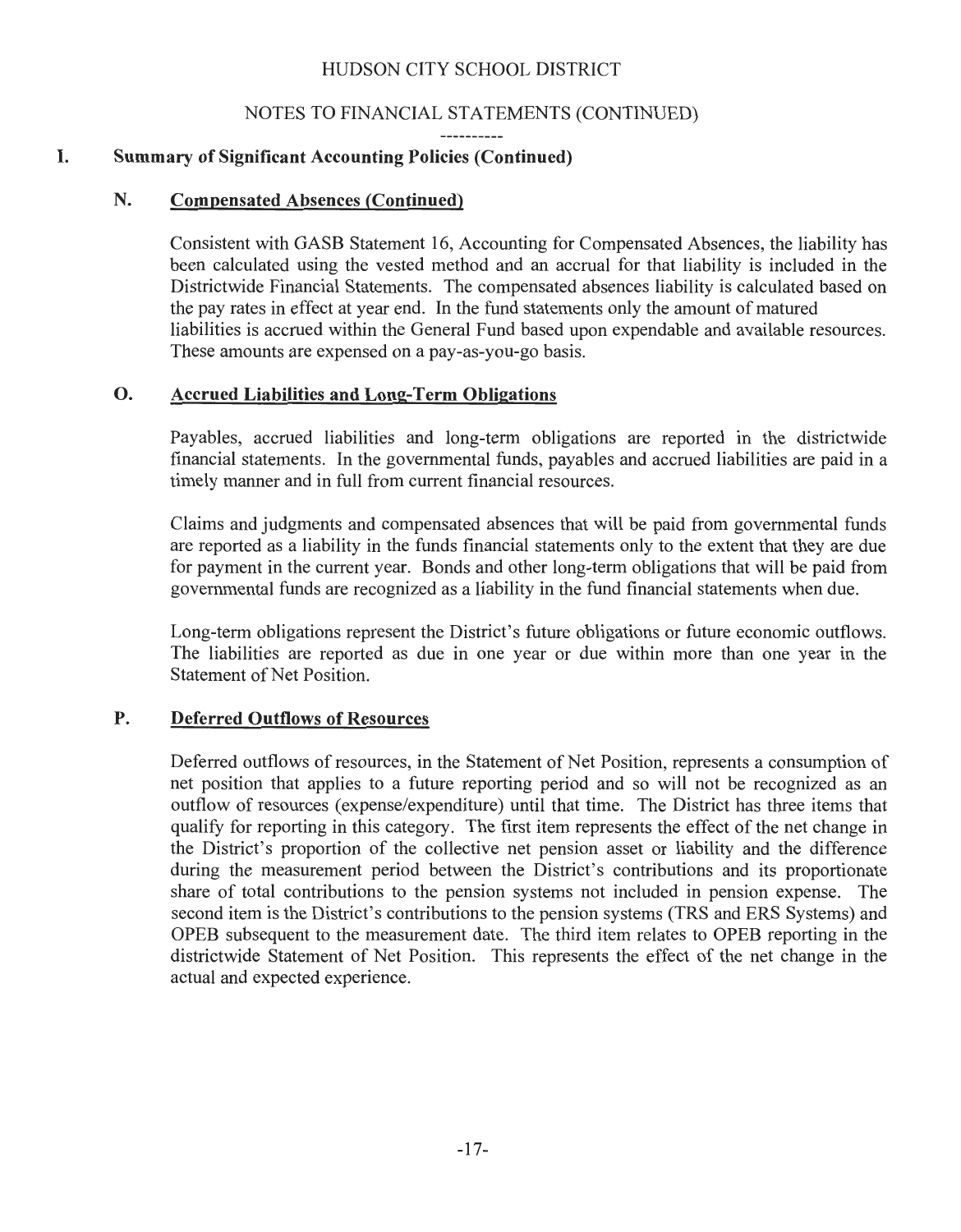## NOTES TO FINANCIAL STATEMENTS (CONTINUED)

## **I. Summary of Significant Accounting Policies (Continued)**

## **Q. Deferred Inflows of Resources**

Deferred inflows of resources represent an acquisition of net position that applies to a future period(s) and so will not be recognized as an inflow of resources (revenue) until that time. The District has four items that qualify for reporting in this category. The first item is related to pensions reported in the Districtwide Statement of Net Position. This represents the effect of net change in the District's proportion of the collective net pension liability and difference during the measurement periods between the District's contributions and its proportionate share of total contributions to the pension systems not included in pension expense, and the net difference between projected and actual earnings on pension plan investments. The second item is related to the premium received from advanced refunding which is amortized over the life of the bond issue. The third item is related to deferred real property taxes. The fourth item is related to OPEB reported in the Districtwide Statement of Net Position. This represents the effect of the net changes of assumptions or other inputs.

## **R. Unearned Revenue**

Unearned revenues arise when resources are received by the District before it has a legal claim to them, as when grant monies are received prior to the incurrence of qualifying expenditures or when charges for service monies are received in advance from payers prior to the services being rendered by the District. These amounts are recorded as liabilities in the financial statements. The liabilities are removed, and revenues are recognized in subsequent periods when the District has legal claim to the resources.

## **S. Other Benefits**

Eligible District employees participate in the New York State Teachers' Retirement System or the New York State and Local Employees' Retirement System.

District employees may choose to participate in the District's elective deferred compensation plans established under Internal Revenue Code Sections 403(b) and 457.

In addition to providing pension benefits, the District provides postemployment health insurance coverage and survivor benefits to retired employees and their survivors in accordance with the provision of various employment contracts in effect at the time of retirement.

Substantially all of the District's employees may become eligible for these benefits if they reach normal retirement age while working for the District. Health care benefits are provided through plans whose premiums are based on the benefits paid during the year. The cost of providing post-retirement benefits is shared between the District and the retired employee. The District recognizes the cost of providing health insurance by recording its share of insurance premiums as an expenditure.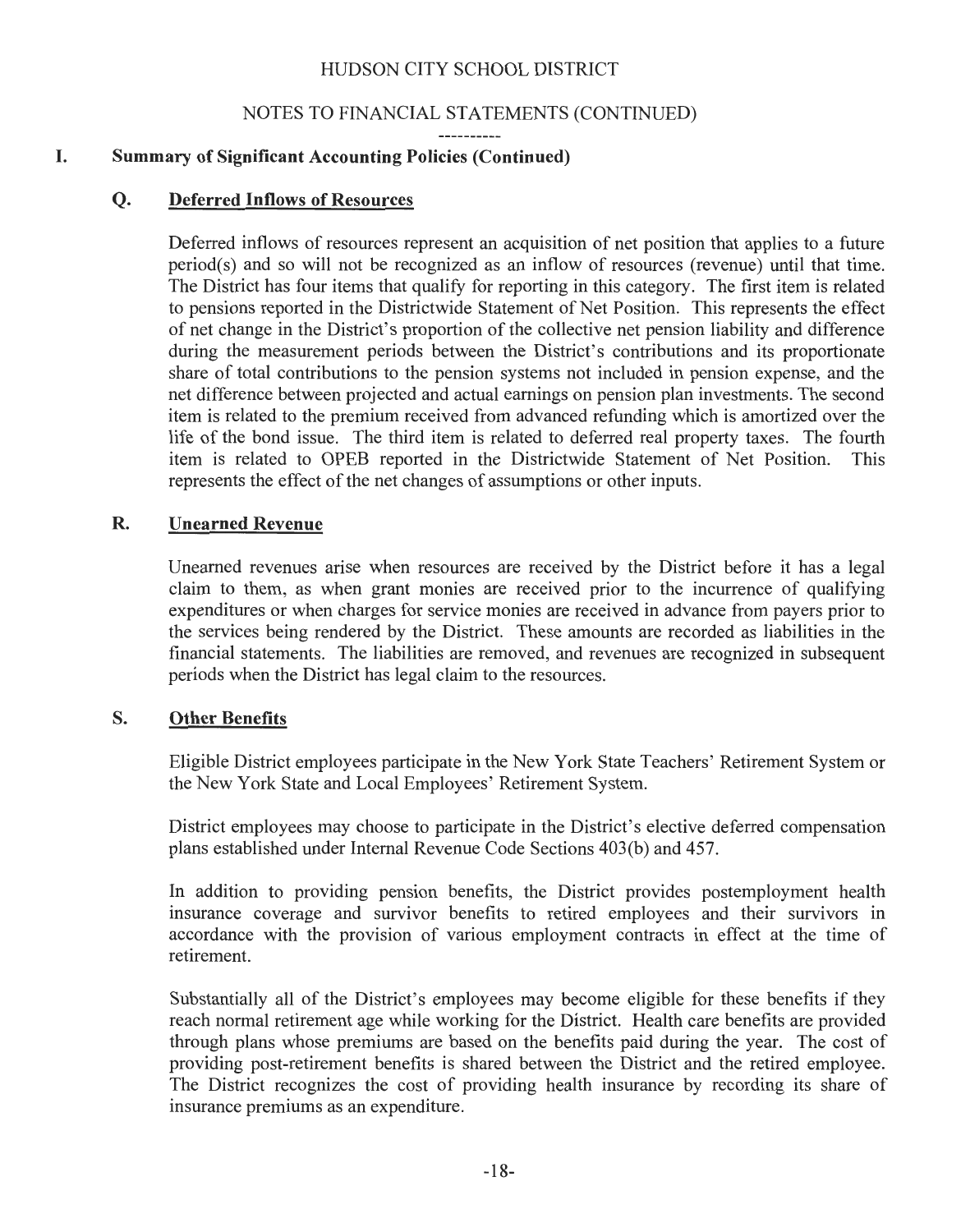#### NOTES TO FINANCIAL STATEMENTS (CONTINUED)

-----------

## I. Summary of Significant Accounting Policies (Continued)

#### T. Short-Term Debt

The School District may issue Revenue and Tax Anticipation Notes in anticipation of receipt of revenues. These notes are recorded as a liability of the fund that will actually receive the proceeds from the issuance of the notes. The revenue anticipation and tax anticipation notes represent a liability that will be extinguished by the use of expendable, available resources of the fund.

The District may issue budget notes up to an amount not to exceed 5% of the amount of the annual budget during any fiscal year for expenditures for which there is an insufficient or no provision made in the annual budget. The budget note must be repaid no later than the close of the second fiscal year succeeding the year in which the note was issued.

The School District may issue Bond Anticipation Notes in anticipation of proceeds from the subsequent sale of bonds. These notes are recorded as a current liability of the fund that will actually receive the proceeds from the issuance of bonds. State law requires that bond anticipation notes issued for capital purposes be converted to long-term financing within five years after the original issue date.

## U. Equity Classifications

#### 1. Districtwide Statements

In the districtwide statements there are three classes of net position:

Net investment in capital assets  $-\text{consists of}$ net capital assets (cost less accumulated depreciation) reduced by outstanding balances of related debt obligations from the acquisition, construction or improvement of those assets.

Restricted net position – reports net position when constraints placed on the assets are either externally imposed by creditors (such as through debt covenants), grantors, contributors, or laws or regulations of other governments, or imposed by law through constitutional provisions or enabling legislation.

Unrestricted net position - reports all other net position that do not meet the definition of the above two classifications and are deemed to be available for general use by the District.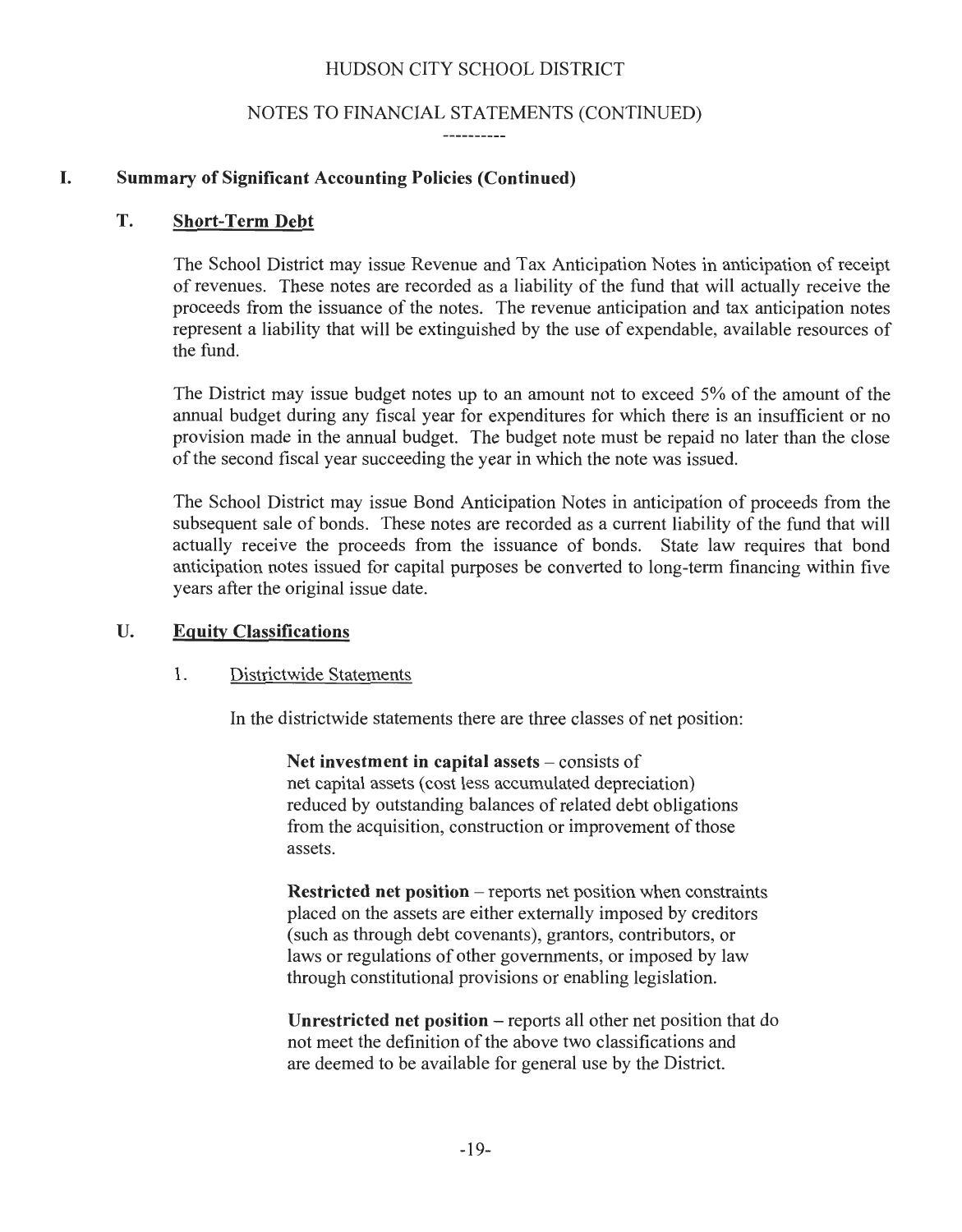## NOTES TO FINANCIAL STATEMENTS (CONTINUED)

## **I. Summary of Significant Accounting Policies (Continued)**

## **U. Equity Classifications (Continued)**

#### 2. Fund Statements

In the fund basis statements, there are five classifications of fund balance:

**Non-spendable** - includes amounts that cannot be spent because they are either not in spendable form or legally or contractually required to be maintained intact. Nonspendable fund balance includes the inventory recorded in the School Lunch Fund of \$17,011.

**Restricted** – includes amounts with constraints placed on the use of resources either externally imposed by creditors, grantors, contributors, or laws or regulations of other governments; or imposed by law through constitutional provisions or enabling legislation. All encumbrances of funds other than the General Fund are classified as restricted fund balance. The School District has established the following restricted fund balances:

1. Encumbrances

Encumbrance accounting, under which purchase orders, contracts and commitments of expenditures are recorded for budgetary control purposes in order to reserve applicable appropriations, is employed as a control in preventing overexpenditure of established appropriations. Open encumbrances are reported as restricted fund balance in all funds other than the General Fund, since they do not constitute expenditures or liabilities and will be honored through budget appropriations in the subsequent year.

2. Workers' Compensation

This reserve is used to pay for compensation benefits and other expenses authorized by Article 2 of the Workers' Compensation Law, and for payment of expenses of administering this selfinsurance program. The reserve may be established by Board action, and is funded by budgetary appropriations and such other funds as may be legally appropriated. Within sixty days after the end of any fiscal year, excess amounts may either be transferred to another reserve or the excess applied to the appropriations of the next succeeding fiscal year's budget. The reserve is accounted for in the General Fund.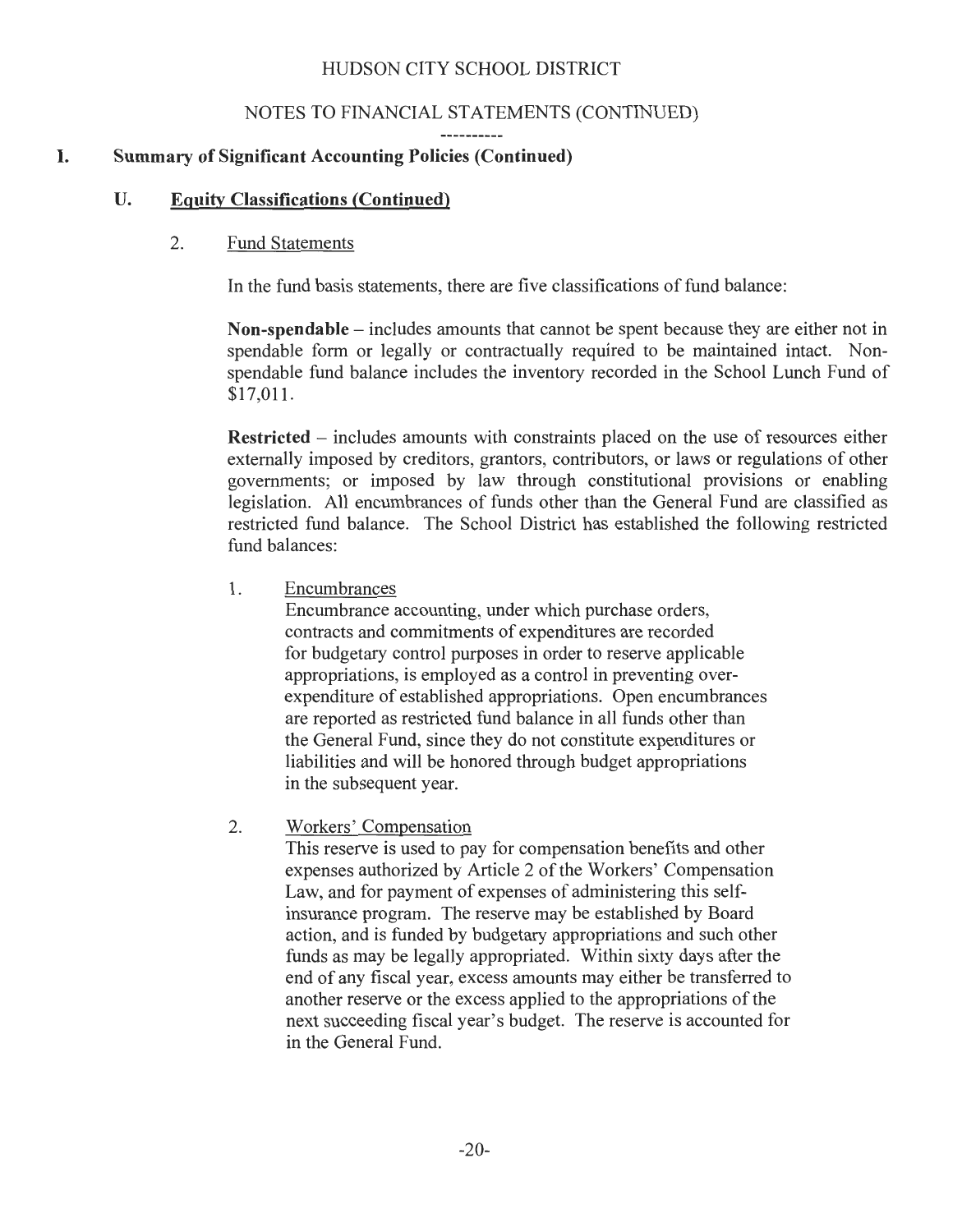## NOTES TO FINANCIAL STATEMENTS (CONTINUED)

----------

## **I. Summary of Significant Accounting Policies (Continued)**

#### **U. Equity Classifications (Continued)**

#### 2. Fund Statements (Continued)

#### 3. Employee Retirement Contributions

This reserve is used for future employee's retirement and teacher's retirement obligations. This reserve may be established by a majority vote of the Board, and is funded by budgetary appropriations and such other reserves and funds that may be legally appropriated.

## 4. Tax Reduction

This reserve is used to reduce real property taxes over a period of time. The reserve is created by resolution of the Board of Education and is used to reduce real property taxes for a period not to exceed ten years. The source of funds is the proceeds from the sale of real property, after being used for any other legally required purpose.

## 5. Employee Benefit Accrued Liability

This reserve is used to set aside funds for the payment of accrued employee benefits due an employee upon termination of the employee's service. This reserve may be established by a majority vote of the Board, and is funded by budgetary appropriations and such other reserves and funds that may be legally appropriated. This reserve is accounted for in the General Fund.

## 6. Repair

This reserve is used to pay the cost of repairs to capital improvements or equipment, which repairs are of a type not recurring annually. The Board of Education without voter approval may establish a repair reserve fund by a majority vote of its members. Voter approval is required to fund this reserve. Expenditures from this reserve may be made only after a public hearing has been held, except in emergency situations. If no hearing is held, the amount expended must be repaid to the reserve fund over the next two subsequent fiscal years. This reserve is accounted for in the General Fund.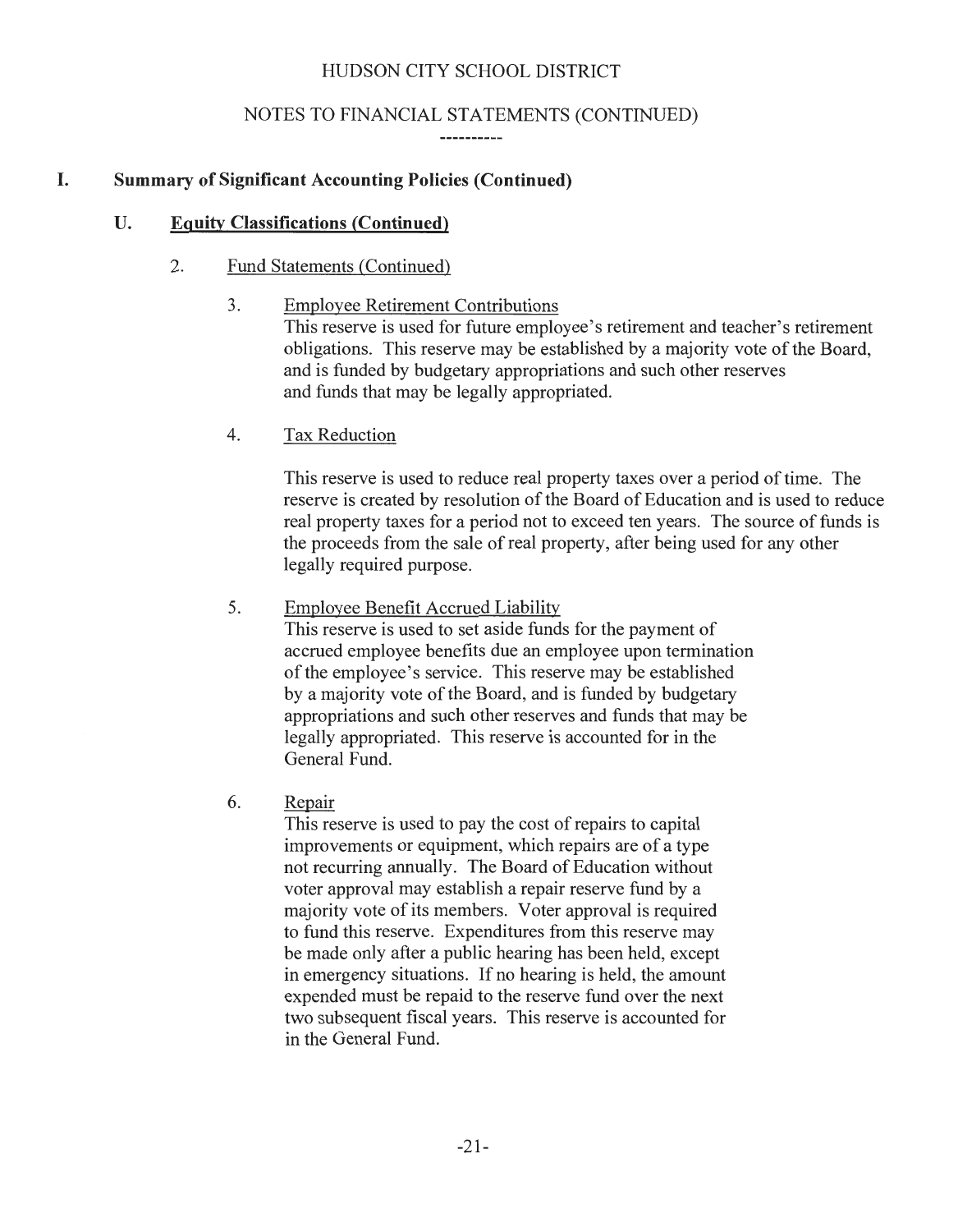## NOTES TO FINANCIAL STATEMENTS (CONTINUED)

#### **I. Summary of Significant Accounting Policies (Continued)**

#### **U. Equity Classifications (Continued)**

#### 2. Fund Statements (Continued)

7. Unemployment Insurance

This reserve is used to pay the cost of reimbursement to the State Unemployment Insurance Fund for payments made to claimants where the employer has elected to use the benefit reimbursement method. The reserve may be established by Board action and is funded by budgetary appropriations and such other funds as may be legally appropriated. Within sixty days after the end of any fiscal year, excess amounts may either be transferred to another reserve or the excess applied to the appropriations of the next succeeding fiscal year's budget. This reserve is accounted for in the General Fund.

Restricted fund balance includes the following:

| General Fund                              |                 |
|-------------------------------------------|-----------------|
| <b>Employee Retirement Contributions</b>  | \$<br>1,910,133 |
| <b>Teachers' Retirement Contributions</b> | 659,419         |
| Unemployment Insurance                    | 200,000         |
| Repair                                    | 715,000         |
| <b>Tax Reduction</b>                      | 555,884         |
| Workers' Compensation                     | 2,429,561       |
| <b>Employee Benefit Accrued Liability</b> | 679,468         |
| Debt Service Fund                         | 857,861         |
| Total restricted funds                    | 8,007,326       |

**Committed** - Includes amounts that can only be used for the specific purposes pursuant to constraints imposed by formal action of the School District's highest level of decision making, the Board of Education. The School District has no committed fund balances as of June 30, 2021 .

**Assigned** - Includes amounts that are constrained by the School District's intent to be used for specific purposes, but are neither restricted nor committed. All encumbrances of the General Fund are classified as **Assigned Fund Balance** in the General Fund. Encumbrances reported in the General Fund amounted to \$897,404 and the assigned fund balance amounted to \$500,000.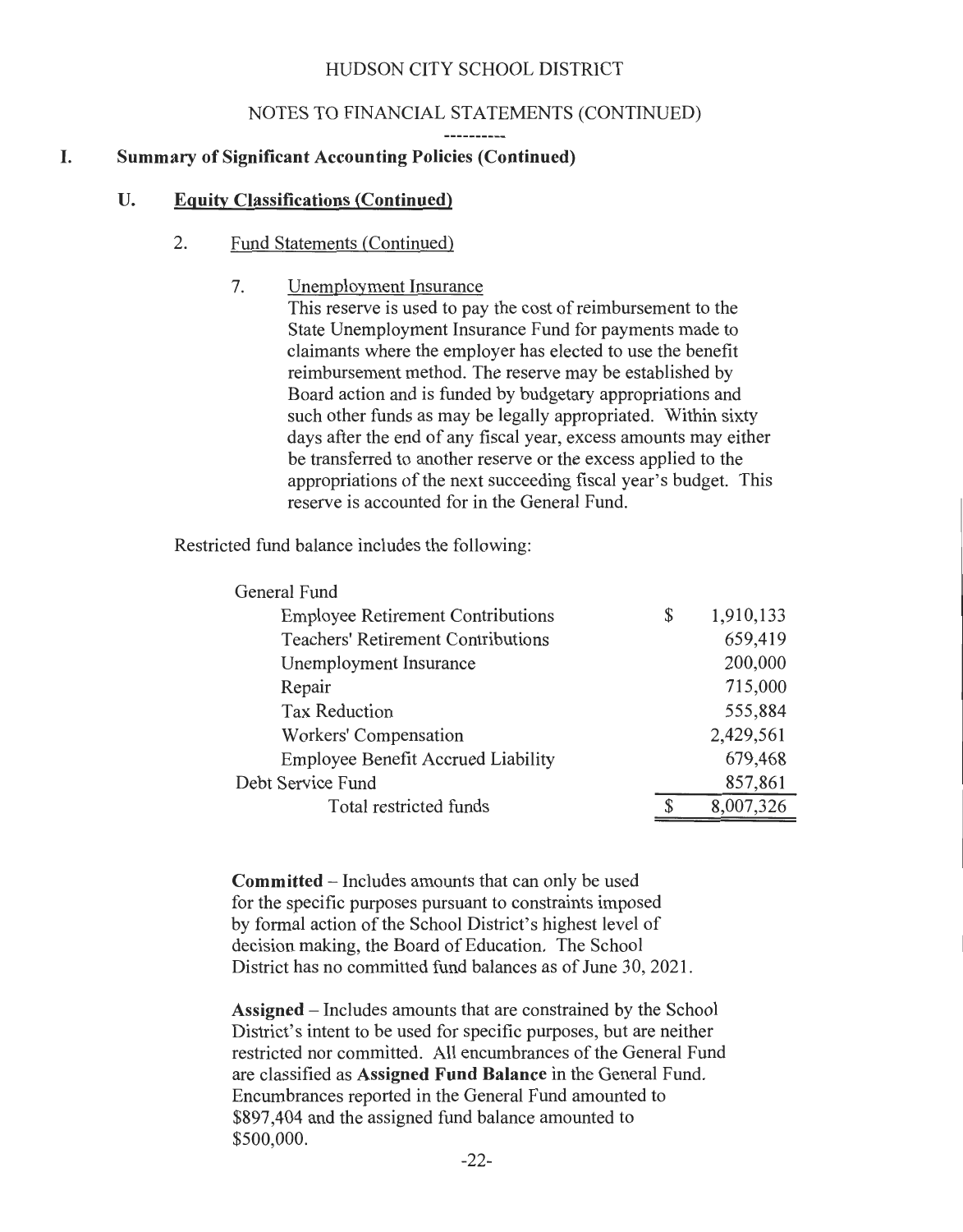## NOTES TO FINANCIAL STATEMENTS (CONTINUED)

## **I. Summary of Significant Accounting Policies (Continued)**

## **U. Equity Classifications (Continued)**

#### 2. Fund Statements (Continued)

**Unassigned** - Includes all other General Fund amounts that do not meet the definition of the above four classifications and are deemed to be available for general use by the District and could report a surplus or deficit. In funds other than the general fund, the unassigned classification is used to report a deficit fund balance resulting from overspending for specific purposes for which amounts had been restricted or assigned.

NYS Real Property Tax Law 1318 limits the amount of unexpended surplus funds a School District can retain to no more than 4% of the School District's budget for the General Fund for the ensuing fiscal year. Nonspendable and restricted fund balance of the General Fund are excluded from the 4% limitation. Amounts appropriated for the subsequent year and encumbrances are also excluded from the 4% limitation.

Order of Use of Fund Balance:

The District's policy is to apply expenditures against nonspendable fund balance, restricted fund balance, committed fund balance, assigned fund balance and unassigned fund balance at the end of the fiscal year. For all funds, nonspendable fund balances are determined first and then restricted fund balances for specific purposes are determined. Any remaining fund balance amounts for funds other than the General Fund are classified as restricted fund balance. In the General Fund, committed fund balance is determined next and then assigned. The remaining amounts are reported as unassigned. Assignments of fund balance cannot cause a negative unassigned fund balance.

## **V. New Accounting Standards**

The District has adopted all current Statements of the Governmental Accounting Standards Board (GASB) that are applicable. At June 30, 2021, the District implemented the following new standards issued by GASB:

GASB has issued Statement 84, Fiduciary Activities, effective for the year ending June 30, 2021.

## **W. Future Changes in Accounting Standards**

GASB has issued Statement 87, Leases, effective for the year ending June 30, 2022.

GASB has issued Statement 89, Accounting for Interest Cost Incurred Before the End of Construction Period, effective for the year ending June 30, 2022.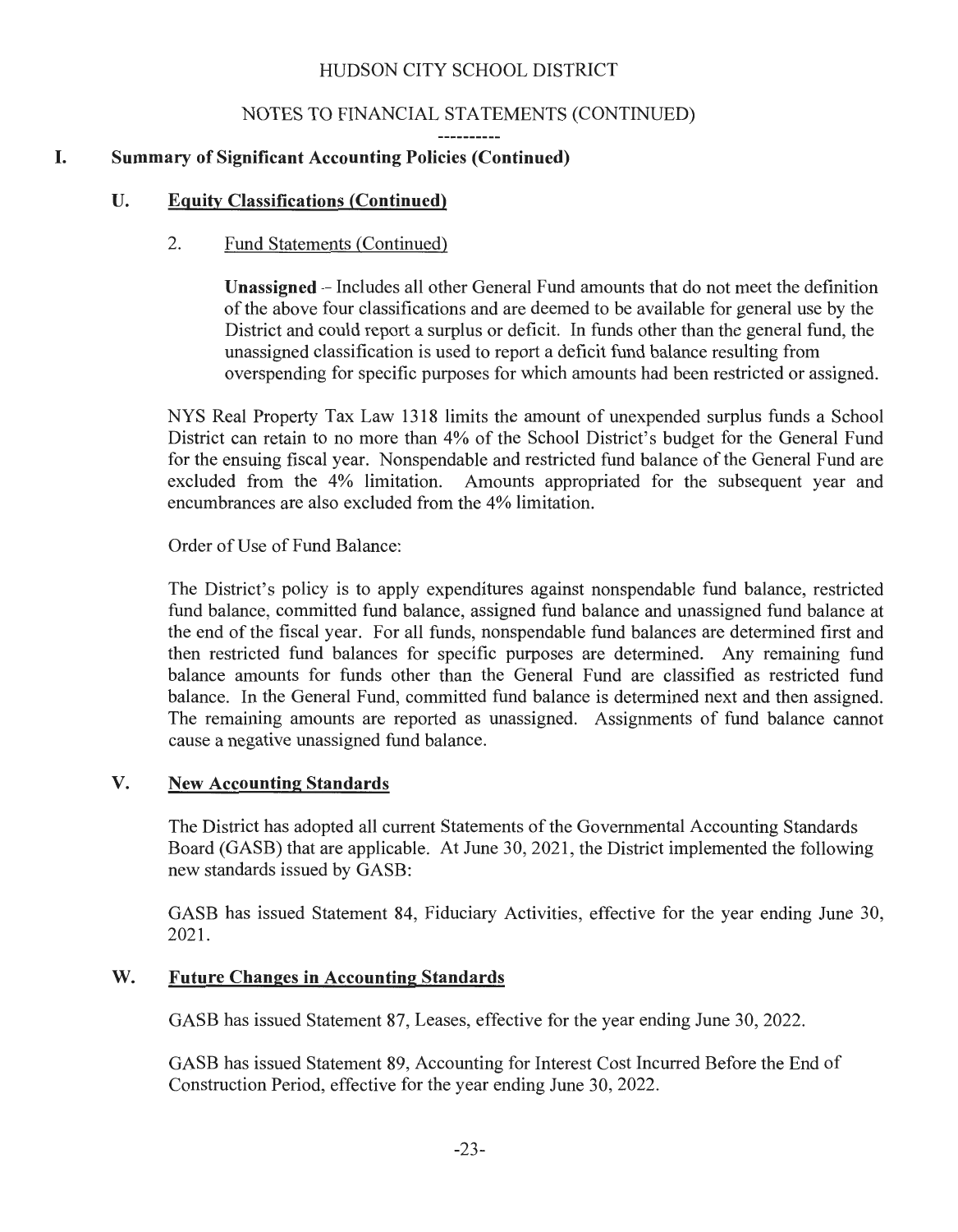## NOTES TO FINANCIAL STATEMENTS (CONTINUED)

----------

# **I. Summary of Significant Accounting Policies (Continued)**

# **W. Future Changes in Accounting Standards (Continued)**

GASB has issued Statement 91 , Conduit Debt Obligations, effective for the year ending June 30, 2023.

GASB has issued Statement 92, Omnibus 2020, effective for the year ending June 30, 2022.

GASB has issued Statement 93, Replacement of Interbank Offered Rates, effective dates vary based on specific paragraphs of the statement from the year ending June 30, 2021 , 2022 and 2023.

GASB has issued Statement 96, Subscription-based Information technology Arrangements, effective for the year ending June 30, 2023.

GASB has issued Statement 97, Certain Component Unit Criteria, and Accounting and Financial Reporting for Internal revenue Code Section 457 Deferred Compensation Plans, effective for the year ending June 30, 2022.

The school district will evaluate the impact that these pronouncements may have on its financial statements and will implement them as applicable and when material.

# **II. Explanation of Certain Differences between Governmental Fund Statements and Districtwide Statements**

Due to differences in the measurement focus and basis of accounting used in the governmental fund statements and the districtwide statements, certain financial transactions are treated differently. The basic financial statements contain a full reconciliation of these items. The differences result primarily from the economic focus of the Statement of Activities, compared with the current financial resources focus of the governmental funds.

# 1. Total Fund Balances of Governmental Funds vs. Net Position of Governmental Activities:

Total fund balances of the District's governmental funds differ from "net position" of governmental activities reported in the Statement of Net Position. This difference primarily results from the additional long-term economic focus of the Statement of Net Position versus the solely current financial resources focus of the governmental fund balance sheets.

# 2. Statement of Revenues, Expenditures, and Changes in Fund Balance vs. Statement of Activities:

Differences between the funds Statement of Revenues, Expenditures and Changes in Fund Balance and the Statement of Activities fall into one of three broad categories: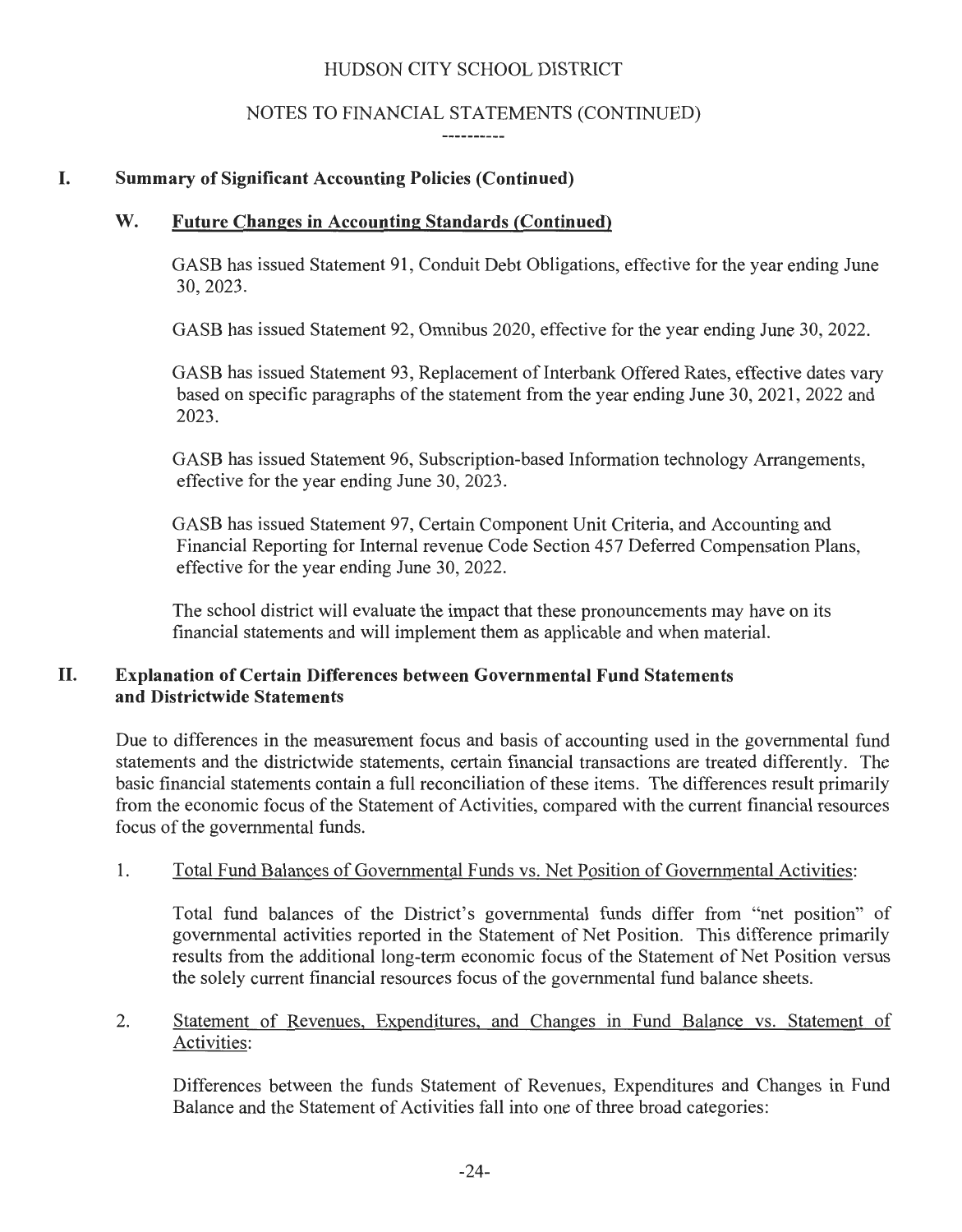## NOTES TO FINANCIAL STATEMENTS (CONTINUED)

# **II. Explanation of Certain Differences between Governmental Fund Statements and Districtwide Statements (Continued)**

- 2. Statement of Revenues, Expenditures, and Changes m Fund Balance vs. Statement of Activities (Continued):
	- a. Long-term revenue differences:

Long-term revenue differences arise because governmental funds report revenues only when they are considered "available", whereas the Statement of Activities reports revenues when earned. Differences in long-term expenses arise because governmental funds report on a modified accrual basis, whereas the accrual basis of accounting is used on the Statement of Activities.

b. Capital related differences:

Capital related differences include the difference between proceeds for the sale of capital assets reported on governmental fund statements and the gain or loss on the sale of assets as reported on the Statement of Activities, and the difference between recording an expenditure for the purchase of capital items in the governmental fund statements and depreciation expense on those items as recorded in the Statement of Activities.

c. Long-term debt transaction differences:

Long-term debt transaction differences occur because both interest and principal payments are recorded as expenditures in the governmental fund statements, whereas interest payments are recorded in the Statement of Activities as incurred, and principal payments are recorded as a reduction of liabilities in the Statement of Net Position.

d. Pension differences:

Pension differences occur as a result of changes in the District's proportion of the collective net pension asset/liability and differences between the District's contributions and its proportionate share of the total contributions to the pension systems.

The costs of building and acquiring capital assets (land, buildings, and equipment) financed from governmental funds are reported as expenditures in the year they are incurred, and the assets do not appear on the Balance Sheet. However, the Statement of Net Position includes those capital assets among the assets of the District as a whole, and their original costs are expensed annually of their useful lives.

| Original cost of capital assets | \$98,765,933 |
|---------------------------------|--------------|
| Accumulated depreciation        | 32,097,583   |
| Capital assets, net             | \$66,668,350 |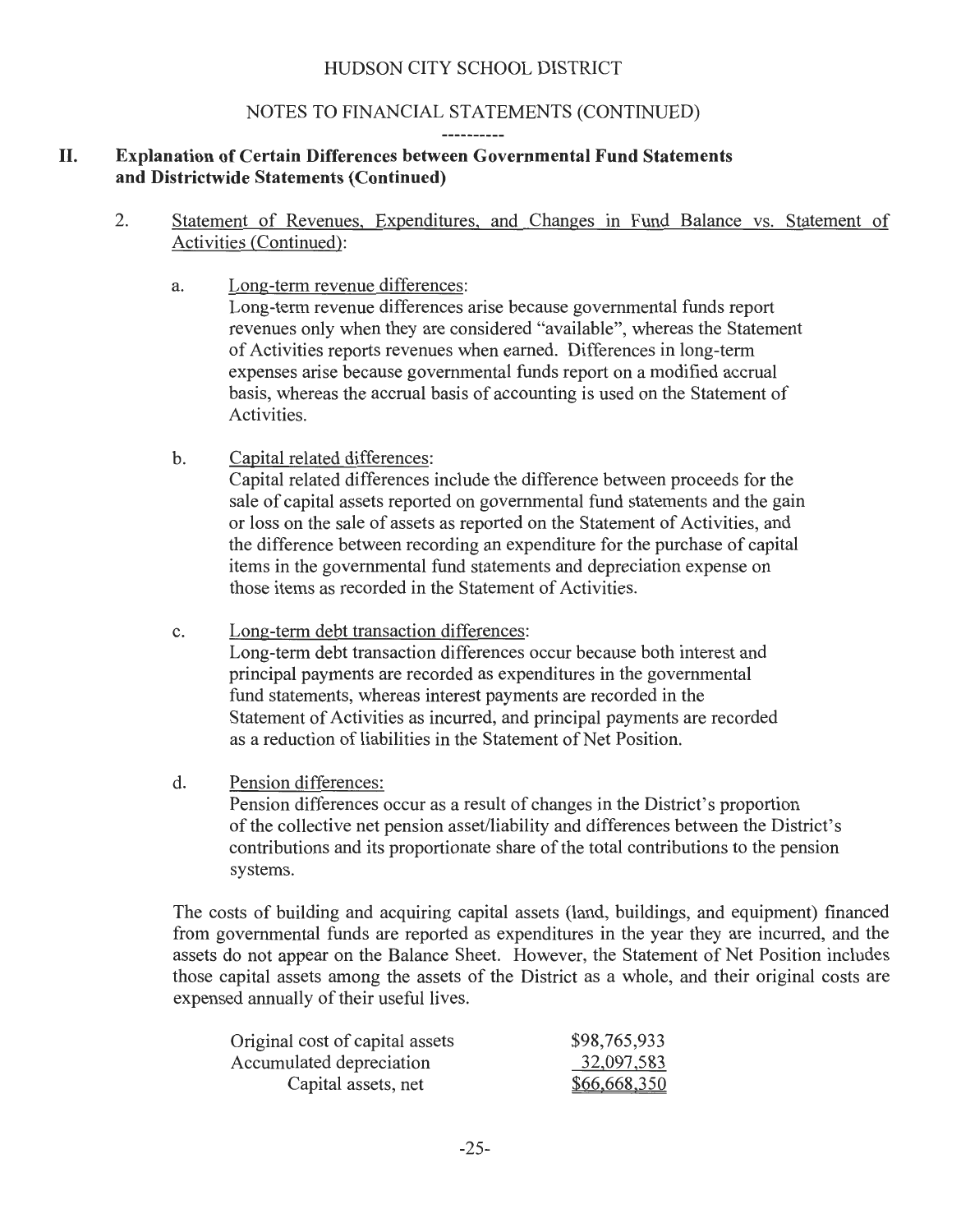## NOTES TO FINANCIAL STATEMENTS (CONTINUED)

#### -----------

## **II. Explanation of Certain Differences between Governmental Fund Statements and Districtwide Statements (Continued)**

### 2. Statement of Revenues, Expenditures, and Changes in Fund Balance vs. Statement of Activities (Continued):

Long-term liabilities are reported in the Statement of Net Position, but not in the governmental funds, because they are not due and payable in the current period. Balances at year end were:

|                                           |    | 2021          | 2020          |
|-------------------------------------------|----|---------------|---------------|
| Bonds payable                             |    | 38,250,000    | \$41,730,000  |
| Compensated absences payable              |    | 763,922       | 824.996       |
| <b>OPEB</b> obligations                   |    | \$136,196,243 | \$131,354,901 |
| Net pension liability-proportionate share | S. | 2,820,003     | 4,040,265     |

When the purchase or construction of capital assets is financed through governmental funds, the resources expended for those assets are reported as expenditures in the years they are incurred. However, in the Statement of Activities, the cost of those assets is allocated over their estimated useful lives and reported as depreciation expense. Depreciation of \$1 ,598,929 was more than capital expenditures of \$40,520 in the current year.

Repayment of bond principal of \$3,480,000 is an expenditure in the governmental funds, but it reduces long-term liabilities in the Statement of Net Position and does not affect the Statement of Activities.

Interest on long-term debt and short-term debt in the Statement of Activities differs from the amount reported in the governmental funds because interest is recorded as an expenditure in the funds when it is due, and thus requires the use of current financial resources. In the Statement of Activities, however, interest expense is recognized as the interest accrues, regardless of when it is due. The interest reported in the Statement of Activities decreased by \$408,139.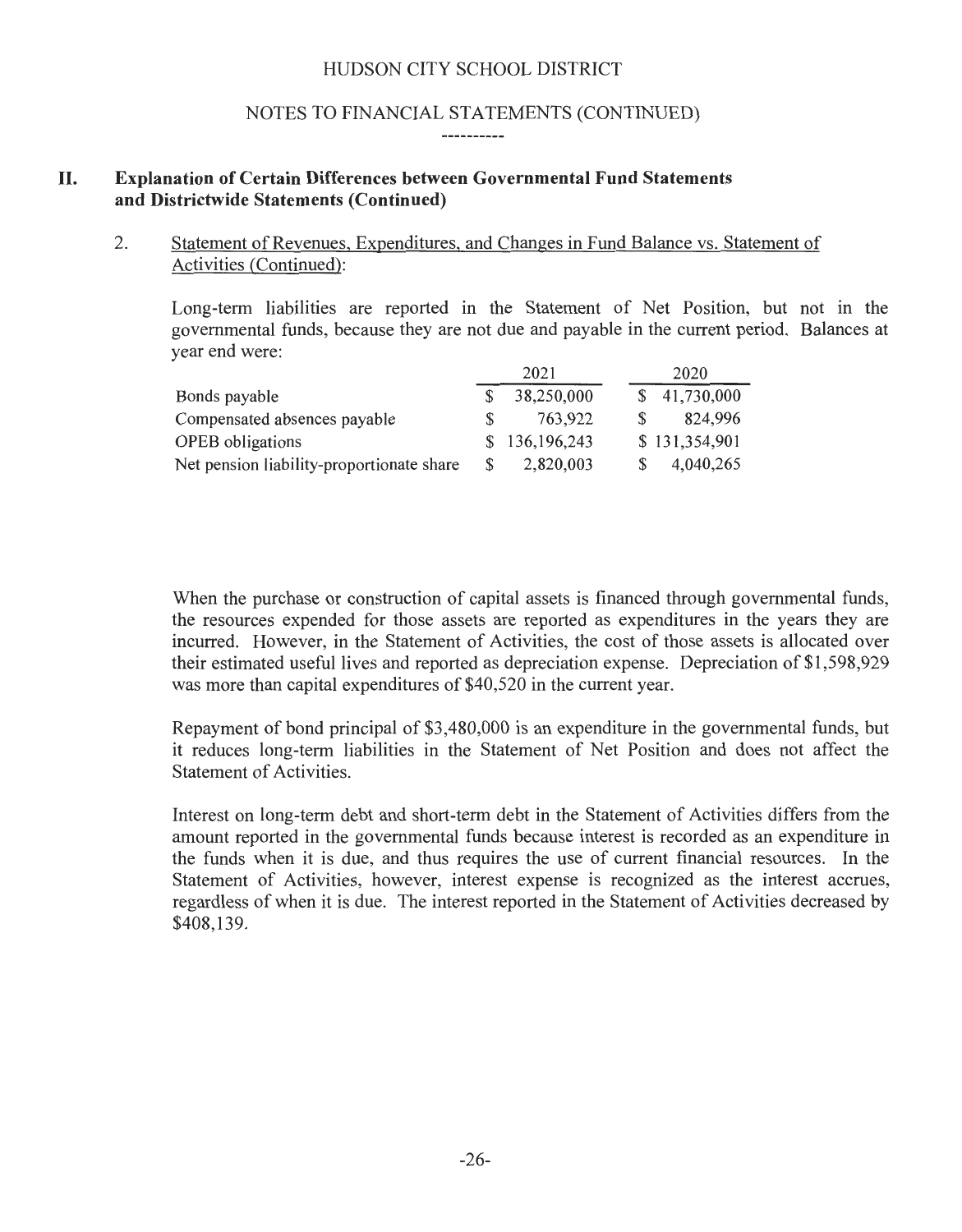#### NOTES TO FINANCIAL STATEMENTS (CONTINUED)

-----------

#### III. **Cash and Investments**

#### **A. Deposits**

The Hudson City School District's investment policies are governed by State statutes. The Hudson City School District's monies must be deposited in FDIC-insured commercial banks or trust companies located within the State. The Treasurer is authorized to use demand accounts and certificates of deposit. Permissible investments include obligations of the U.S. Treasury and U.S. Agencies, repurchase agreements, and obligations of New York State or its localities.

Collateral is required for demand and time deposits and certificates of deposit not covered by Federal Deposit Insurance. Obligations that may be pledged as collateral are: obligations of the United States and its agencies and obligations of the State and its municipalities and school districts.

Custodial credit risk is the risk that in an event of a bank failure, the District's deposits may not be returned to it. GASB directs that deposits be disclosed as exposed to custodial credit risk if they are not covered by depository insurance and the deposits are as follows:

- A. Uncollateralized
- B. Collateralized by securities held by the pledging financial institution, or
- C. Collateralized by securities held by the pledging financial institution's trust department or agent but not in the District's name.

Deposits and investments at year end were entirely covered by Federal Deposit Insurance or by collateral held by the School District's custodial bank in the School District's name.

#### **B. Investment Pool**

The Hudson City School District participates in a multi-municipal cooperation investment pool agreement pursuant to New York State General Municipal Law Article 5-G, Section 119-0, whereby it holds a portion of the investments in cooperation with other participants. At June 30, 2021, the School District held \$2,298,630 in investments consisting of various investments in securities issued by the United States and its agencies. The investments are highly liquid and considered to be cash equivalents. The investment pool is categorically exempt from the New York State collateralization requirements.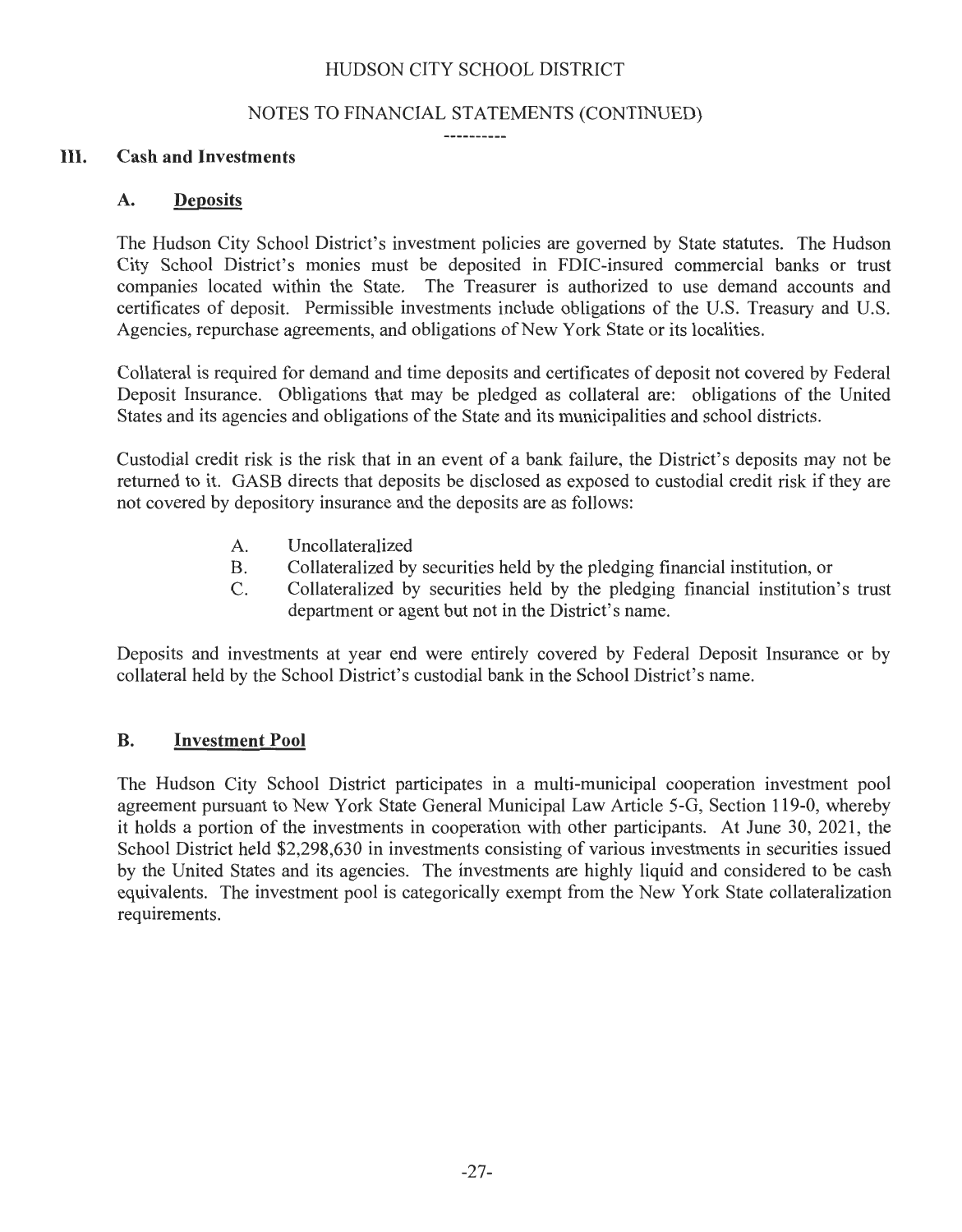#### NOTES TO FINANCIAL STATEMENTS (CONTINUED) ----------

#### IV. **Interfund Transaction**

Interfund balances at June 30, 2021 are as follows:

|                               |                          | Interfund | Interfund    |              |
|-------------------------------|--------------------------|-----------|--------------|--------------|
|                               | Receivable               | Payable   | Revenues     | Expenditures |
| General Fund                  | 1,168,146                |           | 21,139       | 67,586<br>\$ |
| Special Aid Fund              | $\overline{\phantom{m}}$ | 1,117,231 | 67,586       | 21,139       |
| School Lunch Fund             | 3,985                    | 54,900    |              |              |
| Capital Fund                  | $\overline{\phantom{a}}$ | 729,262   |              | 728,380      |
| Debt Service Fund             | 729,262                  |           | 728,380      |              |
| Total governmental activities | 1,901,393                | 1,901,393 | 817,105<br>S | 817,105      |

The District typically transfers from the General Fund to the Special Aid Fund to pay its' share of the Summer Handicapped Program.

Interfund receivables and payables, other than between governmental activities and fiduciary funds, are eliminated on the Statement of Net Position.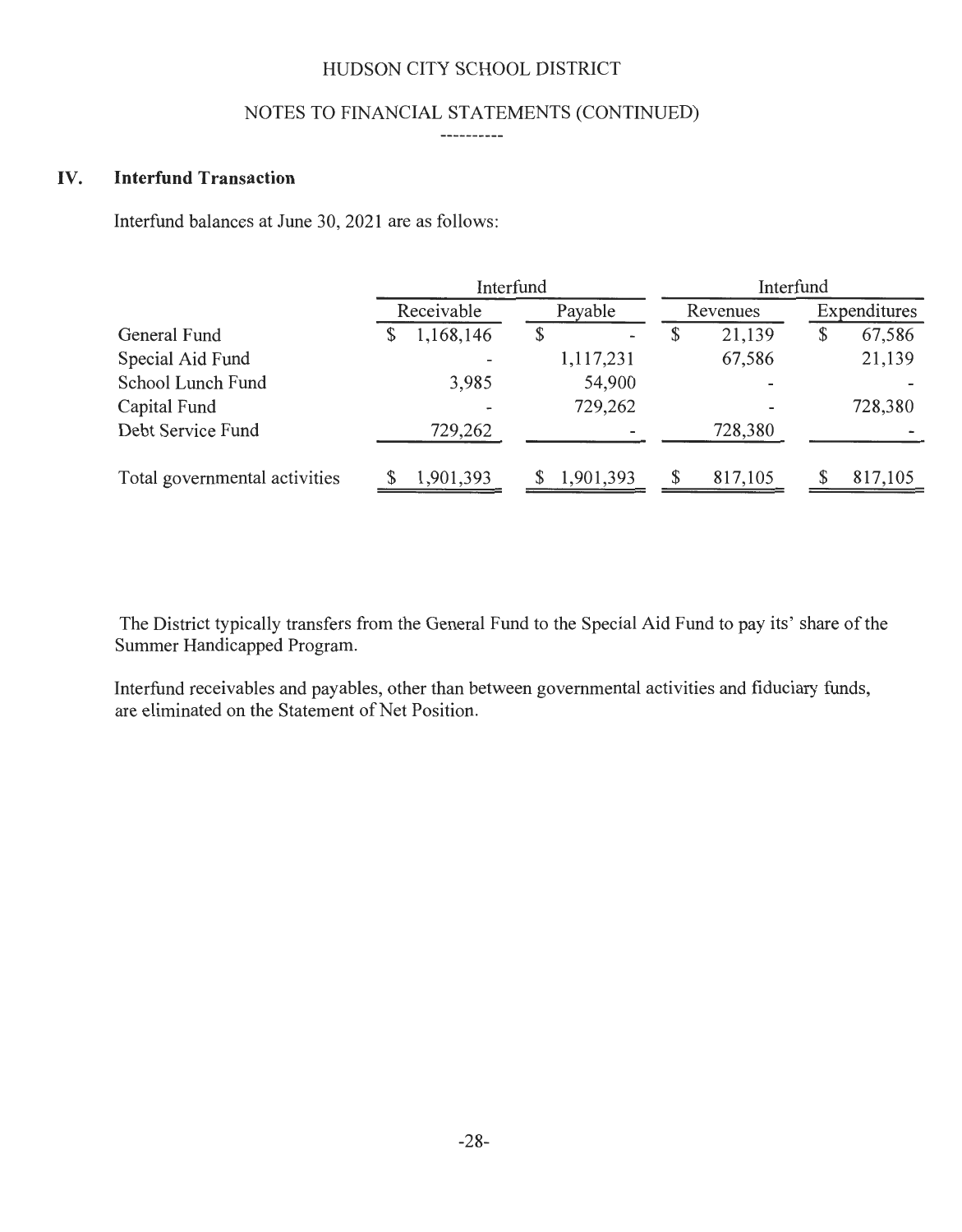# NOTES TO FINANCIAL STATEMENTS (CONTINUED)

#### ----------

# **V. Capital** Assets

A summary of changes in general fixed assets follows:

|                                                                   | Restated<br>Balance<br>7/1/2020      | Additions                          | Deletions                     | <b>Balance</b><br>6/30/2021        |
|-------------------------------------------------------------------|--------------------------------------|------------------------------------|-------------------------------|------------------------------------|
| Capital assets-not depreciated:                                   |                                      |                                    |                               |                                    |
| Land<br>Construction in progress                                  | $\mathbb{S}$<br>46,962<br>20,100,183 | $\boldsymbol{\mathsf{S}}$<br>9,019 | $\mathbb{S}$<br>19,996,297    | 46,962<br>\$<br>112,905            |
| Total capital assets-not depreciated:                             | 20, 147, 145                         | 9,019                              | 19,996,297                    | 159,867                            |
| Other capital assets:                                             |                                      |                                    |                               |                                    |
| Buildings and improvements<br>Machinery and equipment<br>Vehicles | 76,001,023<br>3,845,769<br>248,869   | 19,996,297<br>31,500               | 6,715<br>1,381,077<br>129,600 | 95,990,605<br>2,496,192<br>119,269 |
| Total other capital assets:                                       | 80,095,661                           | 20,027,797                         | 1,517,392                     | 98,606,066                         |
| Less accumulated depreciation:                                    |                                      |                                    |                               |                                    |
| Buildings and improvements<br>Machinery and equipment<br>Vehicles | 28,949,805<br>2,859,335<br>206,906   | 1,396,748<br>195,485<br>6,696      | 6,715<br>1,381,077<br>129,600 | 30,339,838<br>1,673,743<br>84,002  |
| Total accumulated depreciation                                    | 32,016,046                           | 1,598,929                          | 1,517,392                     | 32,097,583                         |
| Other capital assets, net                                         | 48,079,615                           | 18,428,868                         |                               | 66,508,483                         |
| Total                                                             | 68,226,760<br>\$                     | \$18,437,887                       | \$19,996,297                  | 66,668,350<br>\$                   |

Depreciation expense for the period was shown as unallocated in the Statement of Activities.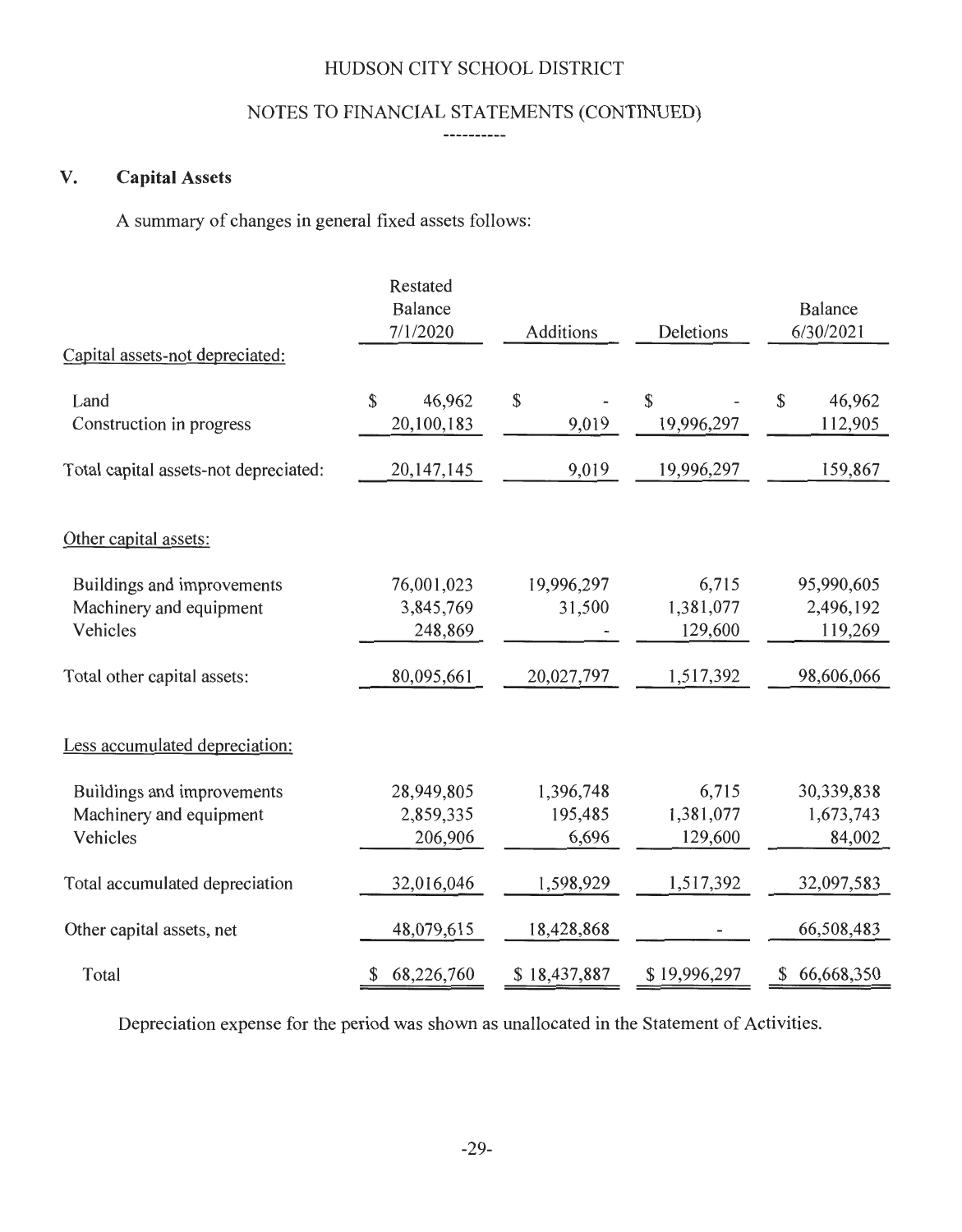#### NOTES TO FINANCIAL STATEMENTS (CONTINUED)

-----------

#### VI. Pension Plans

1. General Information

New York State and Local Employees' Retirement System (ERS) and the New York State Teachers' Retirement (TRS) (the Systems).

#### 2. Plan Descriptions and Benefits Provided

#### Teachers' Retirement System (TRS)

The District participates in the New York State Teachers' Retirement System (TRS). This is a costsharing multiple-employer retirement system. The System provides retirement benefits as well as, death and disability benefits to plan members and beneficiaries as authorized by the Education Law and the Retirement and Social Security Law of the State of New York. The System is governed by a 10 member Board of Trustees. System benefits are established under New York State Law. Membership is mandatory and automatic for all full-time teachers, teaching assistants, guidance counselors and administrators employed in New York Public Schools and BOCES who elected to participate in TRS. Once a public employer elects to participate in the System, the election is irrevocable. The New York State Constitution provides that pension membership is a contractual relationship and plan benefits cannot be diminished or impaired. Benefits can be changed for future members only by enactment of a State statute. Additional information regarding the System, may be obtained by writing to the New York State Teachers' Retirement System, 10 Corporate Woods Drive, Albany, NY 12211-2395 or by referring to the NYSSTR Comprehensive Annual Financial report which can be found on the System's website at www.nystrs.org.

#### Employees' Retirement System (ERS)

The District participates in the New York State and Local Employees' Retirement System (ERS). This is a cost-sharing multiple-employer retirement system. The System provides retirement benefits as well as death and disability benefits. The net position of the System is held in the New York State Common Retirement Fund (the Fund), which was established to hold all net assets and record changes in plan net position allocated to the System. The Comptroller of the State of New York serves as the trustee of the Fund and is the administrative head of the System. System benefits are established under the provisions of the New York State Retirement and Social Security Law (RSSL). Once a public employer elects to participate in the System, the election is irrevocable. The New York State Constitution provides that pension membership is a contractual relationship and plan benefits cannot be diminished or impaired. Benefits can be changed for future members only by enactment of a State statute. The District also participates in the Public Employees' Group Life Insurance Plan (GLIP), which provides death benefits in the form of life insurance. The System is included in the State's financial report as a pension trust fund. That report, including information with regard to benefits provided, may be found at www.osc.state.ny.us/retire/publications/index.php or obtained by writing to the New York State and Local Retirement System, 110 State Street, Albany, NY 12244.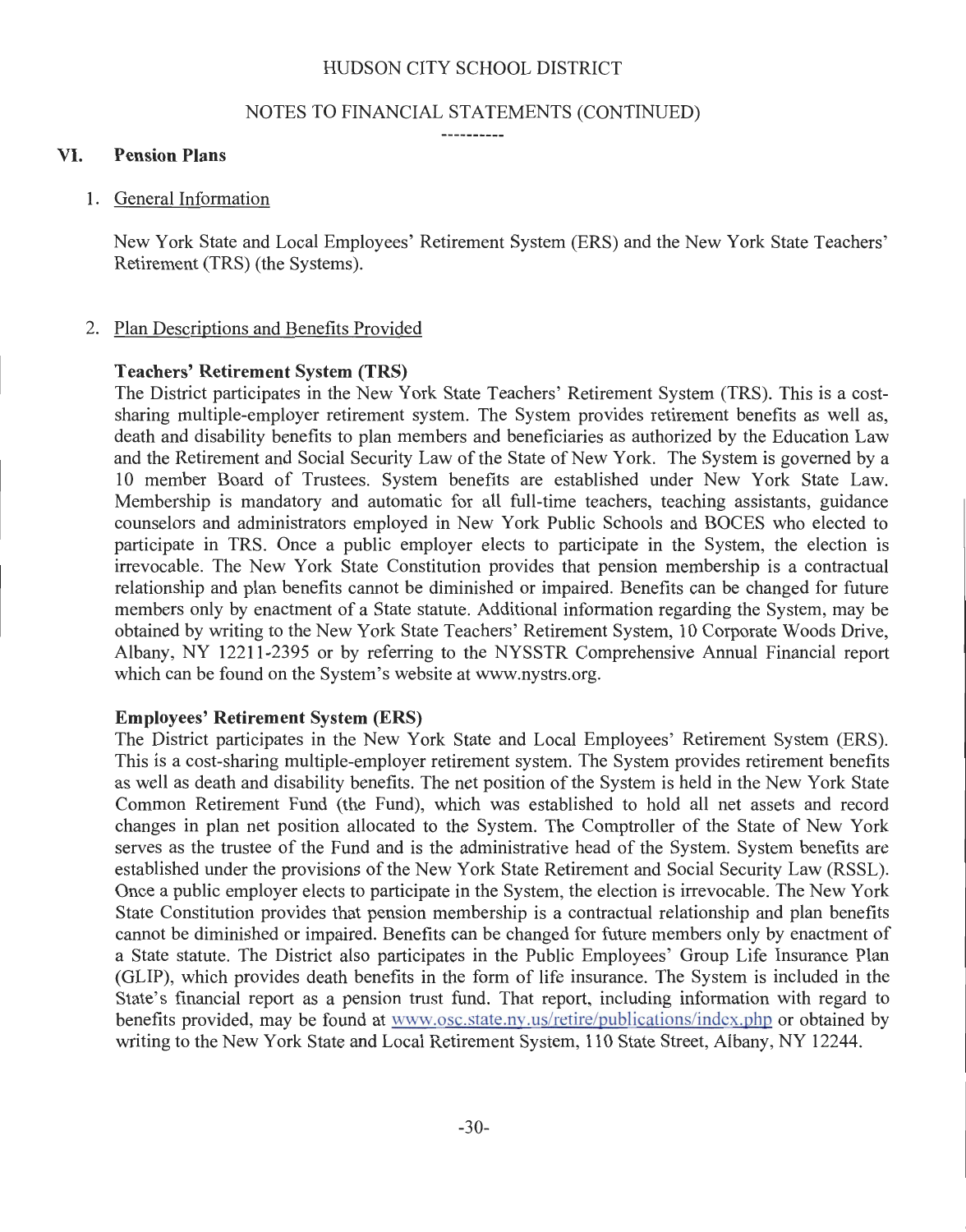#### NOTES TO FINANCIAL STATEMENTS (CONTINUED)

-----------

## VI. **Pension Plans (Continued)**

The Systems are noncontributory except for employees who joined after July 27, 1976, who contribute 3 percent of their salary for the first ten years of membership, and employees who joined on or after January 1, 2010 who generally contribute 3.0 to 3.5 percent of their salary for their entire length of service. In addition, employee contribution rates under ERS tier VI vary based on a sliding salary scale. For ERS, the Comptroller annually certifies the actuarially determined rates expressly used in computing the employers' contributions based on salaries paid during the Systems' fiscal year ending March 31 . For TRS, contribution rates are established annually by the New York State Teachers' Retirement Board pursuant to Article 11 of the Education law.

Contributions for the current year and two preceding years were equal to 100 percent of the contributions required, and were as follows:

| Contributions |            |             |
|---------------|------------|-------------|
|               | <b>ERS</b> | <b>TRS</b>  |
| 2021          | \$668,326  | \$1,633,811 |
| 2020          | \$668,365  | \$1,874,225 |
| 2019          | \$651,330  | \$1,677,904 |

## 3. Pension Liabilities, Pension Expense, and Deferred Outflows of Resources and Deferred Inflows of Resources Related to Pensions

At June 30, 2021 , the District reported the following (asset)/liability for its proportionate share of the net pension (asset)/liability for each of the Systems. The net pension (asset)/liability was measured as of March 31 , 2021 for ERS and June 30, 2019 for TRS. The total pension (asset)/liability used to calculate the net pension (asset)/liability was determined by an actuarial valuation. The District's proportion of the net pension (asset)/liability was based on a projection of the District's long-term share of contributions to the Systems relative to the projected contributions of all participating members, actuarially determined. This information was provided by the ERS and TRS Systems in reports provided to the District.

| <b>TRS</b>    |
|---------------|
| $30 - Jun-19$ |
| \$2,804,564   |
|               |
| .101494%      |
|               |
| .000884%      |
|               |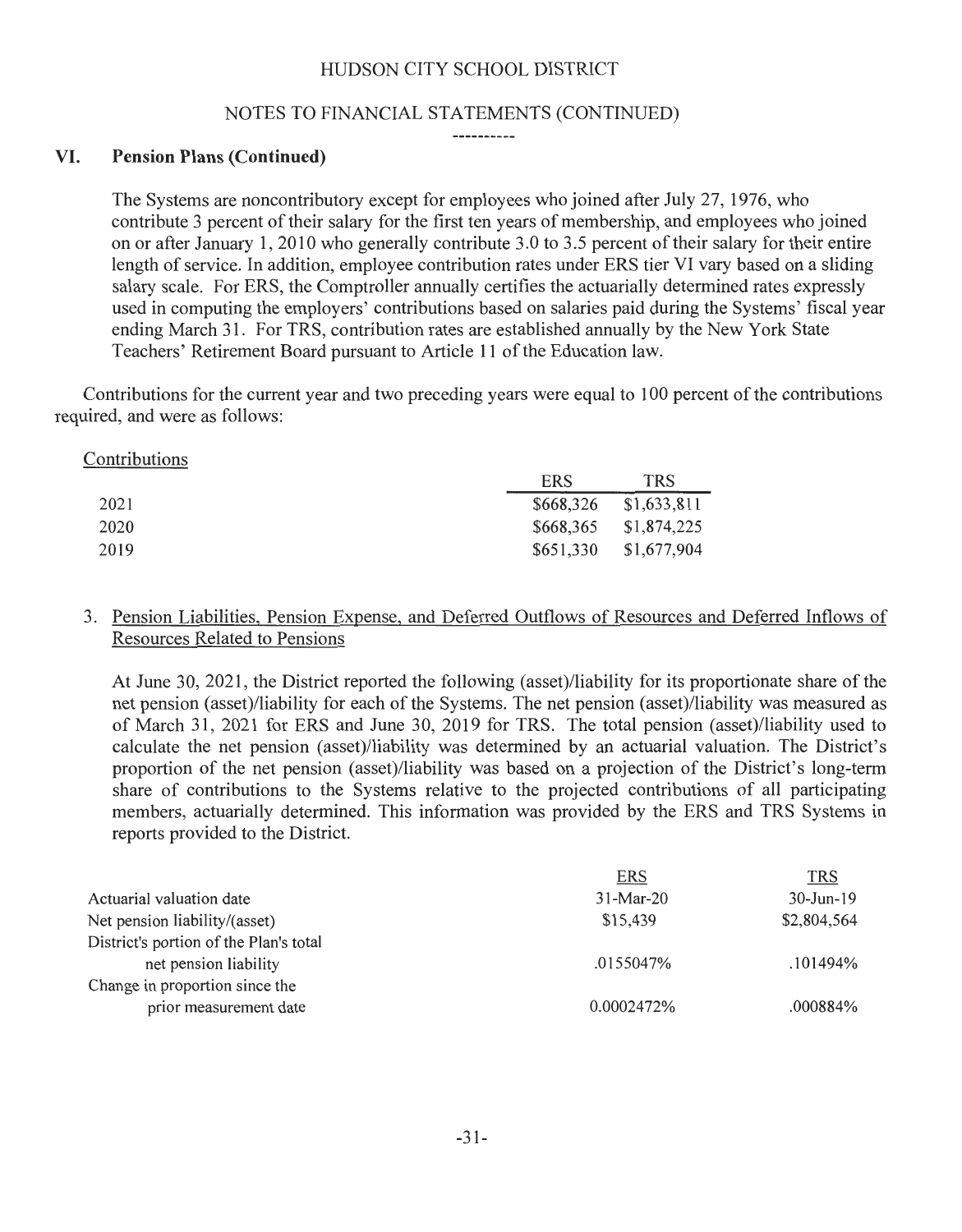#### NOTES TO FINANCIAL STATEMENTS (CONTINUED)

-------------

#### VI. **Pension Plans (Continued)**

For the year ended June 30, 2021, the District's recognized pension expense of \$456,795 for ERS and \$3,706,365 for TRS. At June 30, 2021 the District reported deferred outflows of resources and deferred inflows of resources related to pensions from the following sources:

|                                                                                                                           | Deferred Outflows of Resource: Deferred Inflows of Resources |             |              |             |
|---------------------------------------------------------------------------------------------------------------------------|--------------------------------------------------------------|-------------|--------------|-------------|
|                                                                                                                           | ERS                                                          | <b>TRS</b>  | <b>ERS</b>   | <b>TRS</b>  |
| Differences between expected<br>and actual experience                                                                     | \$188,548                                                    | \$2,457,359 | \$0          | \$143,729   |
| Changes of assumptions                                                                                                    | 2,838,669                                                    | 3,547,121   | 53,538       | 1,264,363   |
| Net difference between projected and<br>actual earnings on pension plan investments                                       | $\mathbf{0}$                                                 | 1,831,626   | 4,434,888    | $\Omega$    |
| Changes in proportion and differences<br>between the District's contributions and<br>proportionate share of contributions | 216,608                                                      | 180.889     | 10,572       | 432,578     |
| District's contributions subsequent to<br>the measurement date                                                            | 186,855                                                      | 1,664,982   | $\mathbf{0}$ | $\Omega$    |
| Total                                                                                                                     | \$3,430,680                                                  | \$9,681,977 | \$4,498,998  | \$1,840,670 |

District contributions subsequent to the measurement date which will be recognized as a reduction of the net pension liability in the year ended June 30, 2021. Other amounts reported as deferred outflows of resources and deferred inflows of resources related to pensions will be recognized in pension expense as follows:

|             | <b>ERS</b>                         | <b>TRS</b>   |
|-------------|------------------------------------|--------------|
| Year ended: |                                    |              |
| 2021        | \$<br>$\qquad \qquad \blacksquare$ | \$1,022,967  |
| 2022        | (5181, 685)                        | \$2,135,887  |
| 2023        | (\$22,954)                         | \$1,725,812  |
| 2024        | (\$207,905)                        | \$1,129,566  |
| 2025        | ( \$842, 629)                      | Ŝ.<br>40,560 |
|             |                                    |              |
| Thereafter  | \$0                                | 121,533      |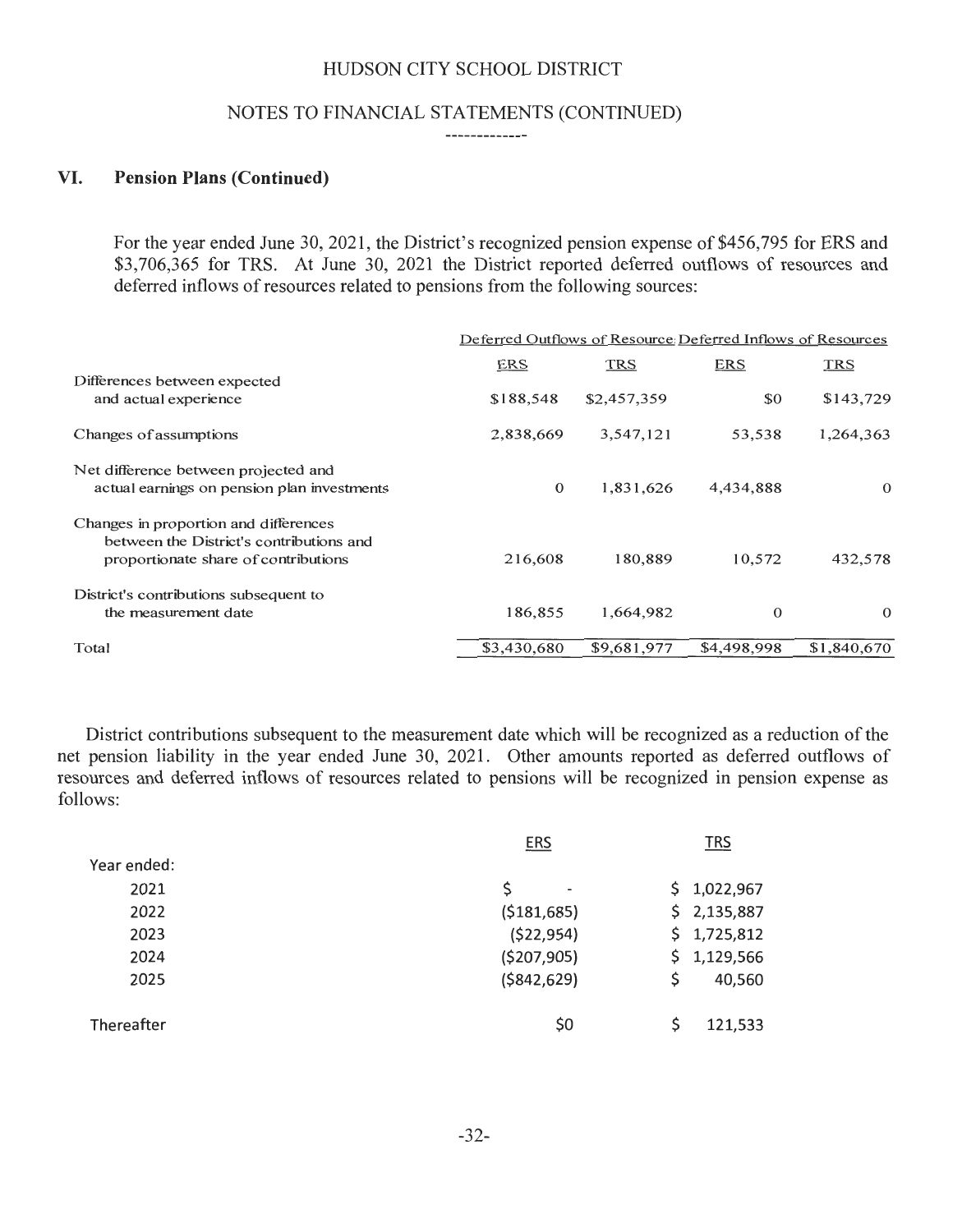#### NOTES TO FINANCIAL STATEMENTS (CONTINUED)

------------

#### VI. **Pension Plans (Continued)**

#### 4. Actuarial Assumptions

The total pension liability as of the measurement date was determined by using an actuarial valuation as noted in the table below, with update procedures used to roll forward the total pension liability to the measurement date. The actuarial valuations used the following actuarial assumptions:

Significant actuarial assumptions used in the valuations were as follows:

|                          | <u>ERS</u>                                                      | <b>TRS</b>                                                    |
|--------------------------|-----------------------------------------------------------------|---------------------------------------------------------------|
| Measurement date         | March 31, 2021                                                  | June 30, 2020                                                 |
| Actuarial valuation date | April 1, 2020                                                   | June 30, 2019                                                 |
| Interest rate            | 5.9%                                                            | 7.10%                                                         |
| Salary scale             | 4.40%                                                           | 1.90%-4.72%                                                   |
| Decrement tables         | April 1, 2015 -<br>March 31, 2020<br><b>System's Experience</b> | July 1, 2009 -<br>June 30, 2014<br><b>System's Experience</b> |
| Inflation rate           | 2.5%                                                            | 2.20%                                                         |

For ERS, annuitant mortality rates are based on April 1, 2015 - March 31, 2020 System's experience with adjustments for mortality improvements based on MP-2020. For TRS, annuitant mortality rates are based on July 1, 2009 - June 30, 2014 System's experience with adjustments for mortality improvements based on Society of Actuaries Scale MP-2019.

For ERS, the actuarial assumptions used in the April 1, 2020 valuation are based on the results of an actuarial experience study for the period April 1,  $2015 -$  March 31, 2020. For TRS, the actuarial assumptions used in the June 30, 2019 valuation are based on the results of an actuarial experience study for the period July 1, 2009 - June 30, 2014.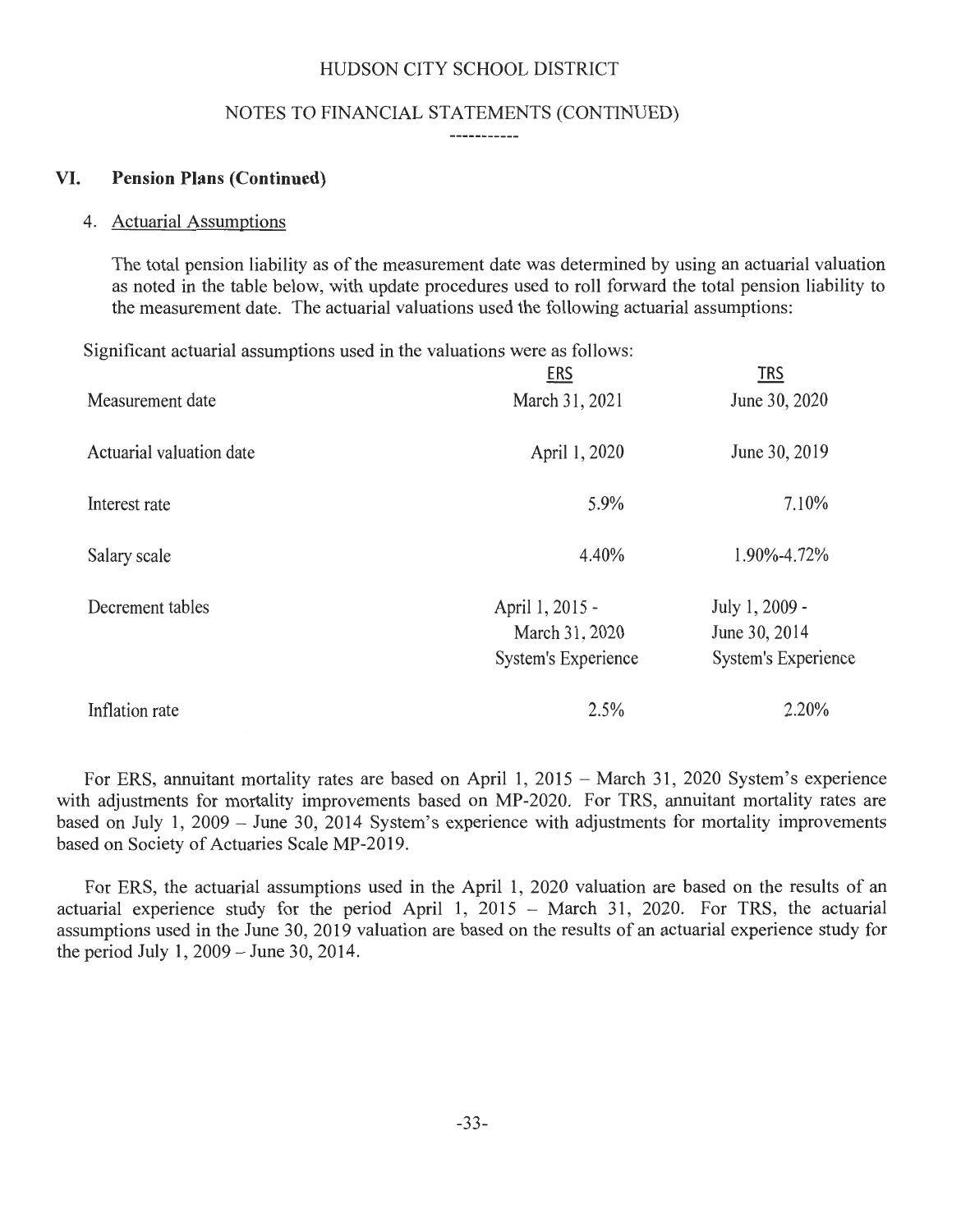#### NOTES TO FINANCIAL STATEMENTS (CONTINUED)

----------------

#### VI. **Pension Plans (Continued)**

The long-term rate of return on pension plan investments was determined using a building block method in which best estimate ranges of expected future real rates of return (expected returns net of investment expense and inflation) are developed for each major asset class. These ranges are combined to produce the long term expected rate of return by weighting the expected future real rates of return by each the target asset allocation percentage and by adding expected inflation. Best estimates of the arithmetic real rates of return for each major asset class included in the target asset allocation are summarized below:

|                                    | <b>ERS</b>     | <b>TRS</b>    |
|------------------------------------|----------------|---------------|
| Measurement date                   | March 31, 2021 | June 30, 2020 |
| <b>Asset Type</b>                  | $\frac{0}{0}$  | $\frac{6}{6}$ |
| Domestic Equities                  | 32%            | 33%           |
| <b>International Equities</b>      | 15%            | 16%           |
| Global equities                    | $0\%$          | 4%            |
| Private Equity                     | 10%            | 8%            |
| <b>Real Estate Equity</b>          | 9%             | 11%           |
| Domestic fixed income securities   | 23%            | 16%           |
| Global bonds                       | $0\%$          | 2%            |
| Private debt                       | 4%             | $1\%$         |
| Absolute return strategies         | 3%             | $0\%$         |
| Real estate debt                   | $0\%$          | 7%            |
| Cash Equivalents                   | $1\%$          | $1\%$         |
| High yield fixed income securities | $0\%$          | $1\%$         |
| Real assets                        | 3%             | 0%            |

#### 5. Discount Rate

The discount rate used to calculate the total pension liability was  $5.9 \%$  for ERS and 7.10% for TRS. The projection of cash flows used to determine the discount rate assumes that contributions from plan members will be made at the current contribution rates and that contributions from employers will be made at statutorily required rates, actuarially. Based upon the assumptions, the Systems' fiduciary net position was projected to be available to make all projected future benefit payments of current plan members. Therefore, the long term expected rate of return on pension plan investments was applied to all periods of projected benefit payments to determine the total pension liability.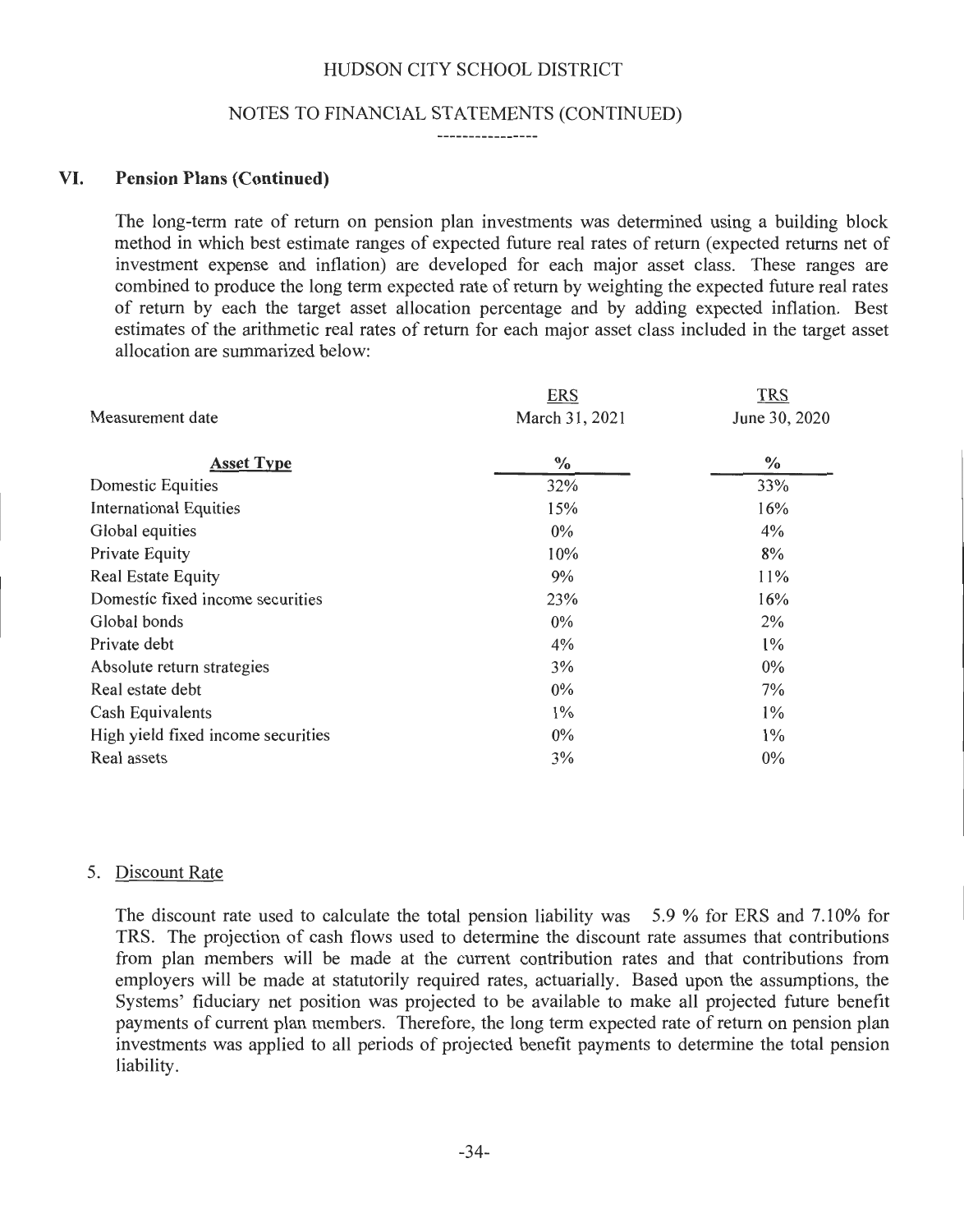## NOTES TO FINANCIAL STATEMENTS (CONTINUED)

--------------

#### VI. **Pension Plans (Continued)**

6. Sensitivity of the Proportionate Share of Net Pension Asset/Liability to the Discount Rate Assumption

The following presents the District's proportionate share of the net pension liability calculated using the discount rate of 5.9% for ERS and 7.10% for TRS, as well as what the District's proportionate share of the net pension (asset)/liability would be if it were calculated using a discount rate that is 1-percentage point lower (4.9% or ERS and 6.10% for TRS) or 1percentage point higher (6.9% for ERS and 8.10% for TRS) than the current rate:

| <b>ERS</b>                                                             | $1\%$        | Current     | $1\%$           |
|------------------------------------------------------------------------|--------------|-------------|-----------------|
|                                                                        | Decrease     | Assumption  | Increase        |
|                                                                        | $(4.9\%)$    | $(5.9\%)$   | $(6.9\%)$       |
| Employer's proportionate share<br>Of the net pension (asset) liability | \$4,285,171  | \$15,439    | $(\$3,922,254)$ |
|                                                                        |              |             |                 |
|                                                                        |              |             |                 |
| <b>TRS</b>                                                             | $1\%$        | Current     | $1\%$           |
|                                                                        | Decrease     | Assumption  | Increase        |
|                                                                        | $(6.10\%)$   | $(7.10\%)$  | $(8.10\%)$      |
| Employer's proportionate share                                         |              |             |                 |
| Of the net pension (asset) liability                                   | \$17,715,465 | \$2,804,564 | $(\$9,709.460)$ |

#### 7. Pension Plan Fiduciary Net Position

The components of the current-year net pension (asset)/liability of the employers as of the respective valuation dates, were as follows:

|                                             |   | <b>ERS</b>     | <b>TRS</b>         |
|---------------------------------------------|---|----------------|--------------------|
| Measurement date                            |   | March 31, 2021 | June 30, 2020      |
| Employers' total pension liability          | S | 220,680,157    | 123, 242, 776, 215 |
| Plan Fiduciary Net Position                 |   | 220,580,583    | 120,479,505,380    |
| Employers' net pension liability/(asset)    |   | 99,574         | 2,763,270,835      |
| Plan fiduciary net position as a percentage |   |                |                    |
| of total pension (asset)/liability          |   | 99.9500%       | 97.8000%           |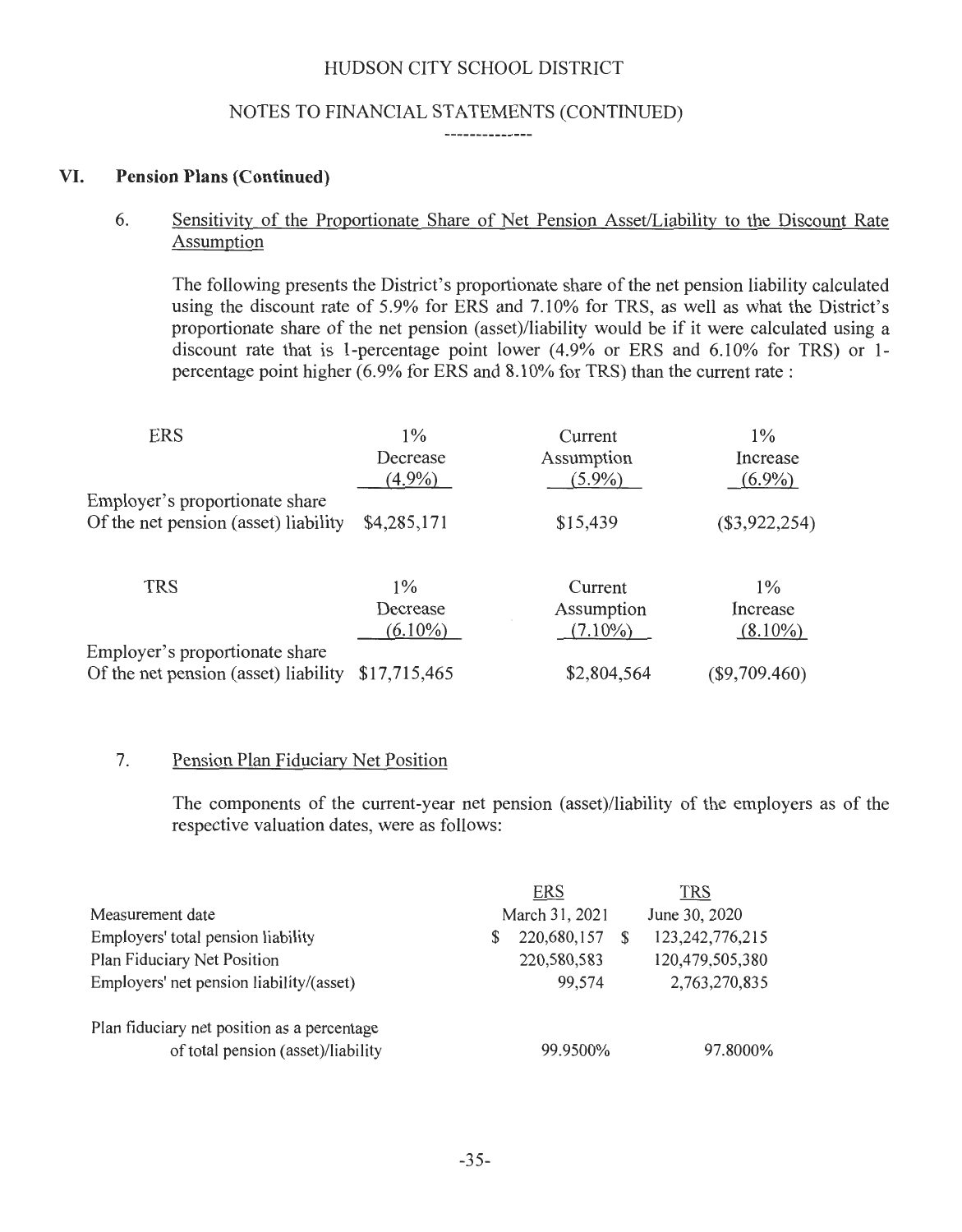#### NOTES TO FINANCIAL STATEMENTS (CONTINUED)

-------------

#### VI. **Pension Plans (Continued)**

#### 8. Payables to the Pension Plan

For ERS, employer contributions are paid annually based on the System's fiscal year which ends on March 31<sup>st</sup>. Accrued retirement contributions as of June 30, 2021 represent the projected employer contribution for the period of April 1, 2021 through June 30, 2021 based on paid ERS wages multiplied by the employer's contribution rate, by tier. Accrued retirement contributions as of June 30, 2021 amounted to \$186,855.

For TRS, employer and employee contributions for the fiscal year ended June 30, 2021 are paid to the System in September, October and November 2021 through a state aid intercept. Accrued retirement contributions as of June 30, 2021 represent employee and employer contributions for the fiscal year ended June 30, 2021 based on paid TRS wages multiplied by the employer's contribution rate, by tier and employee contributions for the fiscal year as reported to the TRS System. Accrued retirement contributions as of June 30, 2021 amounted to \$1 ,786,817.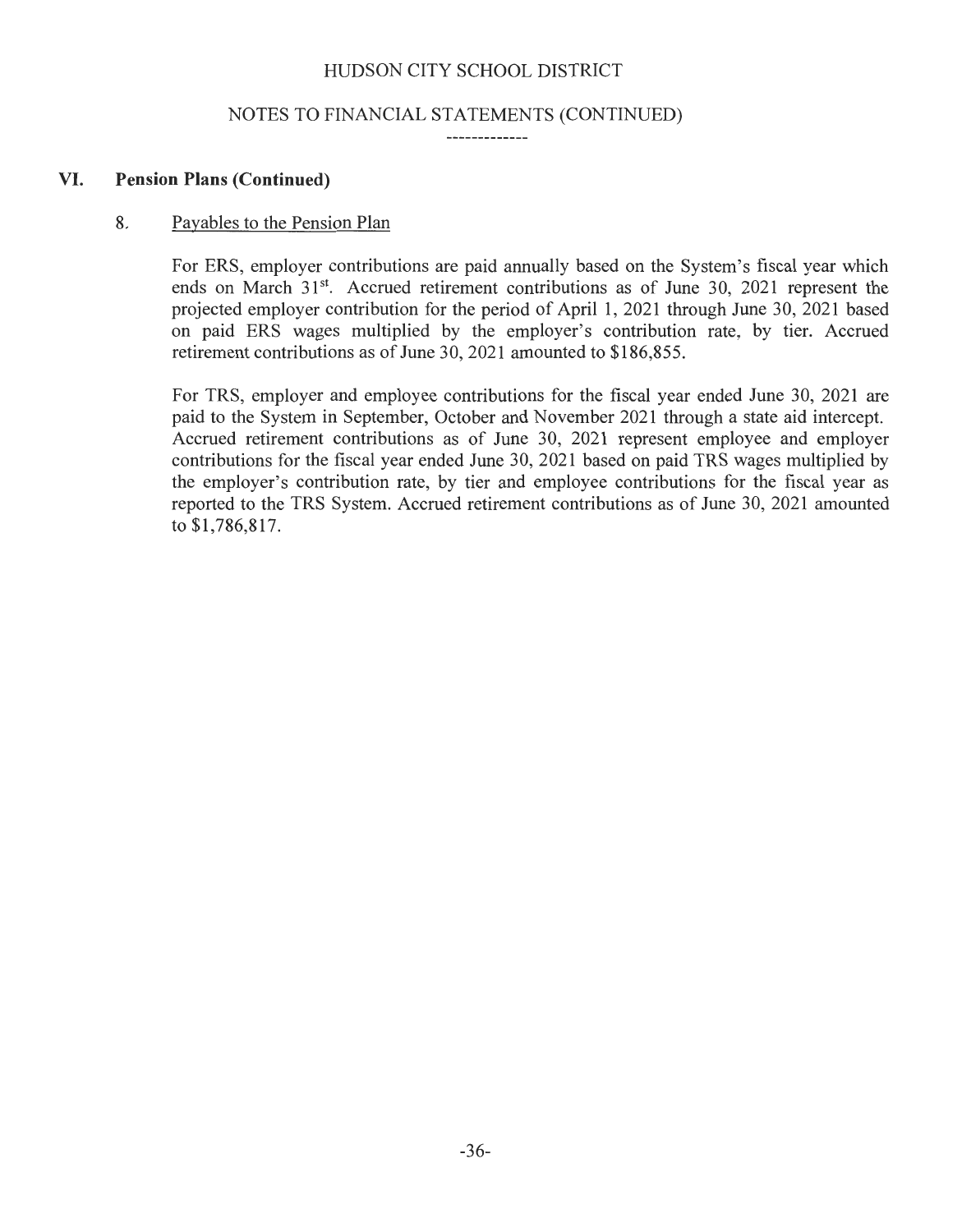#### NOTES TO FINANCIAL STATEMENTS (CONTINUED)

#### ----------

# VII. **Long-Term Debt Obligations**

Long-term liability balances and activity for the year are summarized below:

#### **1. Long-Term Debt Interest**

| Interest paid                              | \$1,710,160 |
|--------------------------------------------|-------------|
| Less interest accrued in the prior year    | (71,258)    |
| Plus, interest accrued in the current year | 65,094      |
| Amortization of premiums from refunding    | (401.975)   |

| Total expense | \$1,302,021 |
|---------------|-------------|
|---------------|-------------|

#### 2. **Changes**

|                         |    | Restated    |                                    |                  |   |               |            |
|-------------------------|----|-------------|------------------------------------|------------------|---|---------------|------------|
|                         |    | Balance     |                                    |                  |   | Balance       | Due Within |
|                         |    | 7/1/2020    | Additions                          | <b>Deletions</b> |   | 6/30/2021     | One Year   |
| Serial Bonds            | Œ. | 41,730,000  | \$<br>$\qquad \qquad \blacksquare$ | 3,480,000        | S | 38,250,000    | 3,605,000  |
| Compensated             |    |             |                                    |                  |   |               |            |
| Absences                |    | 824,996     |                                    | 61,074           |   | 763,922       |            |
| <b>OPEB</b> Obligations |    | 131,354,901 | 4,841,342                          |                  |   | 136, 196, 243 |            |
| Net Pension Liability-  |    |             |                                    |                  |   |               |            |
| Proportionate Share     |    | 4,040,265   |                                    | 1,220,262        |   | 2,820,003     |            |
| Totals                  |    | 177,950,162 | \$<br>4,841,342                    | 4,761,336        | S | 178,030,168   |            |
|                         |    |             |                                    |                  |   |               |            |

Additions and deletions to compensated absences are shown net since it is impractical to determine these amounts separately.

#### **Prior-Year Defeasance of Debt**

In prior years, certain general obligation bonds were defeased by placing the proceeds of new bonds in an irrevocable trust to provide for all future debt service payments on the old bonds. Accordingly, the liability for the defeased bonds and the trust account assets are not included in the financial statements.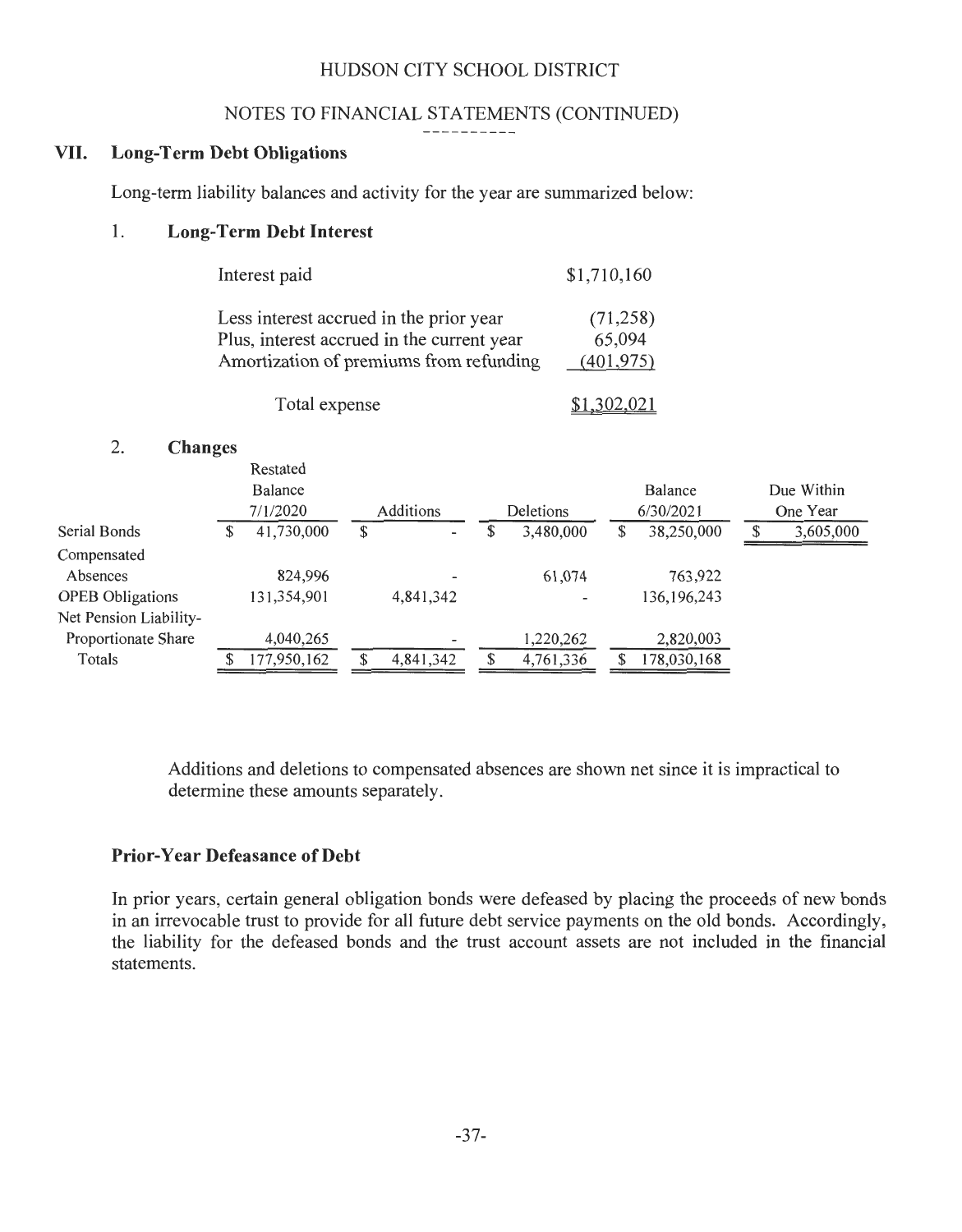# NOTES TO FINANCIAL STATEMENTS (CONTINUED)

#### ----------

# VII. **Long-Term Debt Obligations (Continued)**

# 3. **Maturity**

# a. The following is a summary of the debt issued:

|                    | Issue | Final    | Interest     | Outstanding     |  |  |  |
|--------------------|-------|----------|--------------|-----------------|--|--|--|
| Purpose            | Date  | Maturity | Rate         | 6/30/2021       |  |  |  |
| Bonds:             |       |          |              |                 |  |  |  |
| Advanced refunding | 2016  | 2028     | 2.54%        | \$<br>3,500,000 |  |  |  |
| Advanced refunding | 2016  | 2029     | 2.54%        | 15,365,000      |  |  |  |
| Construction       | 2016  | 2024     | $2 - 5\%$    | 35,000          |  |  |  |
| Construction       | 2016  | 2029     | $2 - 5.625%$ | 1,895,000       |  |  |  |
| Construction       | 2016  | 2023     | 2-4.75%      | 15,000          |  |  |  |
| Construction       | 2016  | 2028     | $2 - 5\%$    | 285,000         |  |  |  |
| Construction       | 2012  | 2026     | 1.4-4.43%    | 1,200,000       |  |  |  |
| Construction       | 2018  | 2039     | 3.23%        | 13,235,000      |  |  |  |
| Construction       | 2019  | 2034     | 1.84%        | 2,720,000       |  |  |  |
|                    |       |          |              | 38,250,000      |  |  |  |

b. The following is a summary of maturing principal debt service requirements:

|               | Year                   | Principal |            |    | Interest  |  | Total      |
|---------------|------------------------|-----------|------------|----|-----------|--|------------|
| Serial Bonds: | 2022                   | \$        | 3,605,000  | \$ | 1,562,254 |  | 5,167,254  |
|               | 2023                   |           | 3,740,000  |    | 1,409,079 |  | 5,149,079  |
|               | 2024                   |           | 3,815,000  |    | 1,260,706 |  | 5,075,706  |
|               | 2025                   |           | 3,875,000  |    | 1,096,150 |  | 4,971,150  |
|               | 2026                   |           | 4,025,000  |    | 1,018,215 |  | 5,043,215  |
|               | 2027<br>and thereafter |           | 19,190,000 |    | 2,912,198 |  | 22,102,198 |
|               | Total                  |           | 38,250,000 |    | 9,258,602 |  | 47,508,602 |
|               |                        |           |            |    |           |  |            |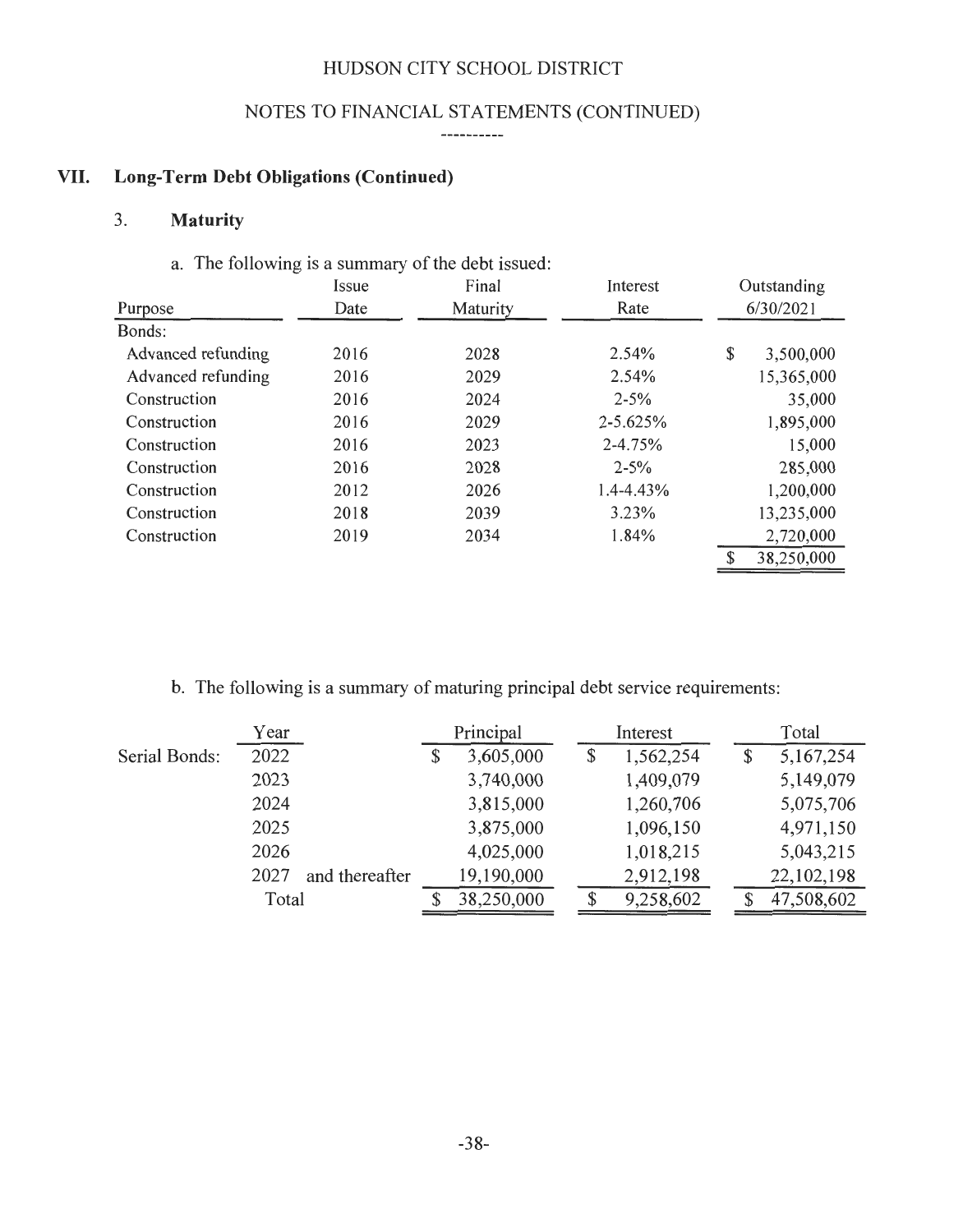#### NOTES TO FINANCIAL STATEMENTS (CONTINUED)

#### **VIII. Postemployment (Health Insurance) Benefits**

#### **A. General Information about the OPEB Plan**

*Plan Description-* The District's defined benefit OPEB plan, provides OPEB for all permanent full-time general and public safety employees of the District. The plan is a single employer defined benefit OPEB plan administered by the District. Article **11** of the State Compiled Statutes grants the authority to establish and amend the benefit terms and financing requirements to the District Board. No assets are accumulated in a trust that meets the criteria in Paragraph 4 of Statement 75.

*Benefits Provided-* The District provides healthcare and life insurance benefits for retirees and their dependents. The benefit terms are dependent on which contract each employee falls under. The specifics of each contract are on file at the District offices and are available upon request.

*Employees Covered by Benefit Terms-* At June 30, 2021, the following employees were covered by the benefit terms:

| Inactive members or beneficiaries currently<br>receiving benefit payments | 402 |
|---------------------------------------------------------------------------|-----|
| Inactive members entitled to but not yet receiving<br>benefit payments    |     |
| Active members                                                            | 324 |
| Total membership                                                          | 726 |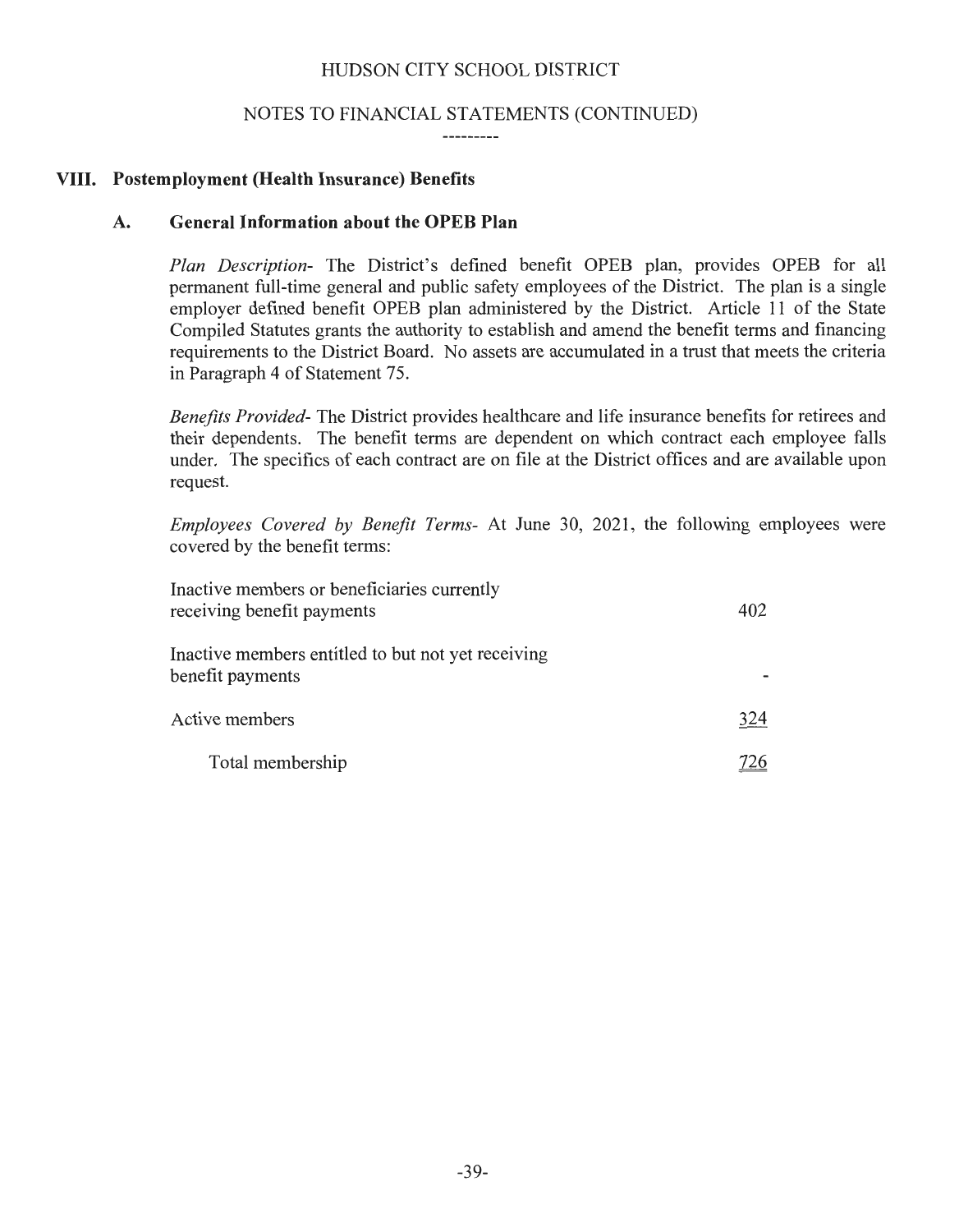#### NOTES TO FINANCIAL STATEMENTS (CONTINUED)

-----------------------

## **VIII. Postemployment (Health Insurance) Benefits (Continued)**

#### **B. Total OPEB Liability**

The District's total OPEB liability of \$136,196,243 was measured as of June 30, 2021 and was determined by an actuarial valuation as of that date.

*Actuarial Assumptions and Other Inputs-* The total OPEB liability in the June 30, 2021 actuarial valuation was determined using the following actuarial assumptions and other inputs, applied to all periods included in the measurement, unless otherwise specified:

| Inflation                          | $2.60\%$                                                                    |
|------------------------------------|-----------------------------------------------------------------------------|
| <b>Salary Increases</b>            | 2.60%, average, including inflation                                         |
| Discount Rate                      | 2.16%                                                                       |
| <b>Healthcare Cost Trend Rates</b> | $6.60\%$ for 2020, decreasing to an ultimate rate of 4.10%<br>over 56 years |

The discount rate was based on the Bond Buyer General Obligation 20-year Municipal Bond Index.

Mortality rates were based on the April 1, 2010-March 31, 2015 NYSLRS experience, with adjustments for mortality improvements based on the Society of Actuaries Scale MP-2019.

The actuarial assumptions used in the June 30, 2021 valuation were based on the results of an actuarial experience study for the period April **1,** 2010-March 31 , 2015.

## **C. Changes in the Total OPEB Liability**

| Balance at June 30, 2020                           | \$131,354,901  |
|----------------------------------------------------|----------------|
| Changes for the Year                               |                |
| Service cost                                       | 4,610,545      |
| Interest                                           | 2,962,505      |
| Changes of benefit terms                           |                |
| Differences between expected and actual experience |                |
| Changes in assumptions or other inputs             | 1,120,168      |
| Benefit payments                                   | (3,851,876)    |
| Net Changes                                        | 4,841,342      |
| Balance at June 30, 2021                           | \$ 136,196,243 |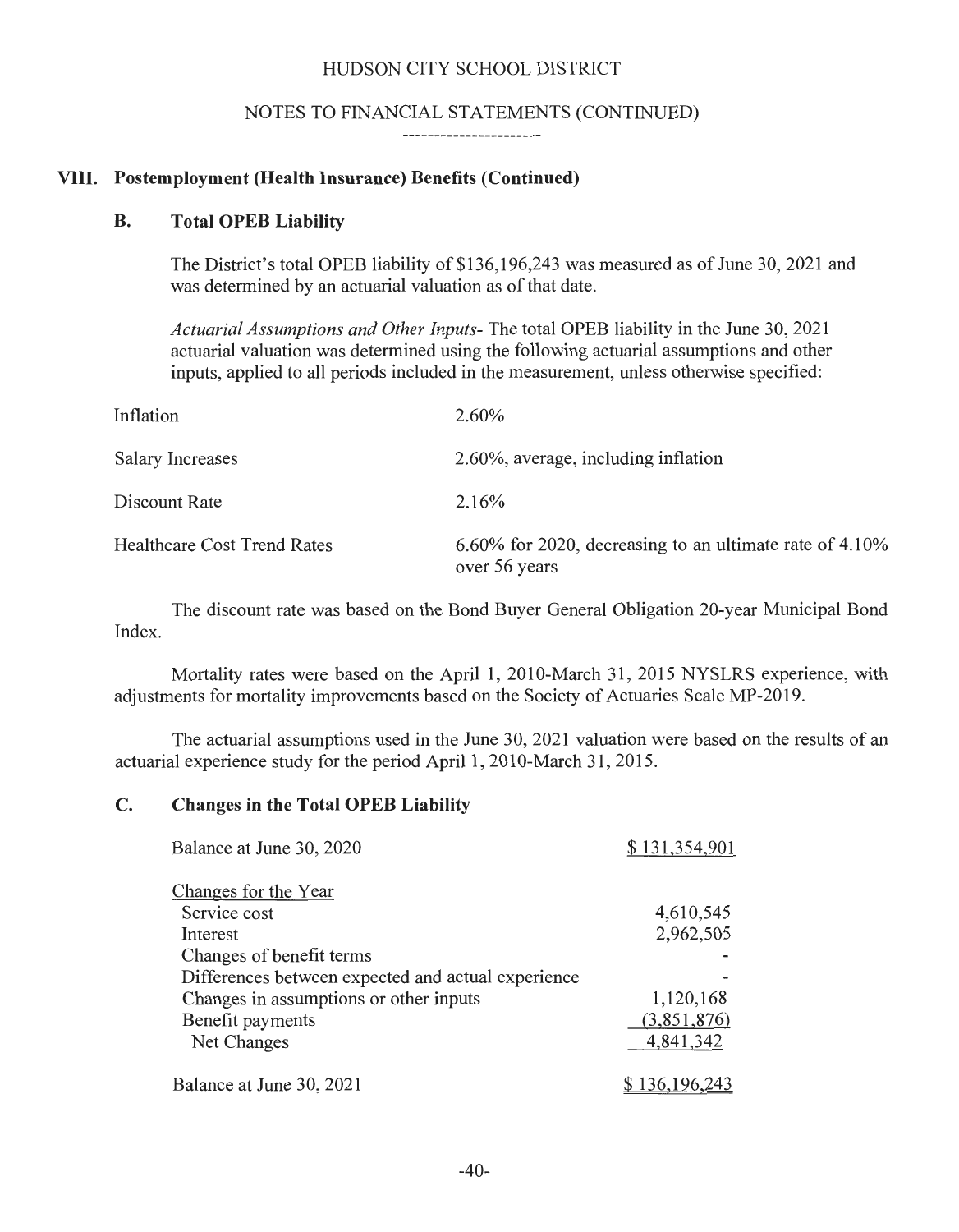#### NOTES TO FINANCIAL STATEMENTS (CONTINUED)

-----------------------

#### VIII. Postemployment (Health Insurance) Benefits (Continued)

#### C. Changes in the Total OPEB Liability (Continued)

Changes of assumptions and other inputs reflect a change in the discount rate from 2.21 % in 2020 to 2.16% in 2021.

*Sensitivity of the Total OP EB Liability to Changes in the Discount Rate-* The following presents the total OPEB liability of the District, as well as what the District's total OPEB liability would be if it were calculated using a discount rate that is 1 percentage point lower or 1 percentage point higher than the current discount rate:

|                             |             | $(2.16\%)$    |               |
|-----------------------------|-------------|---------------|---------------|
|                             | $(1.16\%)$  | Discount      | $(3.16\%)$    |
|                             | 1% Decrease | Rate          | 1% Increase   |
|                             |             |               |               |
| <b>Total OPEB Liability</b> | 161,664,560 | \$136,196,243 | \$116,091,454 |

*Sensitivity of the Total OP EB Liability to Changes in the Healthcare Cost Trend Rates-* The following presents the total OPEB liability of the District, as well as what the District's total OPEB liability would be if it were calculated using healthcare cost trend rates that are 1 percentage point lower or 1 percentage point higher than the current healthcare cost trend rate:

|                             |             | Current                                      |             |
|-----------------------------|-------------|----------------------------------------------|-------------|
|                             |             | Healthcare                                   |             |
|                             | 1% Decrease | <b>Cost Trend Rates</b>                      | 1% Increase |
| <b>Total OPEB Liability</b> |             | $$115,002,183$ $$136,196,243$ $$164,227,252$ |             |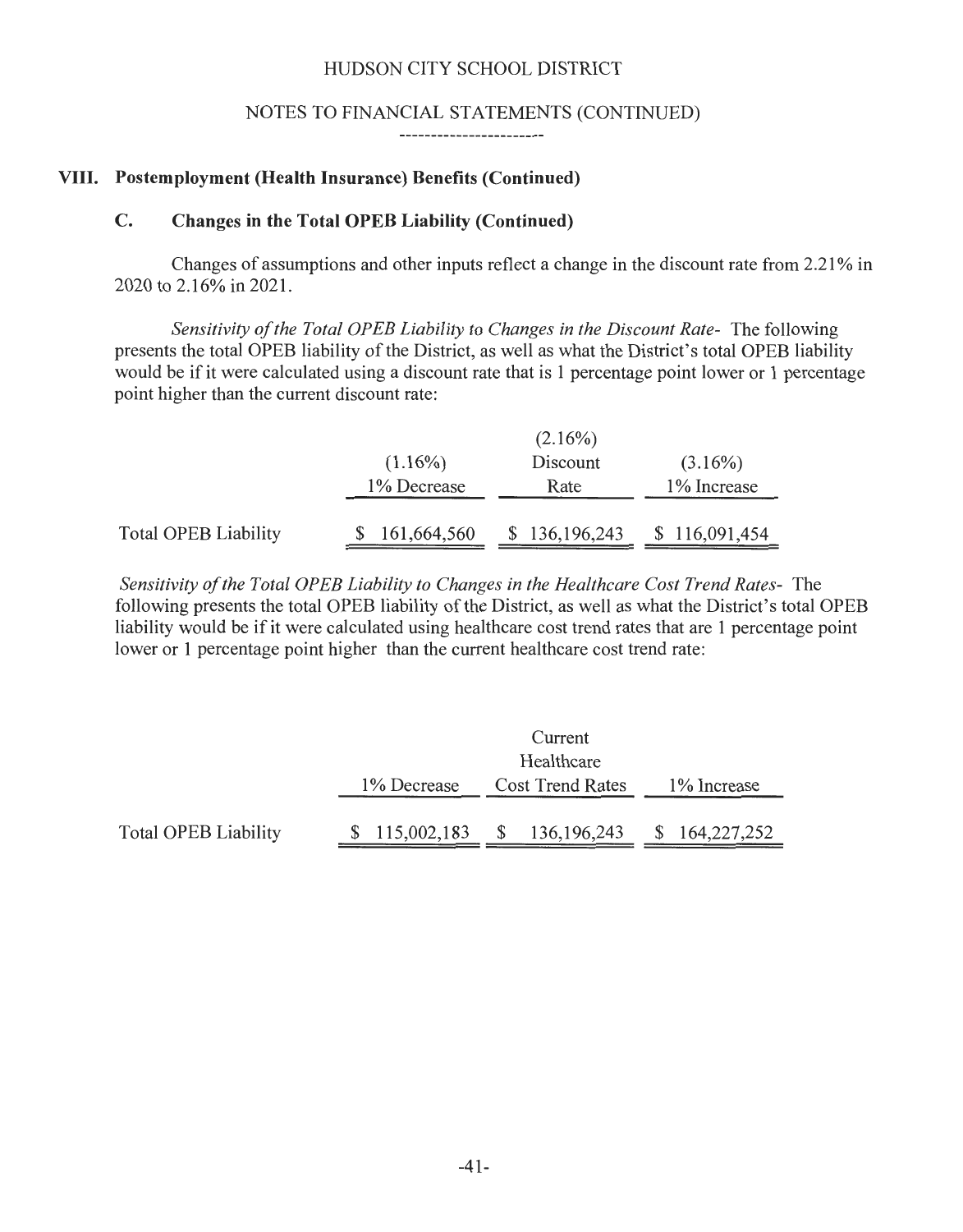#### NOTES TO FINANCIAL STATEMENTS (CONTINUED)

<u> 2000 - John Bernstein, mars and de la population de la population de la population de la population de la po</u>

#### IX. **Postemployment (Health Insurance) Benefits (Continued)**

## **D. OPEB Expense and Deferred Outflows of Resources and Deferred Inflows of Resources Related to OPEB**

For the year ended June 30, 2021, the District recognized OPEB expense of \$6,005,830. At June 30, 2021 , the District reported deferred outflows of resources and deferred inflows of resources related to OPEB from the following sources:

|                                                                                                       | Deferred<br>Outflows of<br>Resources      | Deferred<br>Inflows of<br>Resources |
|-------------------------------------------------------------------------------------------------------|-------------------------------------------|-------------------------------------|
| Differences between expected and actual experience<br>Changes of assumptions or other inputs<br>Total | \$1,631,237<br>14,575,111<br>\$16,206,348 | (4,415,309)<br>$(\$4,415,309)$      |

Amounts reported as deferred outflows of resources and deferred inflows of resources related to OPEB will be recognized in OPEB expense as follows:

| Fiscal Year Ending June 30, | Amount |           |
|-----------------------------|--------|-----------|
|                             |        |           |
| 2022                        | \$     | 2,284,656 |
| 2023                        |        | 2,284,656 |
| 2024                        |        | 2,284,656 |
| 2025                        |        | 3,382,426 |
| 2026                        |        | 1,554,645 |
| Thereafter                  |        |           |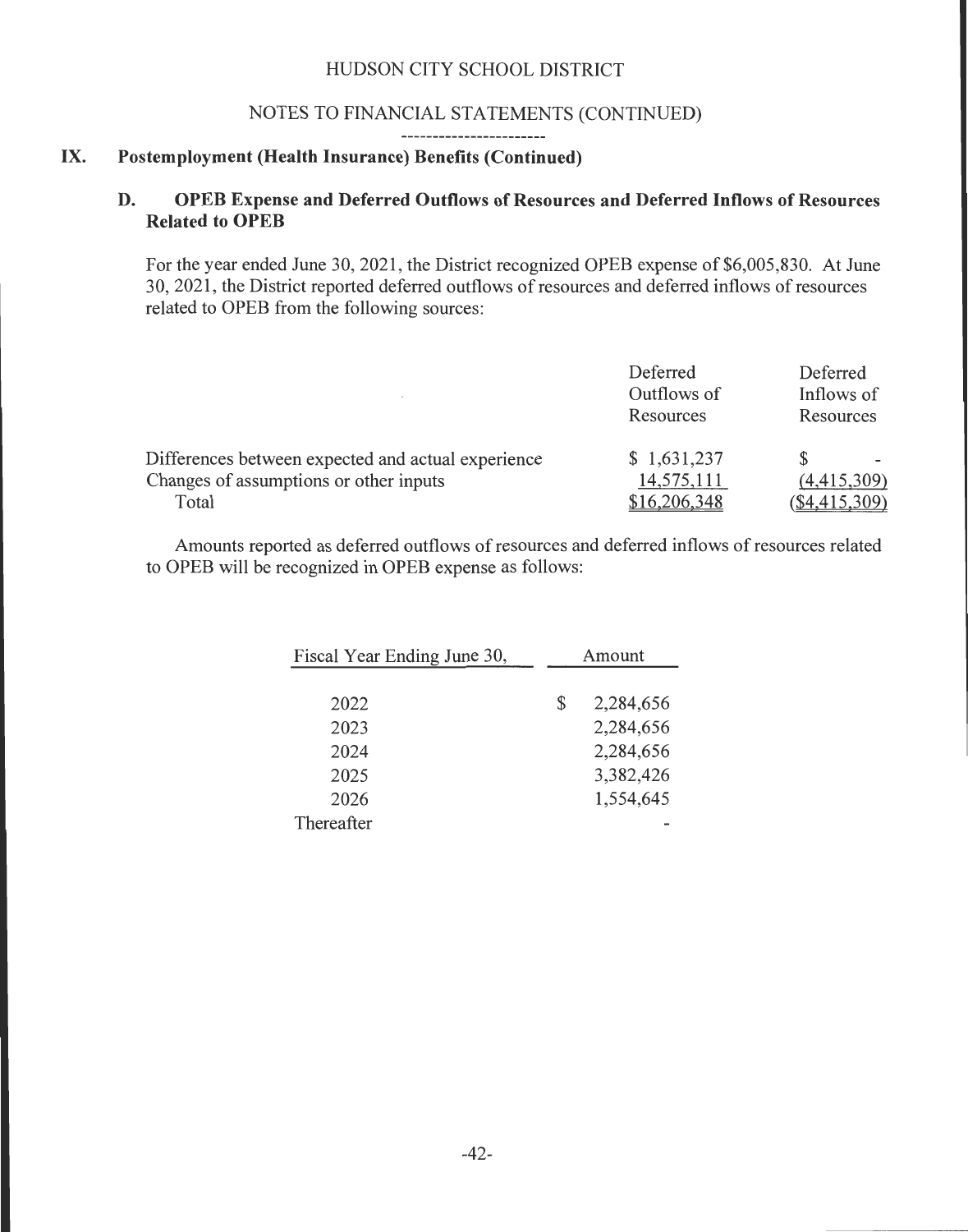## NOTES TO FINANCIAL STATEMENTS (CONTINUED)

#### IX. Commitments and Contingencies

#### A. Risk Financing and Related Insurance

#### 1. General Information

The Hudson City School District is exposed to various risks of loss related to torts; theft of, damage to, and destruction of assets; errors and omissions; and natural These risks are covered by commercial insurance purchased from independent third parties. Settled claims from these risks have not exceeded commercial insurance coverage for the past two years.

#### 2. Grants

The School District has received grants, which are subject to audit by agencies of the State and Federal government. Such audits may result in disallowances and a request for a return of funds. Based on prior audits, the School District's administration believes disallowances, if any, will be immaterial.

#### 3. Litigation

There are currently pending tax certiorari proceedings, the results of which could require the payments of future tax refunds by the School District if existing assessment rolls are modified based on the outcome of the litigation proceedings. However, the amount of these possible refunds cannot be determined at the present time.

## X. Tax Abatements

The County of Columbia enters into various property tax abatement programs for the purpose of economic development. The School District property tax revenue was reduced approximately \$350,000. The District received payments in Lieu of Tax (PILOT) payment totaling \$198,386.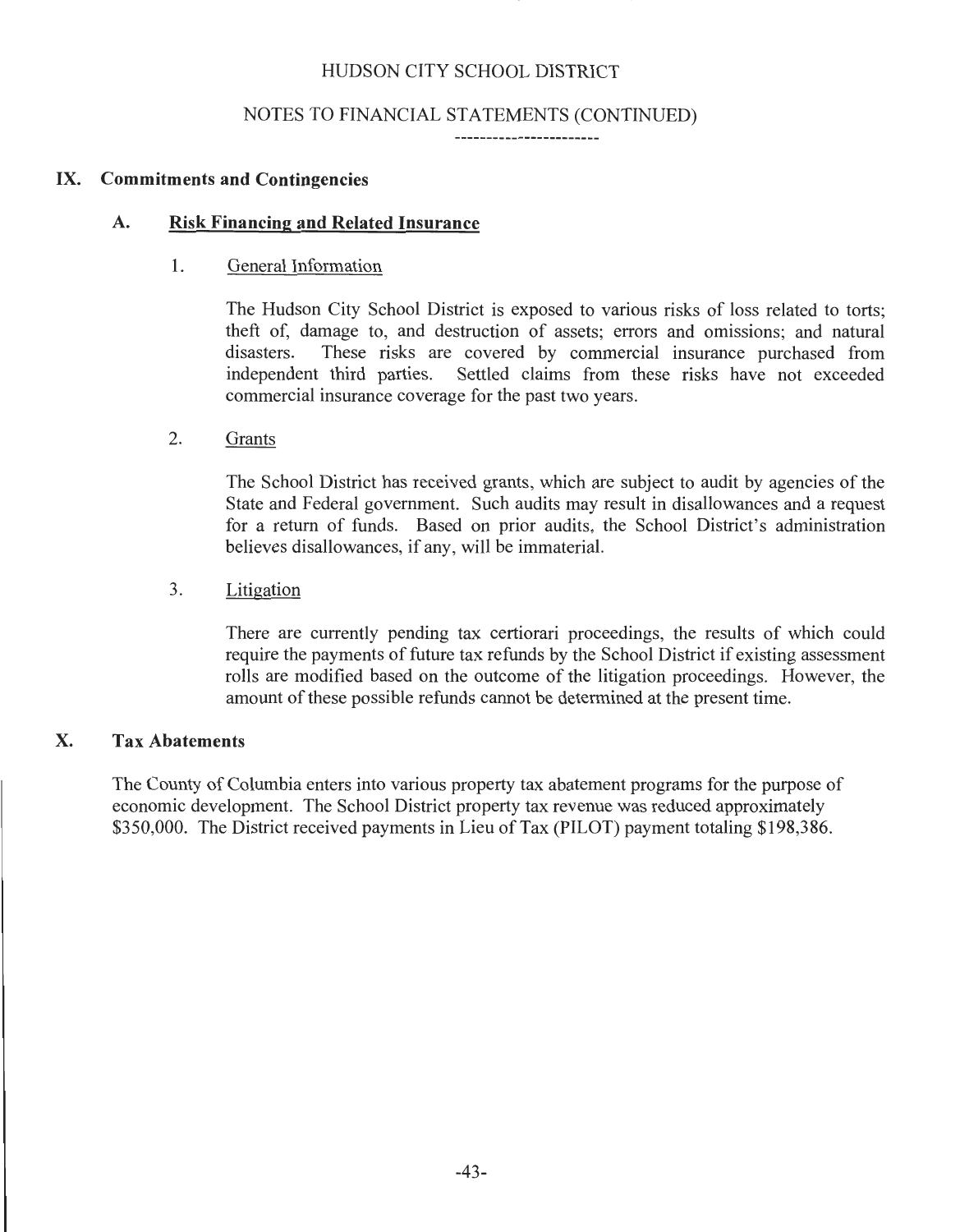# NOTES TO FINANCIAL STATEMENTS (CONTINUED)

\_\_\_\_\_\_\_\_\_\_\_\_\_\_\_\_\_\_\_\_\_\_\_\_

# **XI. Other Disclosures**

# **A. Prior Period Adjustment**

| The reconciliation of restated amounts to the June 30, 2020<br>year end balance is:                                          |                  |
|------------------------------------------------------------------------------------------------------------------------------|------------------|
| <b>Beginning Net Position</b>                                                                                                | $(\$80,013,521)$ |
| The following adjustment is necessary to determine the<br>revised beginning Net Position for the Statement of<br>Activities: |                  |
| Capital assets                                                                                                               | 79,717           |
|                                                                                                                              |                  |

 $(\underline{$79,933,804})$ 

Beginning net position reported on Statement of Activities, for governmental activities, July 1, 2020.

# **B. Summary of Reconciliation of Governmental Funds Balance Sheet to the Statement of Net Position**

| Total governmental fund balance            | \$<br>11,878,516 |
|--------------------------------------------|------------------|
| Capital assets (net)                       | 66,668,350       |
| Deferred outflows of resources             | 29,319,005       |
| Bonds payable                              | (38,250,000)     |
| Accrued interest payable                   | (65,094)         |
| Net pension liability- proportionate share | (2,820,003)      |
| Deferred inflows of resources              | (13,051,773)     |
| Compensated absences                       | (763, 922)       |
| <b>OPEB</b> obligations                    | (136, 196, 243)  |
| Total net position                         | (83, 281, 164)   |
|                                            |                  |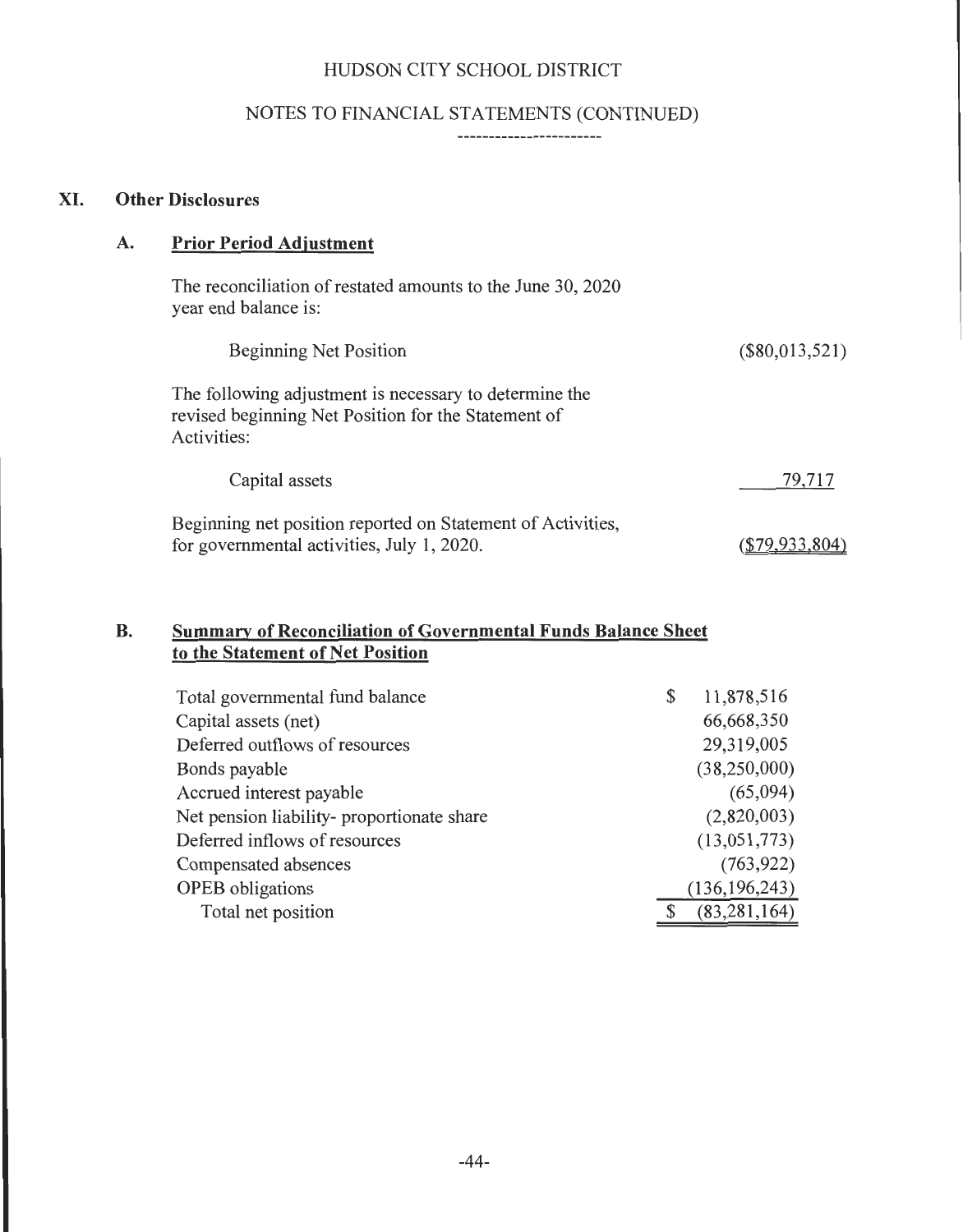## NOTES TO FINANCIAL STATEMENTS (CONTINUED)

#### XI. **Other Disclosures (Continued)**

# **C. Reconciliation of the Statement of Revenues, Expenditures and Changes in Fund Balance to the Statement of Activities**  Net changes in fund balance – total governmental funds \$1,987,004 Capital outlays are expenditures in governmental funds, but are capitalized in the Statement of Net Position 40,519 Depreciation is not recorded as an expenditure in the governmental funds, but is recorded in the Statement of Activities (1,598,929) Repayments of Long-term Debt are recorded as expenditures in the governmental funds, but are recorded as payments of liabilities in the Statement of Net Position 3,480,000 Interest is recognized as an expense in governmental funds when paid. For governmental activities, interest expense is recognized as it accrues. The decrease in accrued interest during 2020/21 results in less expense. 6, 164 Certain revenues deferred in the Governmental Funds must be recognized in the Statement of Activities-Real property Taxes 89,867 Amortization of advanced refunding premium. 401,975 (Increases) Decreases in proportionate share of net pension asset/liability reported in the Statement of Activities do not provide for or require the use of current financial resources and therefore, are not reported as revenues or expenditures in the governmental funds: Teachers' Retirement System Employees' Retirement System Certain expenses in the Statement of Activities do not require the expenditure of current resources and are, therefore, not reported as expenditures in the governmental funds: OPEB obligations Compensated absences Change in Net Position – Governmental Activities (2,040,505) 231 ,301 (6,005,830) 61,074  $($3,347,360)$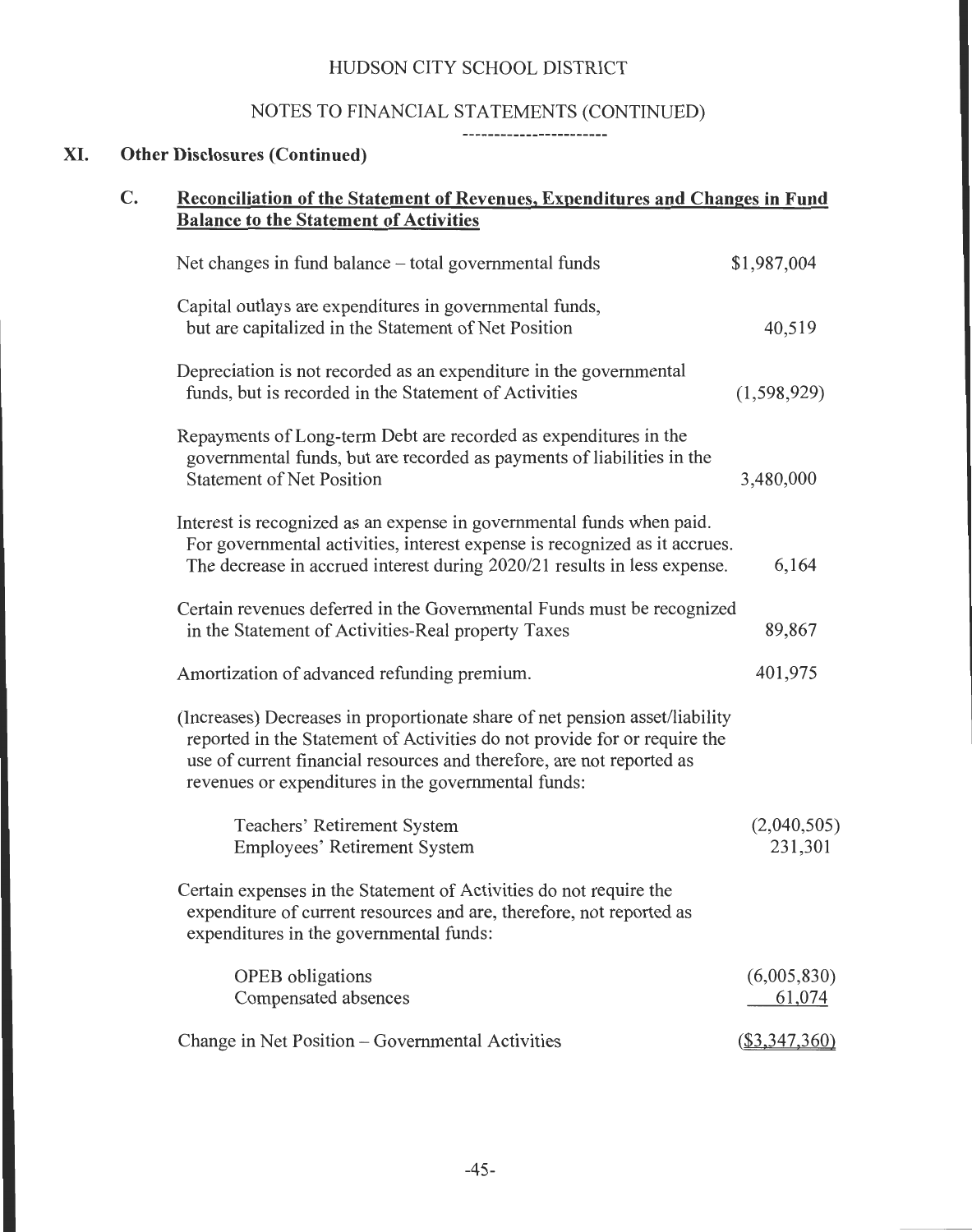#### NOTES TO FINANCIAL STATEMENTS (CONTINUED)

#### XII. **Stewardship, Compliance and Accountability**

#### **A. Budgetarv Procedures and Budgetary Accounting**

#### 1. Budgets

The District administration prepares a proposed budget for approval by the Board of Education for the governmental funds for which legal (appropriated) budgets are adopted. The voters of the District approved the proposed appropriation budget for the General Fund.

Appropriations are adopted at the program line item level.

Appropriations established by adoption of the budget constitute a limitation on expenditures (and encumbrances), that may be incurred. Appropriations lapse at the fiscal year end unless expended or encumbered. Encumbrances will lapse if not expended in the subsequent year. Appropriations authorized for the current year are increased by the planned use of specific reserves, and budget amendments approved by the Board of Education as a result of selected new revenue sources not included in the original budget (When permitted by law). These supplemental appropriations may occur subject to legal restrictions, if the Board approves them because of a need that exists which was not determined at the time the budget was adopted.

Budgets are adopted annually on a basis consistent with GAAP. Appropriations authorized for the year are increased by the amount of encumbrances carried forward from the prior year.

Budgets are established and used for individual capital project funds expenditures as approved by a special referendum of the District's voters. The maximum project amount authorized is based primarily upon the cost of the project, plus any requirements for external borrowings, not annual appropriations. These budgets do not lapse and are carried over to subsequent fiscal years until the completion of the projects.

The General Fund Budget was increased to reflect the Board approved use of Reserves in the amount of \$866,365 and for the carryover encumbrances in the amount of \$279,515.

Special Aid Fund and School Lunch Fund have not been included because they do not have legally authorized budgets.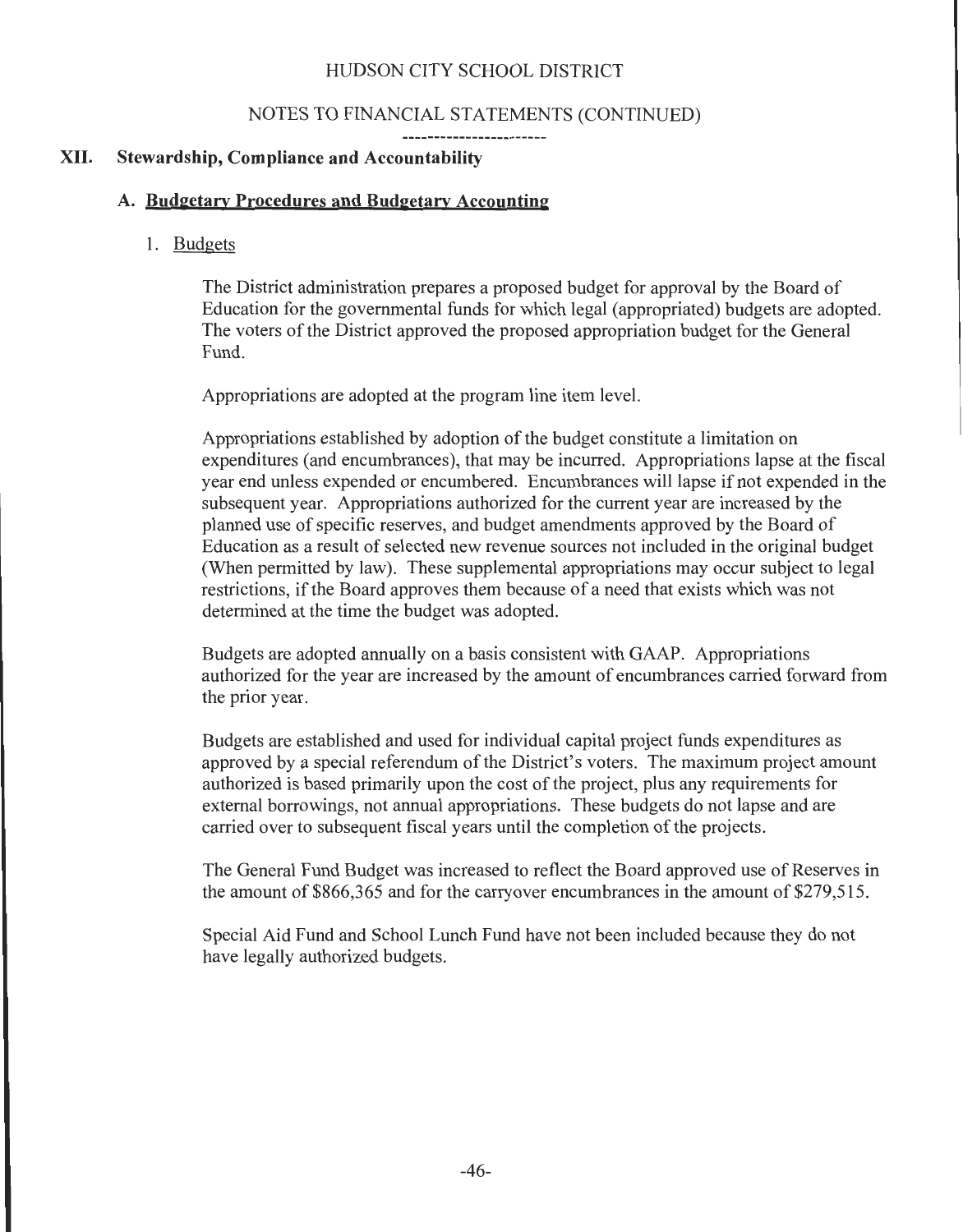# NOTES TO FINANCIAL STATEMENTS (CONTINUED)

# XII. **Stewardship, Compliance and Accountability (Continued)**

# A. **Budgetary Procedures and Budgetary Accounting (Continued)**

2. Encumbrance accounting is used for budget control and monitoring purposes and is reported as a part of the governmental funds. Under this method, purchase orders, contracts and other commitments for the expenditure of monies are recorded to reserve applicable appropriations. Outstanding encumbrances as of year-end are presented as reservations of fund balance and do not represent expenditures or liabilities. These commitments will be honored in the subsequent period. Related expenditures are recognized at that time as the liability is incurred or the commitment is paid.

# **XIV. Subsequent Events**

. There were no significant subsequent events to report from the period of July **1,** 2021 to November 2, 2021.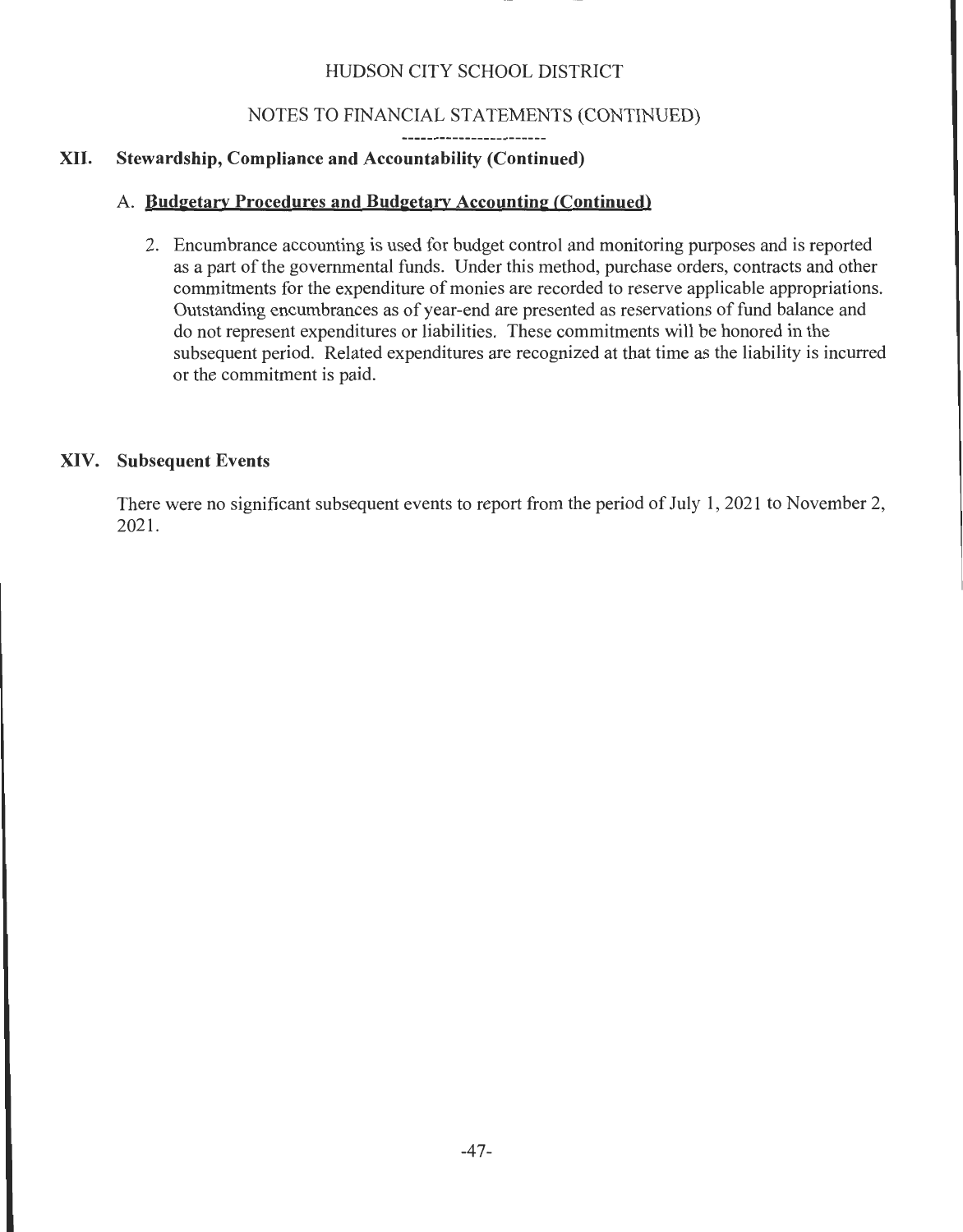## HUDSON CITY SCHOOL DISTRICT SCHEDULE OF REVENUES COMPARED TO BUDGET- GENERAL FUND For Year Ended June 30, 2021

------------

| <b>REVENUES</b><br><b>Local Sources</b>                                                      | Original<br><b>Budget</b> | Final<br><b>Budget</b> | Actual                  | Variance<br>Favorable<br>(Unfavorable) |
|----------------------------------------------------------------------------------------------|---------------------------|------------------------|-------------------------|----------------------------------------|
| Real property tax items                                                                      | \$<br>24, 143, 525        | \$<br>24, 143, 525     | \$                      | \$                                     |
| Other tax items                                                                              | 265,000                   | 265,000                | 22,663,451<br>1,627,475 | (1,480,074)<br>1,362,475               |
| Non-property taxes                                                                           | 600,000                   | 600,000                | 641,607                 | 41,607                                 |
| Charges for services                                                                         | 75,000                    | 75,000                 | 121,966                 | 46,966                                 |
| Use of money and property                                                                    | 270,000                   | 270,000                | 132,443                 | (137, 557)                             |
| Sale of property and                                                                         |                           |                        |                         |                                        |
| compensation for loss                                                                        |                           |                        | 20,300                  | 20,300                                 |
| Miscellaneous                                                                                | 529,000                   | 529,000                | 801,557                 | 272,557                                |
| <b>Total Local Sources</b>                                                                   | 25,882,525                | 25,882,525             | 26,008,799              | 126,274                                |
| State sources                                                                                | 24,052,213                | 24,052,213             | 23,701,867              | (350, 346)                             |
| Federal sources                                                                              | 250,000                   | 250,000                | 738,399                 | 488,399                                |
| <b>Total Revenues</b>                                                                        | 50,184,738                | 50,184,738             | 50,449,065              | 264,327                                |
| <b>Other Financing Sources</b>                                                               |                           |                        |                         |                                        |
| Operating transfers in                                                                       |                           |                        | 21,139                  | 21,139                                 |
| <b>Total Revenue and Other Financing</b>                                                     |                           |                        |                         |                                        |
| <b>Sources</b>                                                                               | 50,184,738                | 50,184,738             | 50,470,204              | \$<br>285,466                          |
| <b>Appropriated Fund Balance</b>                                                             | 500,000                   | 500,000                |                         |                                        |
| <b>Appropriated Reserves</b>                                                                 |                           | 1,145,880              |                         |                                        |
| <b>Total Revenues, Other Financing Sources</b><br>and Appropriated Reserves and Fund Balance | \$<br>50,684,738          | \$<br>51,830,618       |                         |                                        |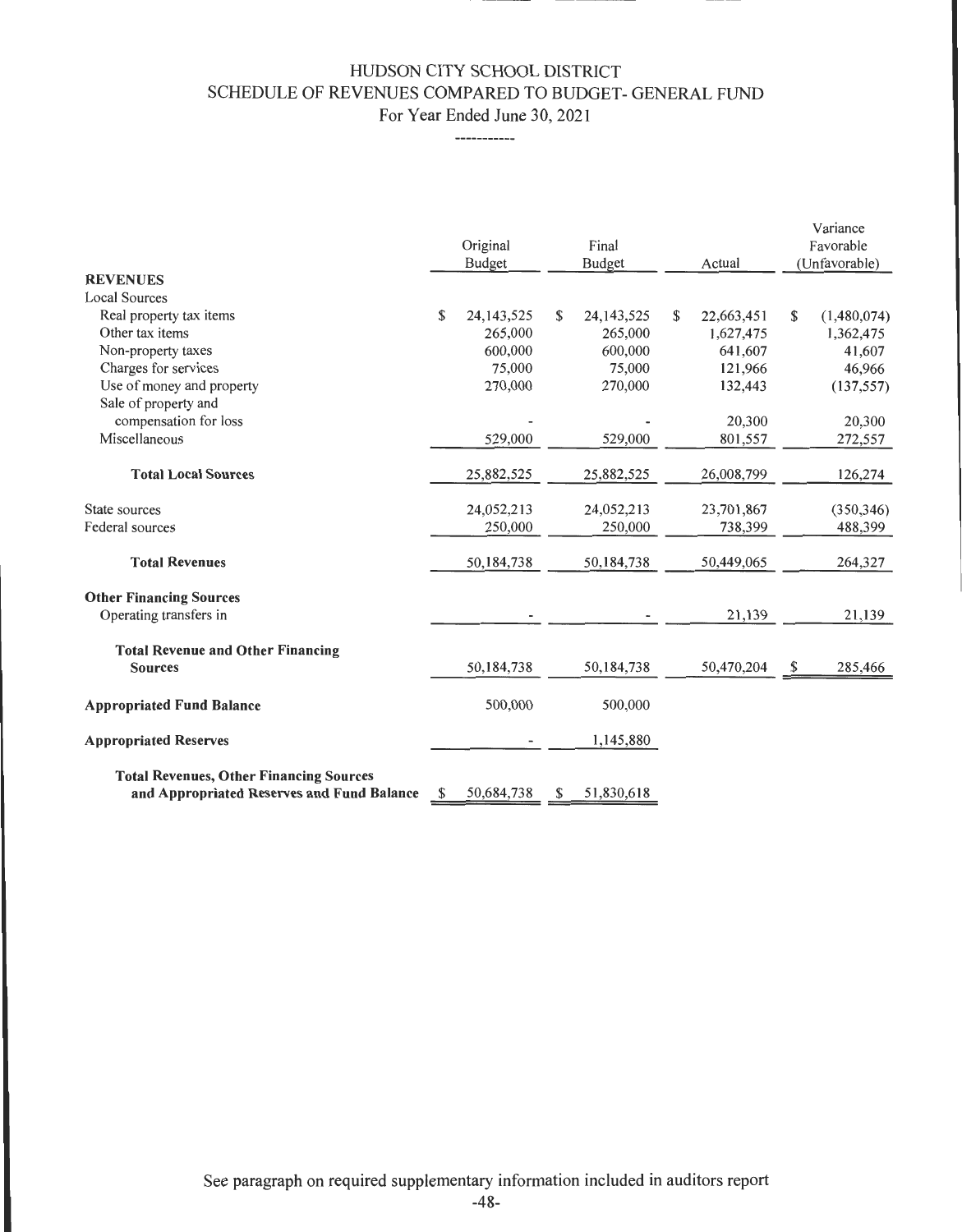## HUDSON CITY SCHOOL DISTRICT SCHEDULE OF EXPENDITURES, OTHER USES AND ENCUMBRANCES COMPARED TO BUDGET- GENERAL FUND

For Year Ended June 30, 2021

---------

| <b>Budget</b><br>Encumbrances<br>(Unfavorable)<br><b>Budget</b><br>Actual<br><b>EXPENDITURES</b><br>General Support<br>\$<br>\$<br>\$<br>\$<br>\$<br>26,700<br>28,955<br>19,527<br>Board of education<br>295,176<br>664<br>9,511<br>Central administration<br>305,700<br>305,351<br>722,784<br>663,107<br>20,727<br>38,950<br>557,580<br>Finance<br>9,560<br>36,485<br>Staff<br>402,900<br>385,190<br>339,145<br>121,661<br>248,815<br>Central services<br>2,655,300<br>2,808,542<br>2,438,066<br>2,771<br>557,651<br>26<br>Special items<br>612,542<br>560,448<br>4,312,672<br>152,638<br><b>Total General Support</b><br>4,560,722<br>4,811,270<br>Instructional<br>41,975<br>2,233,900<br>2,267,170<br>1,987,949<br>Instruction, administration and improvement<br>12,599,690<br>164,469<br>12,516,546<br>11,869,605<br>Teaching - regular school<br>299,152<br>Programs for children with handicapping conditions<br>7,739,700<br>7,530,754<br>6,842,730<br>19,076<br>Occupational education<br>628,800<br>627,407<br>602,494<br>85<br>143,155<br>114,905<br>Teaching - special school<br>76,100<br>30,080<br>1,252,200<br>1,409,759<br>1,340,341<br>Instructional media<br>38,602<br>1,577,050<br>1,655,352<br>1,545,483<br>Pupil services<br>593,439<br>24,303,507<br>26,107,440<br>26,150,143<br><b>Total Instructional</b><br>151,327<br>518,208<br>3,059,100<br>3,045,364<br>2,375,829<br><b>Pupil Transportation</b><br>30,065<br>644<br>30,065<br><b>Community Services</b><br>12,149,377<br><b>Employee Benefits</b><br>11,657,251<br>12,523,616<br>Debt Service<br>3,480,000<br>3,480,000<br>3,480,000<br>Principal<br>1,710,160<br>1,710,160<br>1,710,160<br>Interest<br>897,404<br>51,750,618<br>48,332,189<br>50,604,738<br><b>Total Expenditures</b><br><b>OTHER FINANCING USES</b><br>67,586<br>12,414<br>80,000<br>80,000<br>Operating transfers out<br>S<br>S |                                                    |     | Original   | Final      |            |         | Variance<br>Favorable |
|-----------------------------------------------------------------------------------------------------------------------------------------------------------------------------------------------------------------------------------------------------------------------------------------------------------------------------------------------------------------------------------------------------------------------------------------------------------------------------------------------------------------------------------------------------------------------------------------------------------------------------------------------------------------------------------------------------------------------------------------------------------------------------------------------------------------------------------------------------------------------------------------------------------------------------------------------------------------------------------------------------------------------------------------------------------------------------------------------------------------------------------------------------------------------------------------------------------------------------------------------------------------------------------------------------------------------------------------------------------------------------------------------------------------------------------------------------------------------------------------------------------------------------------------------------------------------------------------------------------------------------------------------------------------------------------------------------------------------------------------------------------------------------------------------------------------------------------------------------------------------------------|----------------------------------------------------|-----|------------|------------|------------|---------|-----------------------|
|                                                                                                                                                                                                                                                                                                                                                                                                                                                                                                                                                                                                                                                                                                                                                                                                                                                                                                                                                                                                                                                                                                                                                                                                                                                                                                                                                                                                                                                                                                                                                                                                                                                                                                                                                                                                                                                                                   |                                                    |     |            |            |            |         |                       |
|                                                                                                                                                                                                                                                                                                                                                                                                                                                                                                                                                                                                                                                                                                                                                                                                                                                                                                                                                                                                                                                                                                                                                                                                                                                                                                                                                                                                                                                                                                                                                                                                                                                                                                                                                                                                                                                                                   |                                                    |     |            |            |            |         |                       |
|                                                                                                                                                                                                                                                                                                                                                                                                                                                                                                                                                                                                                                                                                                                                                                                                                                                                                                                                                                                                                                                                                                                                                                                                                                                                                                                                                                                                                                                                                                                                                                                                                                                                                                                                                                                                                                                                                   |                                                    |     |            |            |            |         |                       |
|                                                                                                                                                                                                                                                                                                                                                                                                                                                                                                                                                                                                                                                                                                                                                                                                                                                                                                                                                                                                                                                                                                                                                                                                                                                                                                                                                                                                                                                                                                                                                                                                                                                                                                                                                                                                                                                                                   |                                                    |     |            |            |            |         | 9,428                 |
|                                                                                                                                                                                                                                                                                                                                                                                                                                                                                                                                                                                                                                                                                                                                                                                                                                                                                                                                                                                                                                                                                                                                                                                                                                                                                                                                                                                                                                                                                                                                                                                                                                                                                                                                                                                                                                                                                   |                                                    |     |            |            |            |         |                       |
|                                                                                                                                                                                                                                                                                                                                                                                                                                                                                                                                                                                                                                                                                                                                                                                                                                                                                                                                                                                                                                                                                                                                                                                                                                                                                                                                                                                                                                                                                                                                                                                                                                                                                                                                                                                                                                                                                   |                                                    |     |            |            |            |         |                       |
|                                                                                                                                                                                                                                                                                                                                                                                                                                                                                                                                                                                                                                                                                                                                                                                                                                                                                                                                                                                                                                                                                                                                                                                                                                                                                                                                                                                                                                                                                                                                                                                                                                                                                                                                                                                                                                                                                   |                                                    |     |            |            |            |         |                       |
|                                                                                                                                                                                                                                                                                                                                                                                                                                                                                                                                                                                                                                                                                                                                                                                                                                                                                                                                                                                                                                                                                                                                                                                                                                                                                                                                                                                                                                                                                                                                                                                                                                                                                                                                                                                                                                                                                   |                                                    |     |            |            |            |         |                       |
|                                                                                                                                                                                                                                                                                                                                                                                                                                                                                                                                                                                                                                                                                                                                                                                                                                                                                                                                                                                                                                                                                                                                                                                                                                                                                                                                                                                                                                                                                                                                                                                                                                                                                                                                                                                                                                                                                   |                                                    |     |            |            |            |         |                       |
|                                                                                                                                                                                                                                                                                                                                                                                                                                                                                                                                                                                                                                                                                                                                                                                                                                                                                                                                                                                                                                                                                                                                                                                                                                                                                                                                                                                                                                                                                                                                                                                                                                                                                                                                                                                                                                                                                   |                                                    |     |            |            |            |         | 345,960               |
|                                                                                                                                                                                                                                                                                                                                                                                                                                                                                                                                                                                                                                                                                                                                                                                                                                                                                                                                                                                                                                                                                                                                                                                                                                                                                                                                                                                                                                                                                                                                                                                                                                                                                                                                                                                                                                                                                   |                                                    |     |            |            |            |         |                       |
|                                                                                                                                                                                                                                                                                                                                                                                                                                                                                                                                                                                                                                                                                                                                                                                                                                                                                                                                                                                                                                                                                                                                                                                                                                                                                                                                                                                                                                                                                                                                                                                                                                                                                                                                                                                                                                                                                   |                                                    |     |            |            |            |         | 237,246               |
|                                                                                                                                                                                                                                                                                                                                                                                                                                                                                                                                                                                                                                                                                                                                                                                                                                                                                                                                                                                                                                                                                                                                                                                                                                                                                                                                                                                                                                                                                                                                                                                                                                                                                                                                                                                                                                                                                   |                                                    |     |            |            |            |         | 482,472               |
|                                                                                                                                                                                                                                                                                                                                                                                                                                                                                                                                                                                                                                                                                                                                                                                                                                                                                                                                                                                                                                                                                                                                                                                                                                                                                                                                                                                                                                                                                                                                                                                                                                                                                                                                                                                                                                                                                   |                                                    |     |            |            |            |         | 388,872               |
|                                                                                                                                                                                                                                                                                                                                                                                                                                                                                                                                                                                                                                                                                                                                                                                                                                                                                                                                                                                                                                                                                                                                                                                                                                                                                                                                                                                                                                                                                                                                                                                                                                                                                                                                                                                                                                                                                   |                                                    |     |            |            |            |         | 5,837                 |
|                                                                                                                                                                                                                                                                                                                                                                                                                                                                                                                                                                                                                                                                                                                                                                                                                                                                                                                                                                                                                                                                                                                                                                                                                                                                                                                                                                                                                                                                                                                                                                                                                                                                                                                                                                                                                                                                                   |                                                    |     |            |            |            |         | 28,165                |
|                                                                                                                                                                                                                                                                                                                                                                                                                                                                                                                                                                                                                                                                                                                                                                                                                                                                                                                                                                                                                                                                                                                                                                                                                                                                                                                                                                                                                                                                                                                                                                                                                                                                                                                                                                                                                                                                                   |                                                    |     |            |            |            |         | 39,338                |
|                                                                                                                                                                                                                                                                                                                                                                                                                                                                                                                                                                                                                                                                                                                                                                                                                                                                                                                                                                                                                                                                                                                                                                                                                                                                                                                                                                                                                                                                                                                                                                                                                                                                                                                                                                                                                                                                                   |                                                    |     |            |            |            |         | 71,267                |
|                                                                                                                                                                                                                                                                                                                                                                                                                                                                                                                                                                                                                                                                                                                                                                                                                                                                                                                                                                                                                                                                                                                                                                                                                                                                                                                                                                                                                                                                                                                                                                                                                                                                                                                                                                                                                                                                                   |                                                    |     |            |            |            |         | 1,253,197             |
|                                                                                                                                                                                                                                                                                                                                                                                                                                                                                                                                                                                                                                                                                                                                                                                                                                                                                                                                                                                                                                                                                                                                                                                                                                                                                                                                                                                                                                                                                                                                                                                                                                                                                                                                                                                                                                                                                   |                                                    |     |            |            |            |         |                       |
|                                                                                                                                                                                                                                                                                                                                                                                                                                                                                                                                                                                                                                                                                                                                                                                                                                                                                                                                                                                                                                                                                                                                                                                                                                                                                                                                                                                                                                                                                                                                                                                                                                                                                                                                                                                                                                                                                   |                                                    |     |            |            |            |         | 29,421                |
|                                                                                                                                                                                                                                                                                                                                                                                                                                                                                                                                                                                                                                                                                                                                                                                                                                                                                                                                                                                                                                                                                                                                                                                                                                                                                                                                                                                                                                                                                                                                                                                                                                                                                                                                                                                                                                                                                   |                                                    |     |            |            |            |         | 374,239               |
|                                                                                                                                                                                                                                                                                                                                                                                                                                                                                                                                                                                                                                                                                                                                                                                                                                                                                                                                                                                                                                                                                                                                                                                                                                                                                                                                                                                                                                                                                                                                                                                                                                                                                                                                                                                                                                                                                   |                                                    |     |            |            |            |         |                       |
|                                                                                                                                                                                                                                                                                                                                                                                                                                                                                                                                                                                                                                                                                                                                                                                                                                                                                                                                                                                                                                                                                                                                                                                                                                                                                                                                                                                                                                                                                                                                                                                                                                                                                                                                                                                                                                                                                   |                                                    |     |            |            |            |         |                       |
|                                                                                                                                                                                                                                                                                                                                                                                                                                                                                                                                                                                                                                                                                                                                                                                                                                                                                                                                                                                                                                                                                                                                                                                                                                                                                                                                                                                                                                                                                                                                                                                                                                                                                                                                                                                                                                                                                   |                                                    |     |            |            |            |         |                       |
|                                                                                                                                                                                                                                                                                                                                                                                                                                                                                                                                                                                                                                                                                                                                                                                                                                                                                                                                                                                                                                                                                                                                                                                                                                                                                                                                                                                                                                                                                                                                                                                                                                                                                                                                                                                                                                                                                   |                                                    |     |            |            |            |         | 2,521,025             |
|                                                                                                                                                                                                                                                                                                                                                                                                                                                                                                                                                                                                                                                                                                                                                                                                                                                                                                                                                                                                                                                                                                                                                                                                                                                                                                                                                                                                                                                                                                                                                                                                                                                                                                                                                                                                                                                                                   |                                                    |     |            |            |            |         |                       |
|                                                                                                                                                                                                                                                                                                                                                                                                                                                                                                                                                                                                                                                                                                                                                                                                                                                                                                                                                                                                                                                                                                                                                                                                                                                                                                                                                                                                                                                                                                                                                                                                                                                                                                                                                                                                                                                                                   |                                                    |     |            |            |            |         |                       |
|                                                                                                                                                                                                                                                                                                                                                                                                                                                                                                                                                                                                                                                                                                                                                                                                                                                                                                                                                                                                                                                                                                                                                                                                                                                                                                                                                                                                                                                                                                                                                                                                                                                                                                                                                                                                                                                                                   |                                                    |     |            |            |            |         |                       |
|                                                                                                                                                                                                                                                                                                                                                                                                                                                                                                                                                                                                                                                                                                                                                                                                                                                                                                                                                                                                                                                                                                                                                                                                                                                                                                                                                                                                                                                                                                                                                                                                                                                                                                                                                                                                                                                                                   | <b>Total Expenditures and Other Financing Uses</b> | - S | 50,684,738 | 51,830,618 | 48,399,775 | 897,404 | 2,533,439             |
| 2,070,429<br>Net change in fund balance                                                                                                                                                                                                                                                                                                                                                                                                                                                                                                                                                                                                                                                                                                                                                                                                                                                                                                                                                                                                                                                                                                                                                                                                                                                                                                                                                                                                                                                                                                                                                                                                                                                                                                                                                                                                                                           |                                                    |     |            |            |            |         |                       |
| 8,566,216<br><b>Fund balance- Beginning</b>                                                                                                                                                                                                                                                                                                                                                                                                                                                                                                                                                                                                                                                                                                                                                                                                                                                                                                                                                                                                                                                                                                                                                                                                                                                                                                                                                                                                                                                                                                                                                                                                                                                                                                                                                                                                                                       |                                                    |     |            |            |            |         |                       |
| 10,636,645<br>S<br><b>Fund balance- Ending</b>                                                                                                                                                                                                                                                                                                                                                                                                                                                                                                                                                                                                                                                                                                                                                                                                                                                                                                                                                                                                                                                                                                                                                                                                                                                                                                                                                                                                                                                                                                                                                                                                                                                                                                                                                                                                                                    |                                                    |     |            |            |            |         |                       |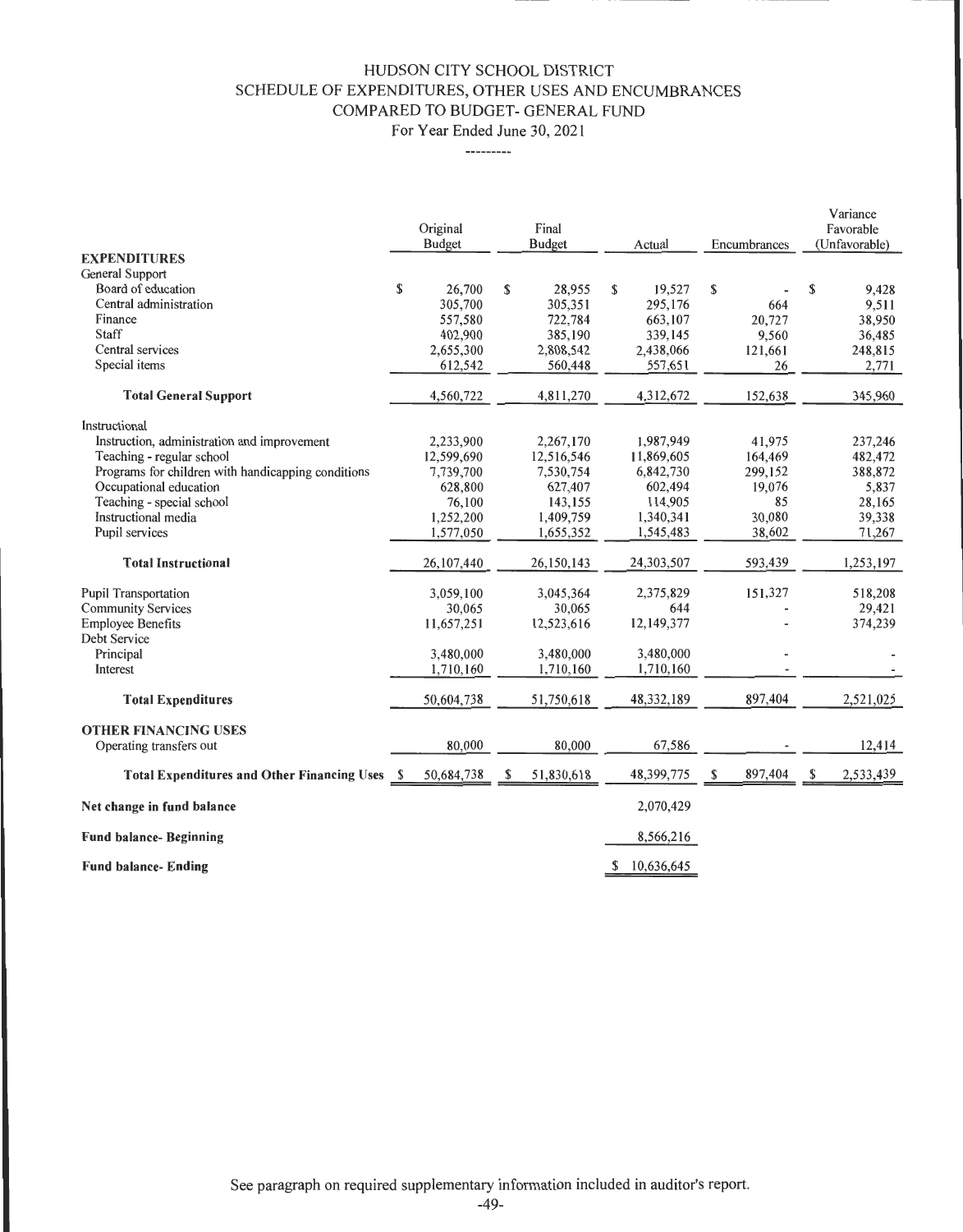## HUDSON CITY SCHOOL DISTRICT SCHEDULE OF CHANGES IN THE TOTAL OPEB LIABILITY For Year Ended June 30, 2021

|                                        | 2021            | 2020              | 2019              |              | 2018        |
|----------------------------------------|-----------------|-------------------|-------------------|--------------|-------------|
| <b>Total OPEB Liability</b>            |                 |                   |                   |              |             |
| Service Cost at end of year            | \$<br>4,610,545 | \$<br>3,454,803   | \$<br>4,229,986   | $\mathbb{S}$ | 4,106,783   |
| Interest                               | 2,962,505       | 3,788,173         | 3,443,843         |              | 3,313,504   |
| Changes of benefit terms               |                 | (941, 097)        | (1,375,104)       |              |             |
| Difference between expected            |                 |                   |                   |              |             |
| and actual experience                  |                 | 2,293,326         |                   |              | 115,211     |
| Changes of assumptions or              |                 |                   |                   |              |             |
| other inputs                           | 1,120,168       | 19,846,984        | (8,554,664)       |              |             |
| Benefit payments                       | (3,851,876)     | (3,700,204)       | (3,366,878)       |              | (3,262,138) |
| <b>Net change in Total OPEB</b>        |                 |                   |                   |              |             |
| Liability                              | 4,841,342       | 24,741,985        | (5,622,817)       |              | 4,273,360   |
| <b>Total OPEB Liability- beginning</b> | 131,354,901     | 106,612,916       | 112,235,733       |              | 107,962,373 |
| <b>Total OPEB Liability- ending</b>    | 136, 196, 243   | \$<br>131,354,901 | \$<br>106,612,916 | \$           | 112,235,733 |
| Covered-employee payroll               | 18,619,710      | 18,619,710        | 21,122,935        |              | 21,122,935  |
| <b>Total OPEB Liability as a</b>       |                 |                   |                   |              |             |
| percentage of covered-employee         |                 |                   |                   |              |             |
| payroll                                | 731.46%         | 705.46%           | 504.73%           |              | 531.35%     |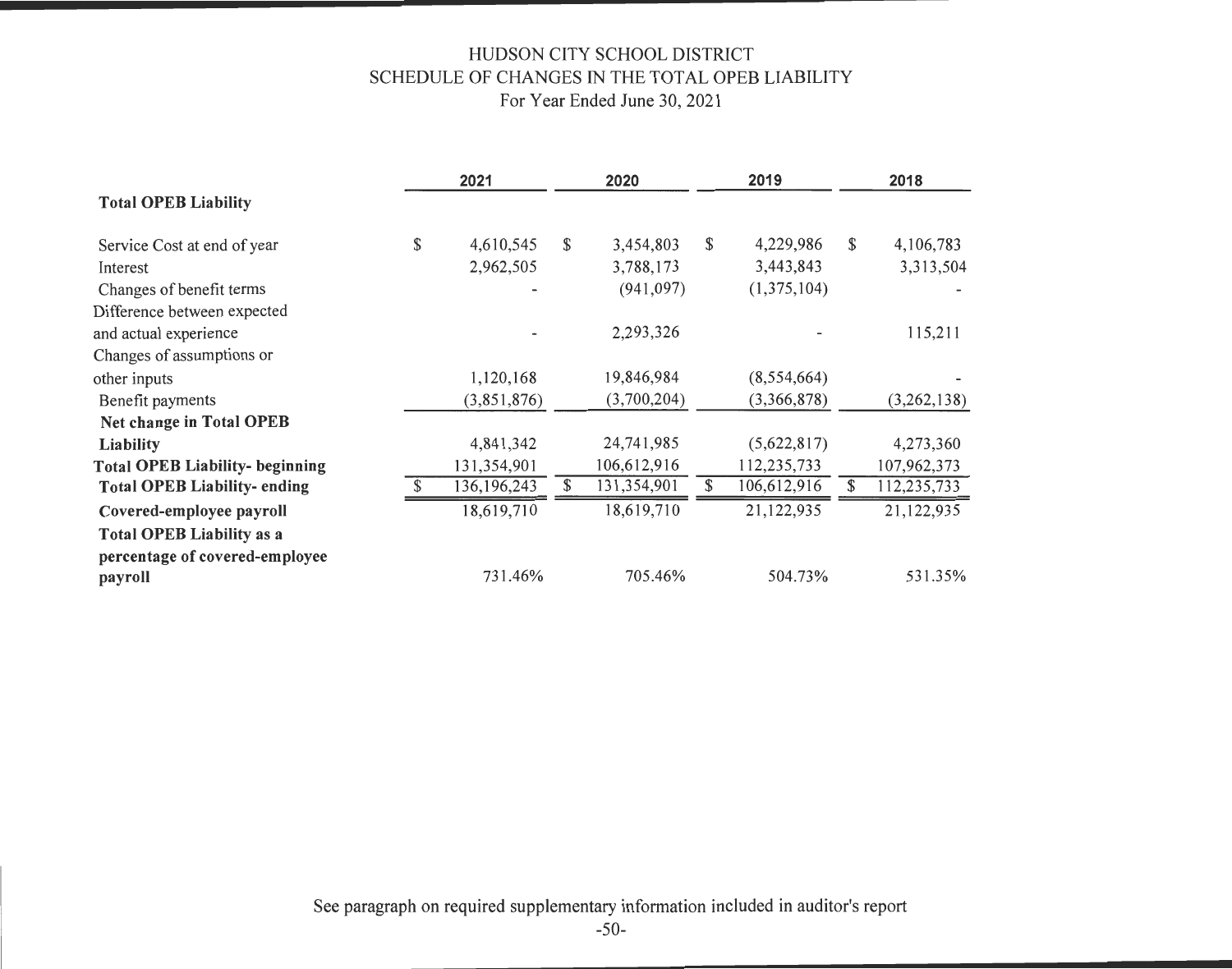SCHEDULE OF THE DISTRICT'S PROPORTIONATE SHARE OF THE NET PENSION ASSET/LIABILITY

June 30, 2021

-----

|                                                                                                                                                                                                          | Teachers' Retirement System |                                     |                   |                  |                 |                   |
|----------------------------------------------------------------------------------------------------------------------------------------------------------------------------------------------------------|-----------------------------|-------------------------------------|-------------------|------------------|-----------------|-------------------|
|                                                                                                                                                                                                          | 2021                        | 2020                                | 2019              | 2018             | 2017            | 2016              |
| District 's proportion of the net pension<br>asset/liability                                                                                                                                             | .101494%                    | .100610%                            | .100156%          | .103729%         | .093102%        | .094642%          |
| District's proportionate share of the net<br>pension (asset)/liability                                                                                                                                   | \$2,804,564                 | \$(2,613,846)                       | \$(1,811,093)     | \$<br>(788, 444) | \$<br>997,161   | \$ (9,830,254)    |
| District's covered-employee payroll                                                                                                                                                                      | \$17,673,405                | \$17,508,817                        | \$17,212,898      | 16,707,477<br>\$ | \$16,804,067    | \$14,494,469      |
| District's proportionate share of the net<br>pension asset/liability as a percentage of its<br>covered-employee payroll<br>Plan fiduciary net position as a percentage of<br>the total pension liability | 15.87%<br>97.80%            | 14.93%<br>102.20%                   | 10.52%<br>101.53% | 4.70%<br>100.66% | 5.93%<br>99.01% | 67.80%<br>110.46% |
|                                                                                                                                                                                                          |                             | <b>Employees' Retirement System</b> |                   |                  |                 |                   |
|                                                                                                                                                                                                          |                             |                                     |                   |                  |                 |                   |
| District's proportion of the net pension                                                                                                                                                                 | 2021                        | 2020                                | 2019              | 2018             | 2017            | 2016              |
| liability                                                                                                                                                                                                | .0155047%                   | .0152575%                           | .0145694%         | .0126614%        | .0136223%       | .0139349%         |
| District's proportionate share of the net<br>pension liability                                                                                                                                           | \$<br>15,439                | 4,040,265<br>S.                     | 1,032,289<br>S    | \$<br>408,639    | 1,279,982<br>\$ | \$2,236,586       |
| District's covered-employee payroll                                                                                                                                                                      | \$4,679,274                 | 4,695,632<br>\$                     | 4,701,125<br>\$   | \$<br>4,592,806  | 4,014,798<br>\$ | \$4,048,378       |
| District's proportionate share of the net<br>pension liability as a percentage of its<br>covered-employee payroll                                                                                        | 0.33%                       | 86.04%                              | 21.96%            | 8.90%            | 31.88%          | 55.20%            |
| Plan fiduciary net position as a percentage of<br>the total pension liability                                                                                                                            | 99.95%                      | 86.39%                              | 96.27%            | 98.24%           | 94.70%          | 90.70%            |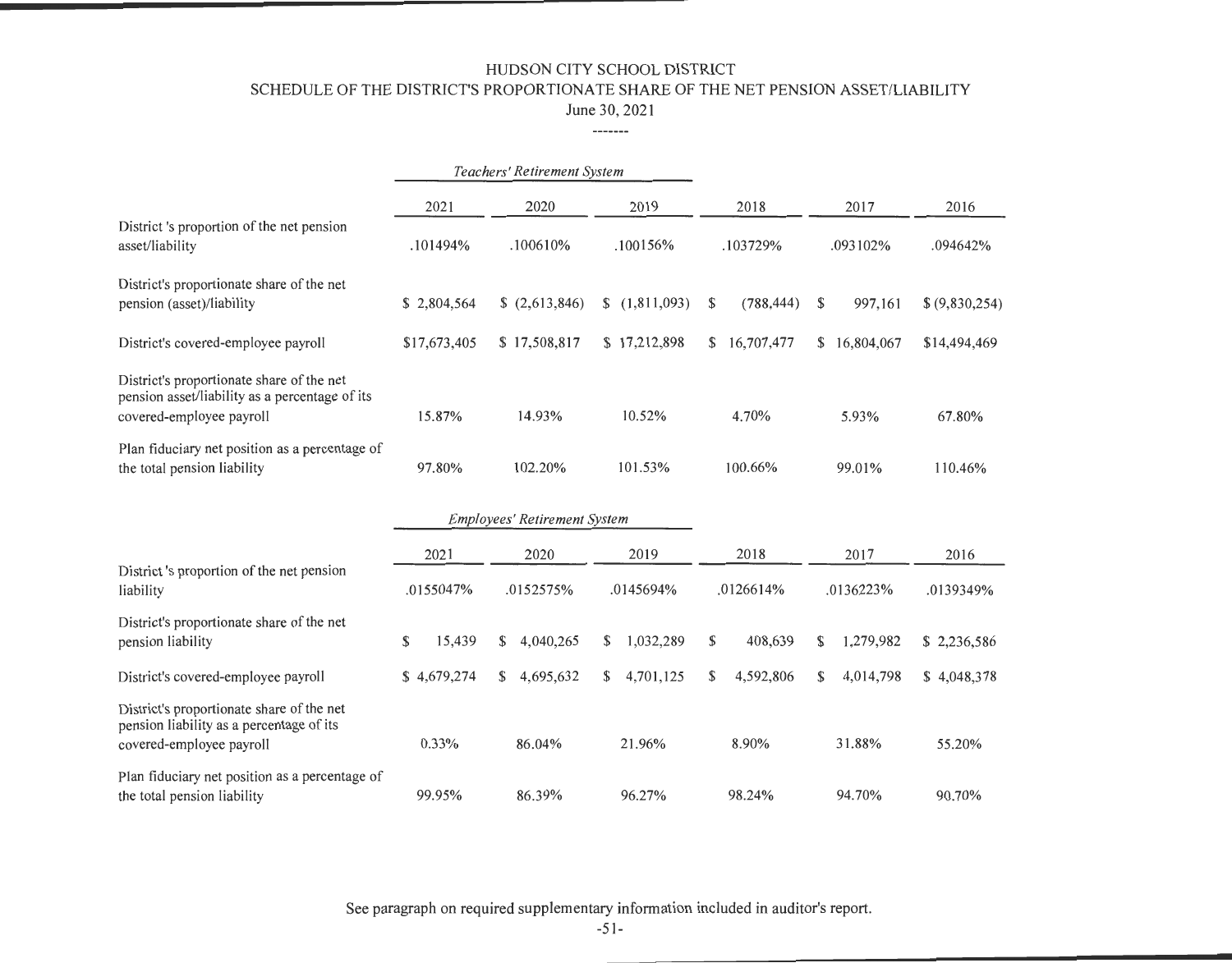#### HUDSON CITY SCHOOL DISTRICT SCHEDULE OF DISTRICT CONTRIBUTIONS June 30, 2021

#### ·--

|                                                                         |              |                 |                 | Teachers' Retirement System |                 |
|-------------------------------------------------------------------------|--------------|-----------------|-----------------|-----------------------------|-----------------|
|                                                                         | 2021         | 2020            | 2019            | 2018                        | 2017            |
| Contractually required contribution                                     | \$1,664,982  | 1,526,295<br>S. | 1,783,458<br>S. | 1,598,807<br>S              | 1,969,437<br>\$ |
| Contributions in relation to the contractually<br>required contribution | 1,664,982    | 1,526,295       | 1,783,458       | 1,598,807                   | 1,969,437       |
| Contribution deficiency (excess)                                        | \$           |                 |                 |                             |                 |
| District's covered-employee payroll                                     | \$17,673,405 | \$17,508,817    | \$17,212,898    | 16,707,477<br>\$.           | 16,804,067<br>S |
| Contributions as a percentage of covered<br>employee payroll            | 9.42%        | 8.72%           | 10.36%          | 9.60%                       | 11.72%          |

|                                                                         |    |             |     | <i>Employees' Retirement System</i> |   |             |    |           |   |           |
|-------------------------------------------------------------------------|----|-------------|-----|-------------------------------------|---|-------------|----|-----------|---|-----------|
|                                                                         |    | 2021        |     | 2020                                |   | 2019        |    | 2018      |   | 2017      |
| Contractually required contribution                                     | S. | 668,326     | \$  | 668,365                             | S | 651,330     | \$ | 676,076   | S | 700,842   |
| Contributions in relation to the contractually<br>required contribution |    | 668,326     |     | 668,365                             |   | 651,330     |    | 676,076   |   | 700,842   |
| Contribution deficiency (excess)                                        |    |             |     | $\overline{\phantom{0}}$            | Ж |             | Ж  |           |   |           |
| District's covered-employee payroll                                     |    | \$4.679.274 | \$. | 4,695,632                           |   | \$4,701,125 | S. | 4.592,806 |   | 4,014,798 |
| Contributions as a percentage of covered<br>employee payroll            |    | 14.28%      |     | 14.23%                              |   | 13.85%      |    | 14.72%    |   | 17.46%    |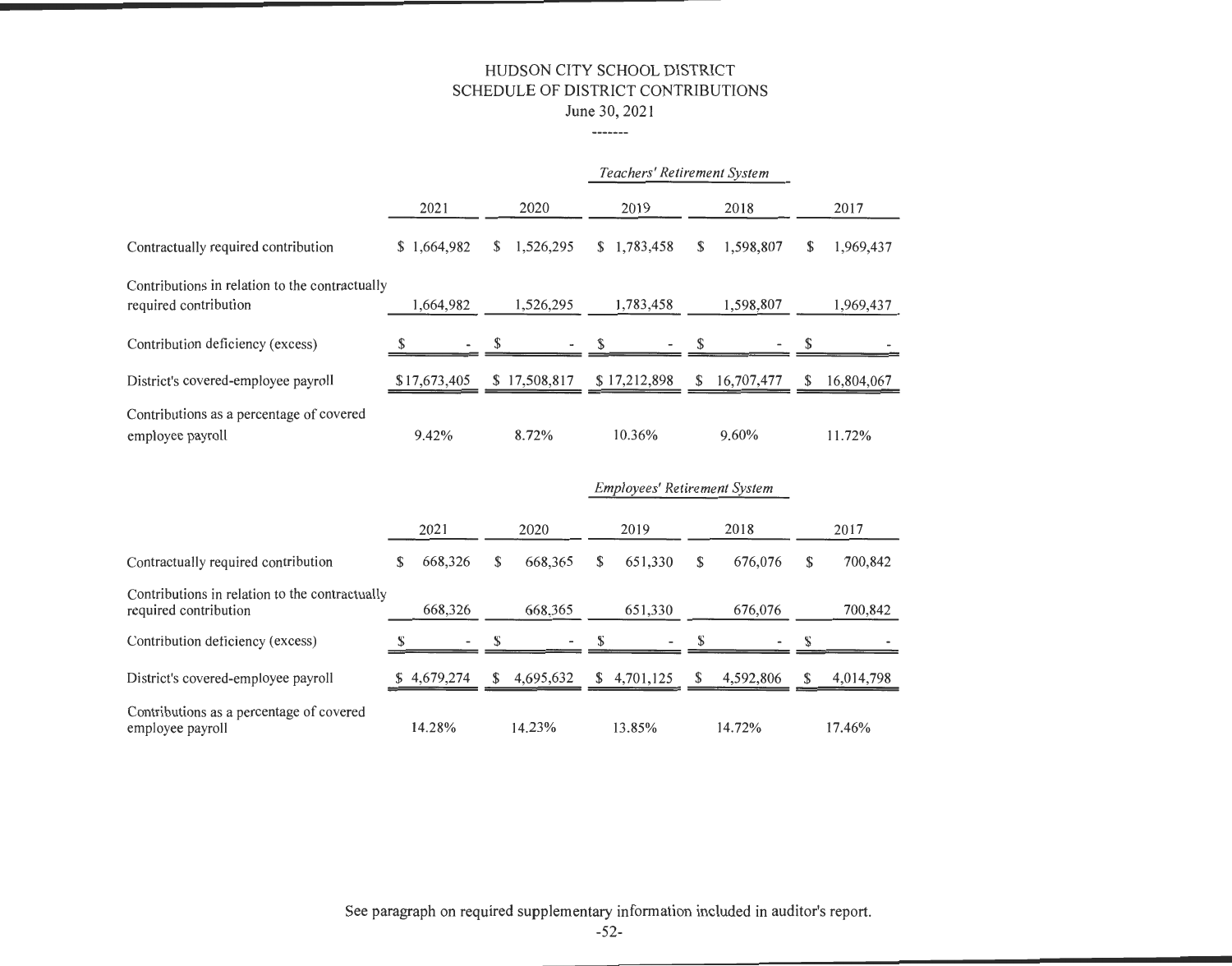# HUDSON CITY SCHOOL DISTRICT SCHEDULE OF CHANGE FROM ORIGINAL BUDGET TO FINAL BUDGET AND THE REAL PROPERTY TAX LIMIT For Year Ended June 30, 2021

-----------

#### CHANGE FROM ORIGINAL BUDGET TO FINAL BUDGET

| <b>Original Budget</b>                                                                                                                      |                          | \$                 | 50,684,738                          |                                |                         |
|---------------------------------------------------------------------------------------------------------------------------------------------|--------------------------|--------------------|-------------------------------------|--------------------------------|-------------------------|
| <b>Additions:</b><br>Prior year encumbrances<br>Board approved use of reserves                                                              | \$<br>279,515<br>866,365 |                    | 1,145,880                           |                                |                         |
| <b>Final Budget</b>                                                                                                                         |                          | \$                 | 51,830,618                          |                                |                         |
| SECTION 1318 OF REAL PROPERTY TAX LAW LIMIT CALCULATION                                                                                     |                          |                    |                                     |                                |                         |
| 2021-22 Voter-approved Expenditure Budget<br>Maximum allowed (4% of 2021-2022 Budget)                                                       |                          |                    |                                     | \$<br>$\overline{\mathcal{S}}$ | 52,244,404<br>2,089,776 |
| General Fund Fund Balance Subject to Section 1318 of Real Property Tax Law*:                                                                |                          |                    |                                     |                                |                         |
| Unrestricted fund balance:<br>Committed fund balance<br>Assigned fund balance<br>Unassigned fund balance<br>Total unrestricted fund balance |                          | \$<br>$\mathbb{S}$ | 1,397,404<br>2,089,776<br>3,487,180 |                                |                         |
| Less:<br>Appropriated fund balance<br>Encumbrances included in committed and assigned fund balance<br>Total adjustments                     |                          | \$                 | 500,000<br>897,404<br>1,397,404     |                                |                         |
| General Fund Fund Balance Subject to Section 1318 of Real Property Tax Law                                                                  |                          |                    |                                     | \$                             | 2,089,776               |
| Actual percentage                                                                                                                           |                          |                    |                                     |                                | 4.0%                    |

\*Per Office of the State Comptroller's "Fund Balance Reporting and Governmental Fund Type Definitions", Updated April 2011 (originally Issued November 2010), the portion of General Fund Fund Balance subject to Section 1318 of the Real Property Tax Law is: unrestricted fund balance (i.e., the total of the committed, assigned and unassigned classifications), minus appropriated fund balance, amounts reserved for insurance recovery, amounts reserved for tax reduction, and encumbrances included in committed and assigned fund balance.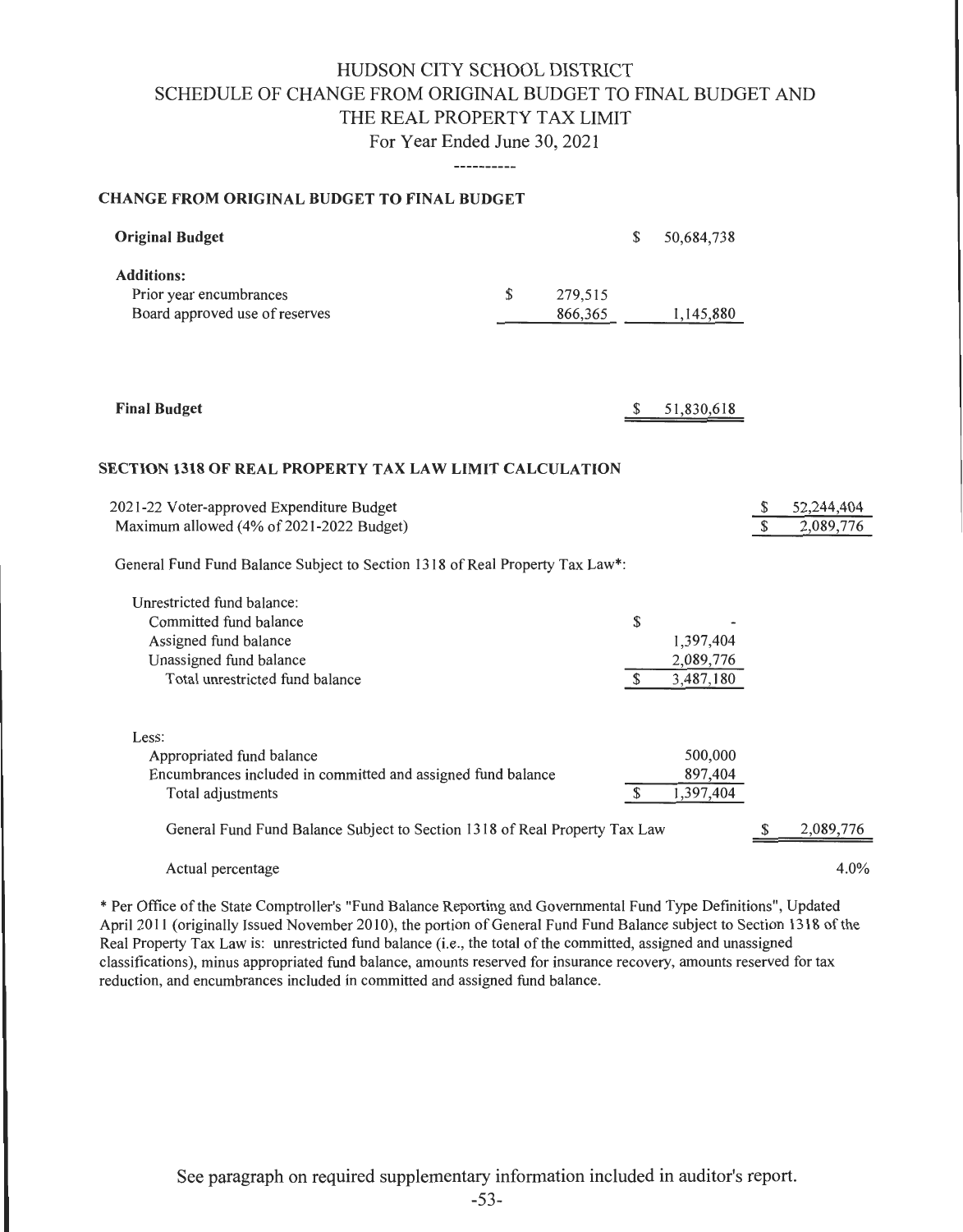#### HUDSON CITY SCHOOL DISTRICT SCHEDULE OF PROJECT EXPENDITURES- CAPITAL PROJECTS FUND For Year Ended June 30, 2021

--------

|                          |               |               |         | Expenditures |         |            |             | Methods of Financing |         |         |               |
|--------------------------|---------------|---------------|---------|--------------|---------|------------|-------------|----------------------|---------|---------|---------------|
|                          | Original      | Revised       | Prior   | Current      |         | Unexpended | Proceeds of |                      | Local   |         | Fund Balance  |
|                          | <b>Budget</b> | <b>Budget</b> | Years   | rear         | Total   | Balance    | Obligations | State Aid            | Sources | Total   | June 30, 2021 |
| <b>PROJECT TITLE</b>     |               |               |         |              |         |            |             |                      |         |         |               |
| Baseball/Softball Fields | 300,000       | 300,000       | 142,582 |              | 142.582 |            |             |                      | 300,000 | 300,000 | 157,418       |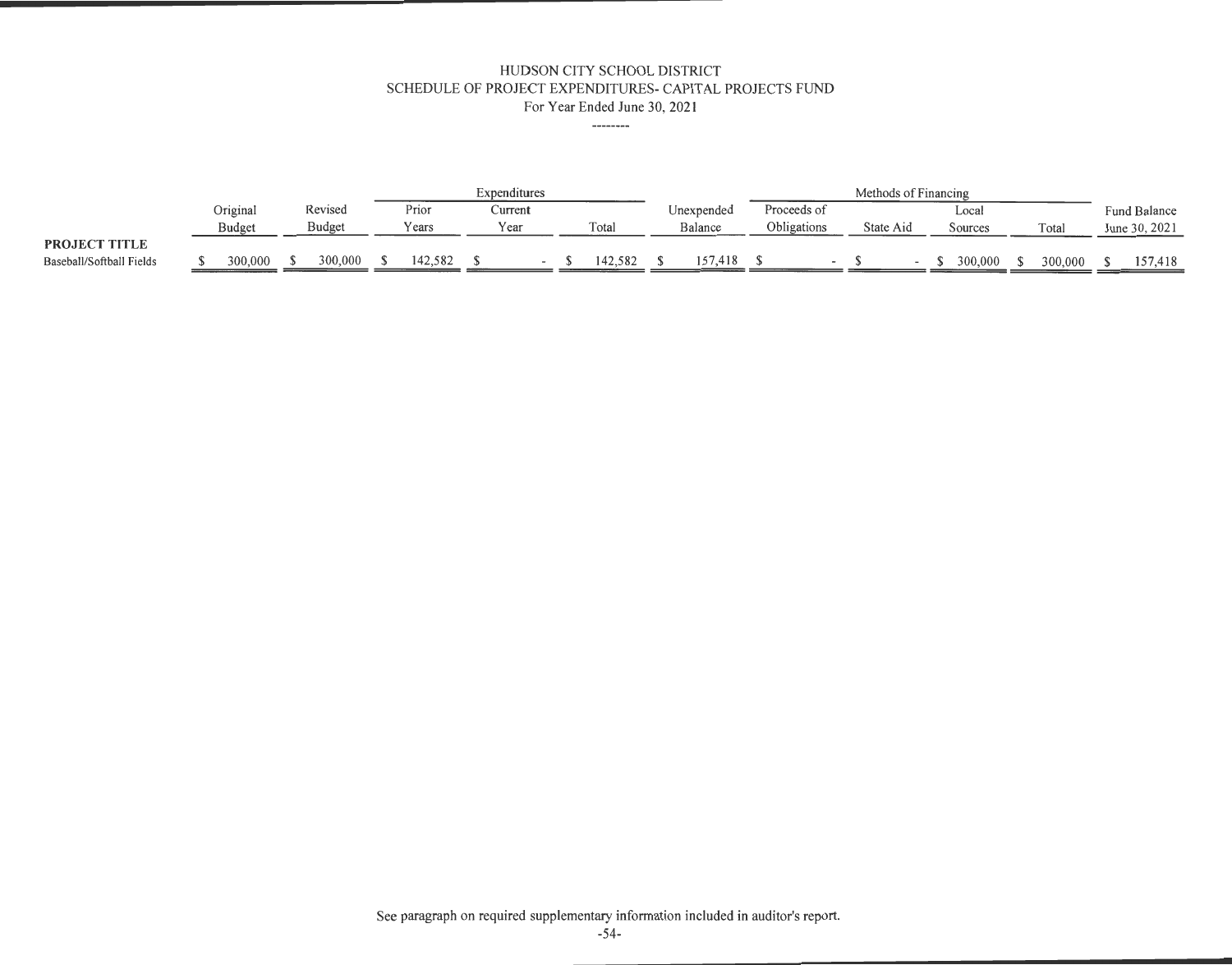# HUDSON CITY SCHOOL DISTRICT SCHEDULE OF INVESTMENT IN CAPITAL ASSETS, NET OF RELATED DEBT FOR THE YEAR ENDED JUNE 30, 2021

-------------

| Capital assets, net                 |            | \$66,668,350 |
|-------------------------------------|------------|--------------|
| Deduct:                             |            |              |
| Short-term portion of bonds payable | 3,605,000  |              |
| Long-term portion of bonds payable  | 34,645,000 | 38,250,000   |
| Net investment in capital assets    |            | \$28,418,350 |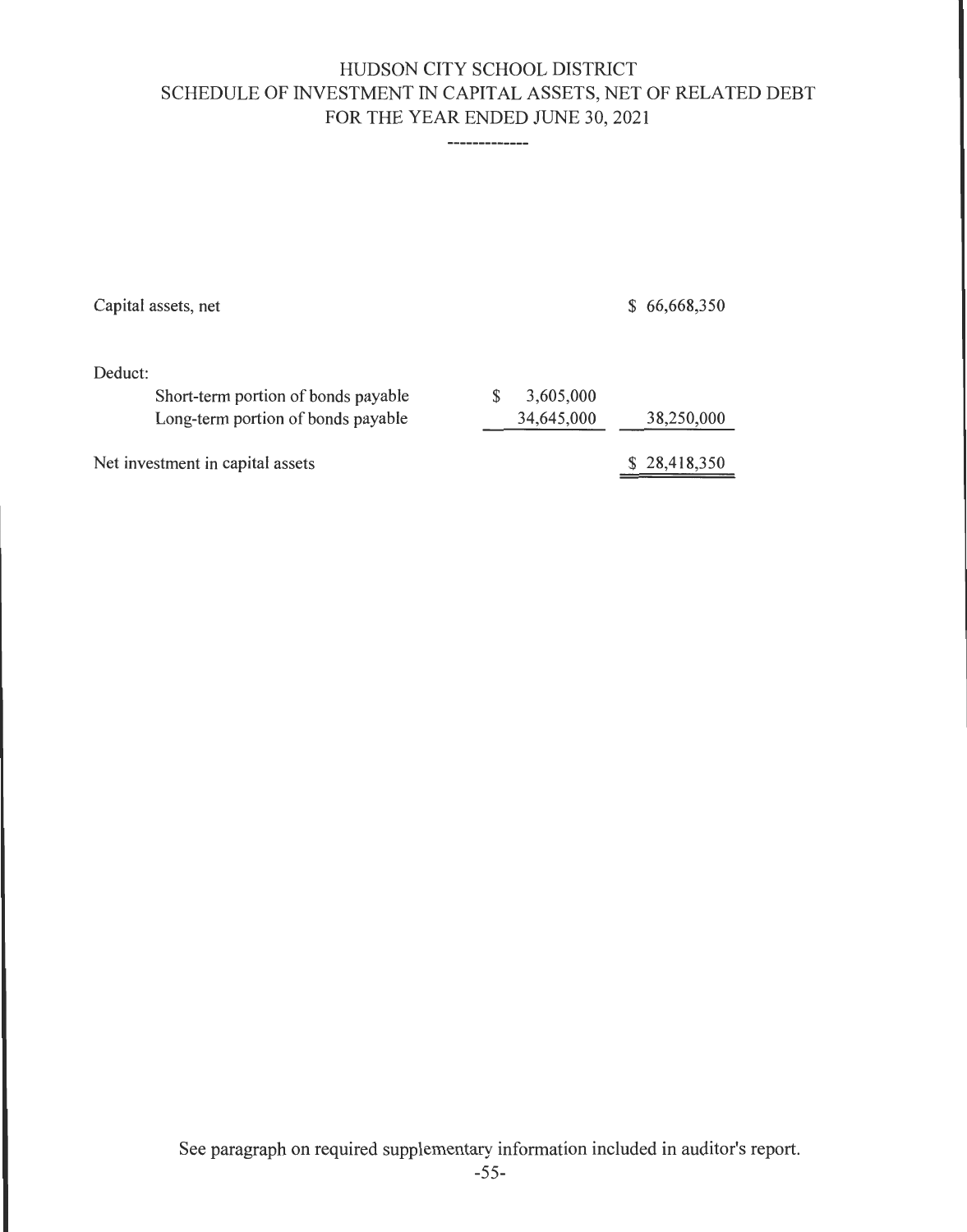# **RAYMOND G. PREUSSER, CPA, P.C.**

Certified Public Accountants P.O. Box 538 Claverack, New York 12513

> Telephone: (518) 851-6650 Fax: (518) 851-6675 www.rgpreusser-cpa .com

## INDEPENDENT AUDITOR'S REPORT ON INTERNAL CONTROL OVER FINANCIAL REPORTING AND ON COMPLIANCE AND OTHER MATTERS BASED ON AN AUDIT OF FINANCIAL STATEMENTS PERFORMED IN ACCORDANCE WITH *GOVERNMENT AUDITING STANDARDS*

To the Board of Education of the Hudson City School District:

We have audited, in accordance with auditing standards generally accepted in the United States of America and the standards applicable to financial audits contained in *Government Auditing Standards,* issued by the Comptroller General of the United States, the financial statements of the governmental activities, each major fund and the fiduciary funds of the Hudson City School District as of and for the year ended June 30, 2021, and the related notes to the financial statements which collectively comprise the District's basic financial statements and have issued our report thereon dated November 2, 2021.

#### **Internal Control Over Financial Reporting**

In planning and performing our audit of the financial statements, we considered Hudson City School District's internal control over financial reporting (internal control) to determine the audit procedures that are appropriate in the circumstances for the purpose of expressing our opinions on the financial statements, but not for the purpose of expressing an opinion on the effectiveness of Hudson City School District's internal control. Accordingly, we do not express an opinion on the effectiveness of Hudson City School District's internal control.

A *deficiency in internal control* exists when the design or operation of a control does not allow management or employees, in the normal course of performing their assigned functions, to prevent, or detect and correct, misstatements on a timely basis. A *material weakness* is a deficiency, or a combination of deficiencies, in internal control, such that there is a reasonable possibility that a material misstatement of the entity's financial statements will not be prevented or detected and corrected on a timely basis. A *significant deficiency* is a deficiency, or a combination of deficiencies, in internal control that is less severe than a material weakness, yet important enough to merit attention by those charged with governance.

Our consideration of internal control was for the limited purpose described in the first paragraph of this section and was not designed to identify all deficiencies in internal control that might be material weaknesses or, significant deficiencies. Given these limitations, during our audit we did not identify any deficiencies in internal control that we consider to be material weaknesses. However, material weaknesses may exist that have not been identified.